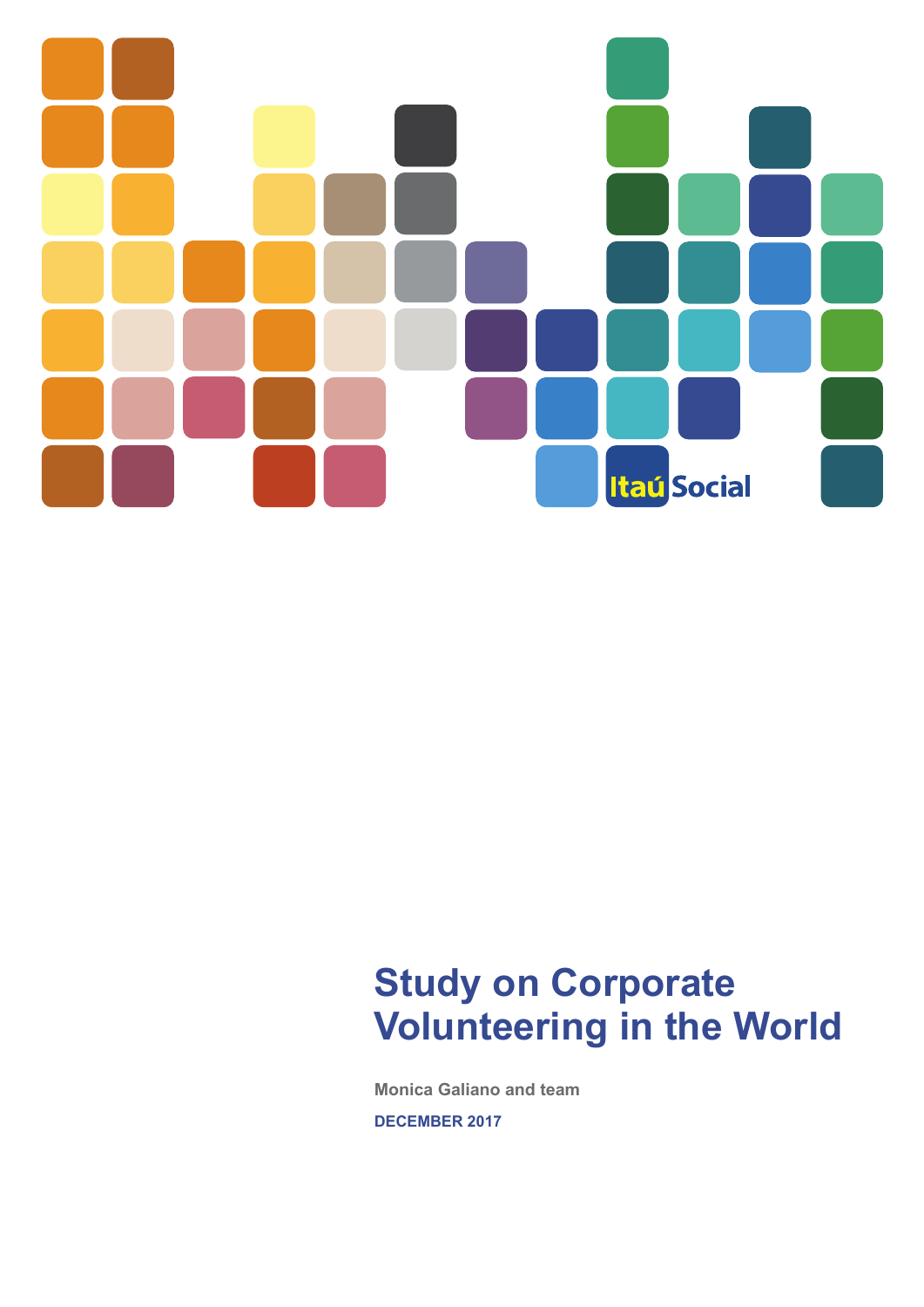# **Initiative**

**Itaú Social**

**Vice-President**  Fabio Barbosa

**Superintendent**  Angela Dannemann

**Research and Development Manager** Patricia Mota Guedes

**Research Coordinator**  Cláudia Sintoni

# **Credits**

#### **Research Team**

**Coordination**  Mónica Galiano

#### **Researchers**

Inma Rodriguez (Brazil), Iraida Manzanilla (Venezuela), Raaida Mannaa (Colombia) e Kathi Dennis (United States) e Sarah Hayes (United States)

n

n

# **Communication**

**Communication Coordination** Alan Albuquerque

**Design** PageOne | Design Estratégia Tech

**Editing and spelling review**  Patrícia Logullo

**Translation into English** Alice Freire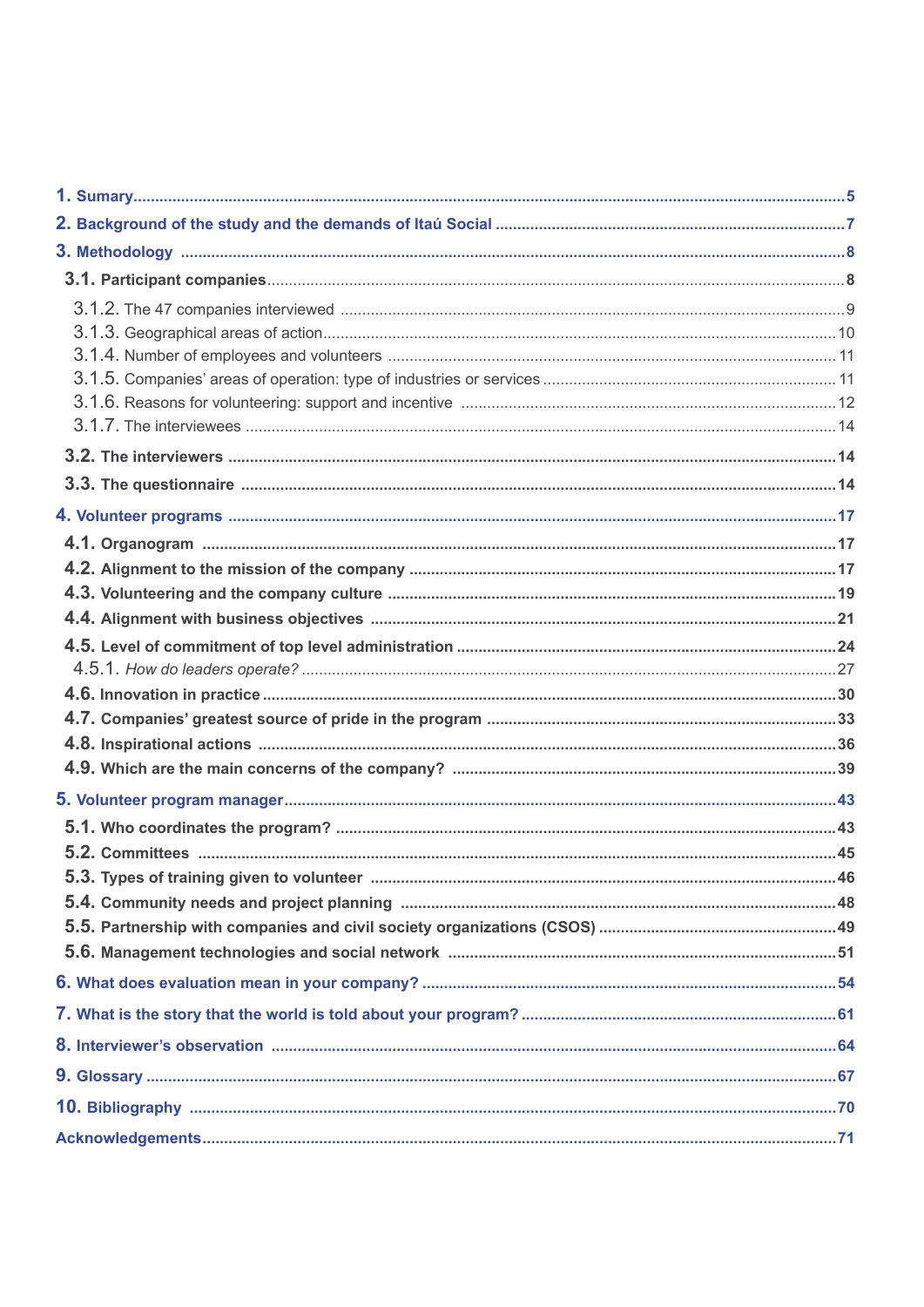# **1. Introduction**

*"Volunteering has made me learn human skills – like patience, perseverance, never give up attitude, relentless work and efforts." Rishi Banshiwal*

Today workers are less stable in their jobs, more diversified in their knowledge and more expert in technology than their predecessors. They are also working in an era of more incertitude, since the whole industry is being transformed by technology and globalization.

This shift in their path really surprised us: about five or six years ago, companies were very concerned with aligning their volunteering actions to their business objectives; nowadays they are much more concerned with the internal impact in the company and with the acquisition of abilities by their employees. We can also observe the importance given to collaboration with other company programs in local joint actions.

Evaluation thinking hasn't advanced much. Just like 10 or 15 years ago, most studies still consider as indicators the register of hours, of volunteers, and of people attended or affected. The reason remains the same: "It is very difficult to measure impact".

However, some companies want to promote actions that add value, that shouldn't be seen as isolated acts and that generate continuous changes. This kind of thought may give a new aim to the next five to ten years of corporate volunteering. It is possible that the adherence to the UN Sustainable Development Goals becomes clearer in the future because up to now there hasn't been an active movement towards this theme in the companies, which can be translated as a lack of a clear understand of the topic by employees.

The quotes below can illustrate how volunteering is seen by the companies.

# **The greatest source of pride in the program:**

- *• "Young people commitment. They live far away and participate in volunteering actions on the weekends; instead of resting, they must get up early to arrive on time. Sometimes they come with their families and share this day with them."*
- *• "I am proud that the company rather than doing the easy thing, offer its time and work to produce activities and concrete and real solutions."*

#### **The most inspiring action:**

*• "The best idea was to invite the clients to get involved in volunteering work… We posted an invitation on the TV program and received more than 1000 e-mails from clients: 'I want to volunteer"…*

# **Innovations in the actions:**

*• "Zero Poverty: the idea to take volunteers to the OCSs that are dedicated to the eradication of poverty and to work a whole day in the field with people who are really poor, learning and understanding the concepts of how it is done."*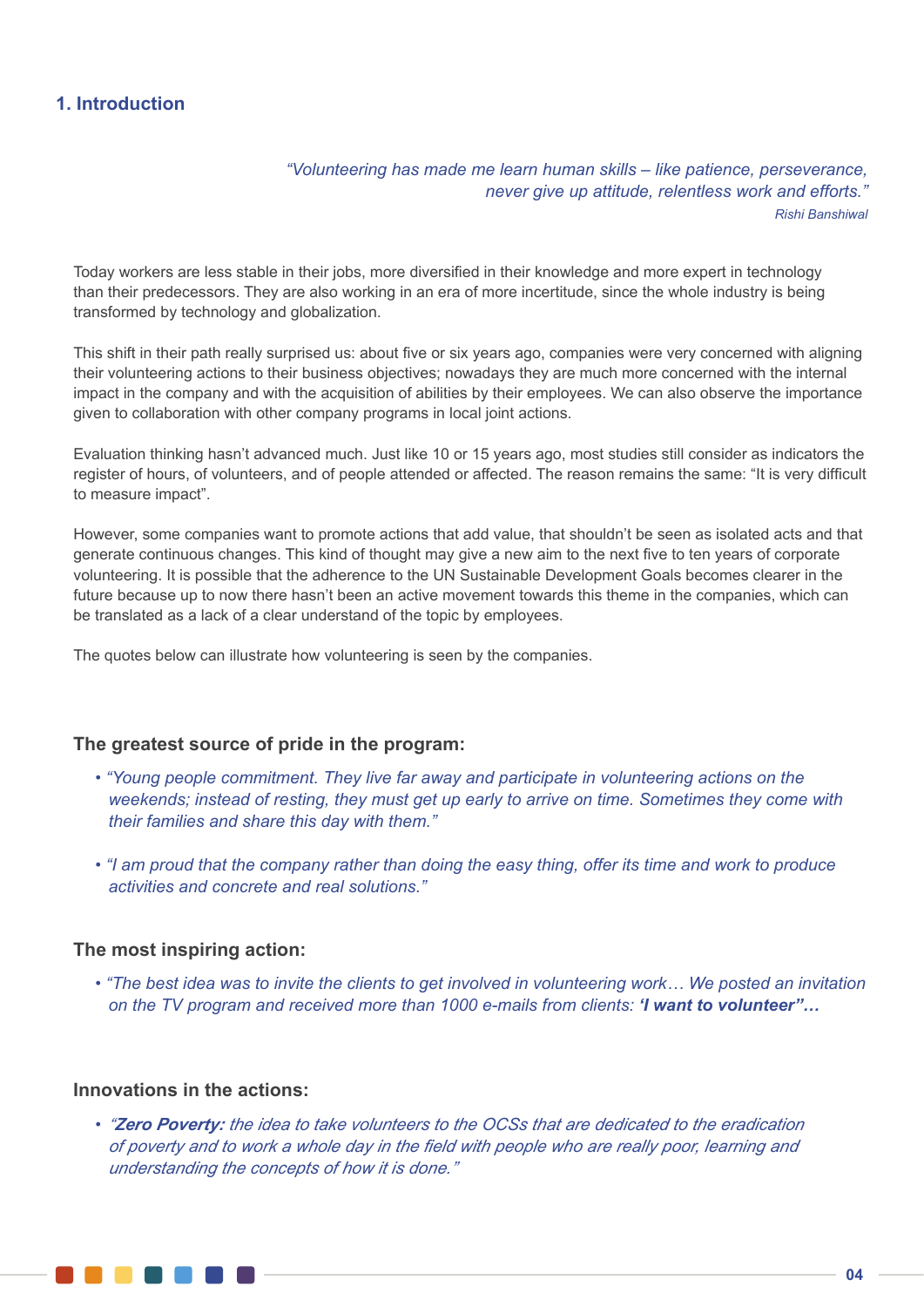*• "Strategic Management of Human Resources Challenge (Health Generation): Social global competition to find solutions to health problems in the world and help create healthier generations.*

## **Innovations in management:**

- *• "We created the concept of pre-volunteers, and our employees can include their children from 14 to 16 years old as volunteers."*
- *• "Geolocation" of volunteering activities. With the help of digital media, communities were included in the decisions about actions needed by the neighborhood. "It is the greatest generator of faithfulness and commitment with the community."*
- *• Exclusive application for volunteers… "Let us know about activities which might interest you in your area, you may send photos and communicate with the other volunteers. It is a tool to be used to manage your life as a volunteer with the facility of a tool which is in your pocket."*

# **Evaluation: what we are aiming at:**

- *"… That the generation of value be the focus of the campaign and avoid get sidetracked by unnecessary data."*
- *• "Our indicators are above all about efficiency and performance and not about impact."*
- *• "More focus on results and less on activities, less coverages, workshops, people… and more on changes in people's lives."*
- *• "The indicators of impact have to do with the previous analysis done in the community: we aim at changes and that those indicators move in the long run (from three to five years, the minimum period to see changes)."*

#### **Concerns:**

- *"The eternal dilemma of corporate volunteerism: find the balance between the responsibility of a delegate as an employee and as a volunteer."*
- *• "What we do must become more and more relevant, that generates value, and helps connect people."*
- *• "The authenticity of what we do, the credibility of the volunteering program… The critical point of each activity that we develop is to maintain the credibility and the respect of people who participate in it, the volunteers and the social group that we want to affect."*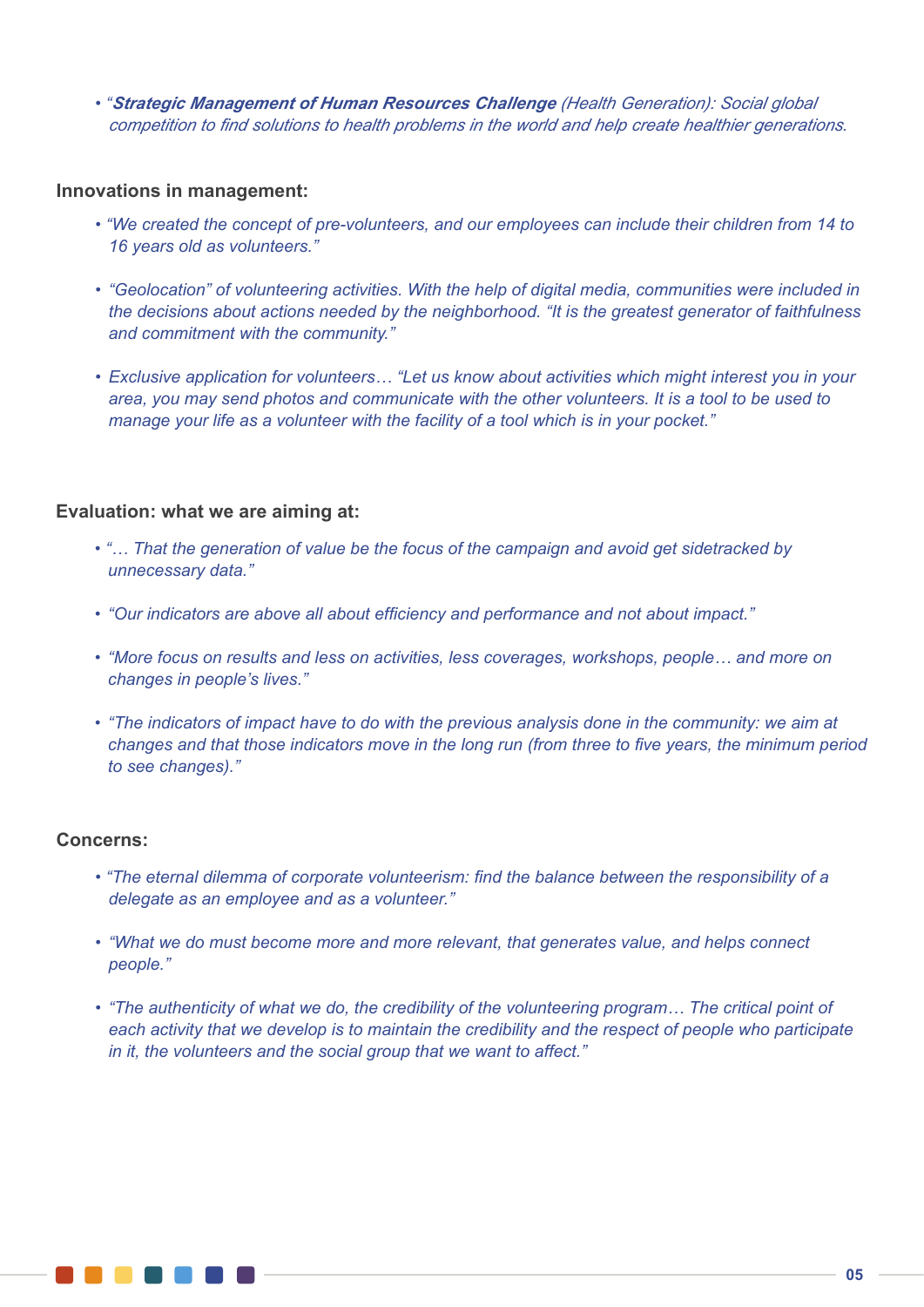# **2. Background of the study and the demands of Itaú Social**

Itaú Social wanted to know more about (to be better acquainted with) volunteer corporate experiences today. The area of Research and Development requested the mapping out of good practices in Brazil and in the world, levantando cases that would serve as reference and inspiration for the Itaú Unibanco volunteering program and for other companies and organizations.

The focus of the research, with a certain emphasis on education programs, was management innovation, digital volunteering and strategies of organization and mobilization through local committees. The focal point of observation should be details about management, structure and composition of teams, and the adoption of committees for decentralized management, to improve capillarity and to reach wider communication and volunteer's qualification.

The different types of activities carried out today would also be checked, as well as the technology used for monitoring and management. Special attention should be paid to the impact of volunteerism both on the external public, by means of the results in the community, as well as on the internal public, by means of the employees' perceptions as to their professional development and the impact in their personal lives. Finally an analysis of the value of volunteerism should be carried out beyond the eventual economical value that many people attribute to it.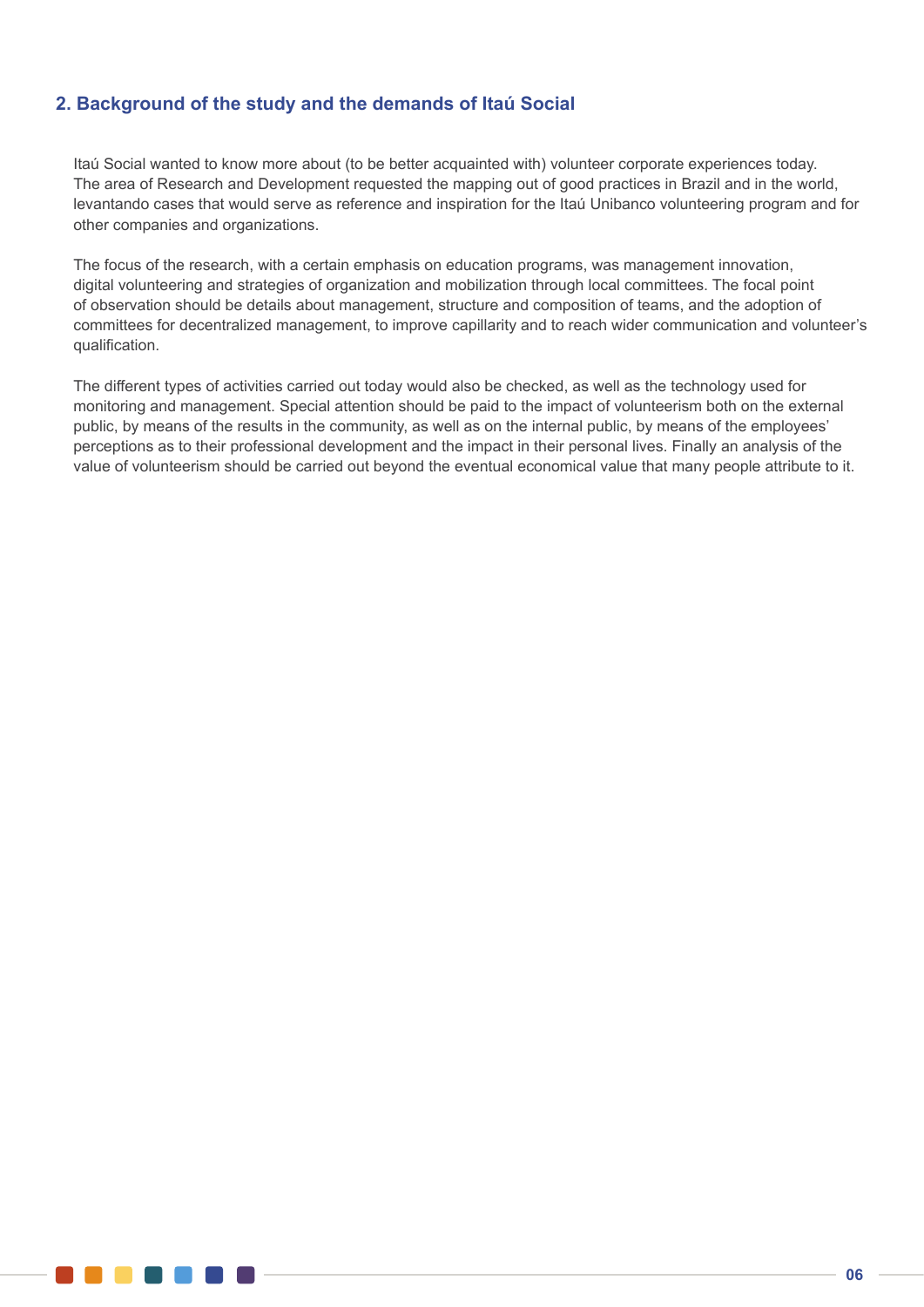# **3. Methodology**

# **3.1. Participating companies**

. . . . . . . .

It was decided that approximately 50 companies, national, regional and international, from 4 different continents would be studied. Those companies and industries should be different in size, area of operation and geographical division.

Based on many previous experiences of team members, it was possible to identify about 190 companies that fit the expected profile. That list was validated by Itaú Social by checking out if the companies had volunteering programs running for a certain number of years, with consolidated programs, monitored actions, and registered results, published in the usual social media. After a first analysis, 107 companies remained in the process. E-mails were sent to each one of them and phone calls were made.

About 50% to 60% companies accepted the invitation right away; 20% asked for more details about the study itself and approximately 5%wanted to know how the name of the company would be published or quoted. The rest, from 15% to 20% either declined or didn't return the various contact attempts.

After the positive contacts, 10 to 12 companies were picked up for each interviewer, and four companies in Brazil. Official letters were sent by Itaú Social inviting them to participate in the study. The first 15 to 20 contacts promptly accepted the invitation and the interviews happened within 15 days. It took about 3 weeks for the other ones to schedule the interviews: some leaders were away on vacation, and many mentioned schedule problems. Some mentioned that they would not have the time to follow all the steps to have the project approved (more than 5 internal steps, but one of them authorized the Mexico branch to speak for the local program.

Almost all the interviews were conducted remotely (with the exception of 3 in Brazil which were conducted faceto-face) in a 2-month period, from July 30 to September 30, 2017. Weekly follow-up and orientation meetings about eventual difficulties with the companies and the interviews were granted (about 15 meetings by Skype or GoToMeeting with the research team, from May to August).

The data collected was registered in the Google Drive in a file opened specially for the project. This file had sub-flies with the interviews conducted by each researcher, with sub-files for each company. In the sub-file of each company, the transcribed interviews, the most part of the recorded interviews, additional material indicated by the companies, Portuguese translations, and elucidatory comments were stored. Another file in the Google Drive, shared with Itaú Social, was opened in order to store more defining material for follow-up: the final version of the questionnaire in 3 languages, letters from Itaú Social, lists of approximately 70 companies which first answered, the weekly reviewed list of interviewees, the interview scheduled, up-to-date chronogram and other material.

A model interview was created on the platform SurveyMonkey, in which the answers were posted item by item, after being translated to Portuguese. This way it was possible to know the answers of all interviewees to any of the questions. This system made the thematic horizontal analysis easier which helped establish the structure and format of the study. The conversations were very productive because they allowed the investigators to capture the interviewees' personal perception.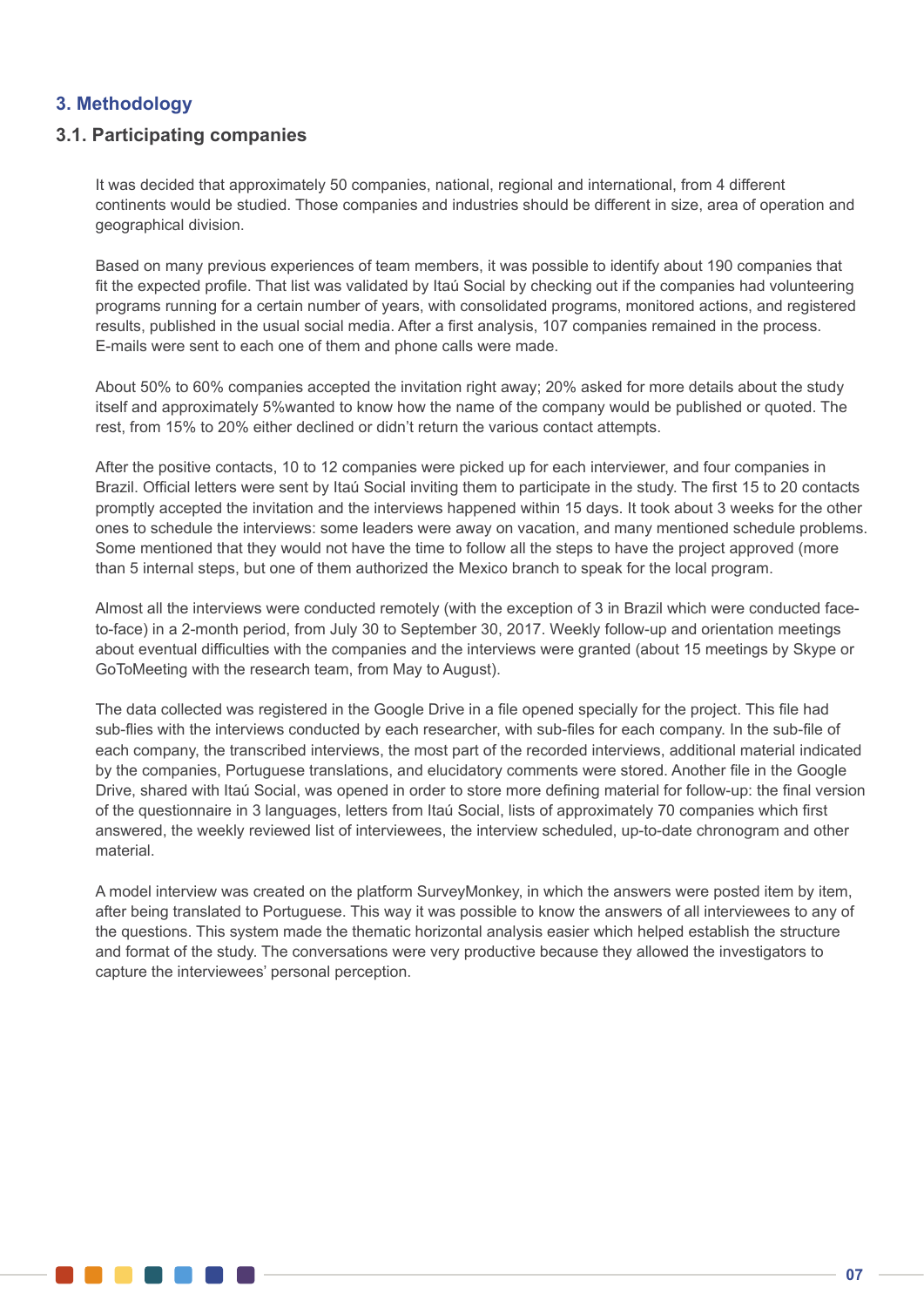# 3.1.2. The 47 companies interviewed

- 1. Amway
- 2. Asociación UNACEM (Unión Andina de Cementos)
- 3. AUDI AG
- 4. Avnet, Inc.
- 5. BAC Credomatic
- 6. Banco de Crédito del Perú (BCP)
- 7. Bank of America Merrill Lynch México
- 8. BD (Becton Dickinson and Company)
- 9. BRF S.A.
- 10. C&A Brazil
- 11. Cargill
- 12. Cervecería Nacional | Anheuser-Busch InBev
- 13. Corona Industrial
- 14. Dell Technologies
- 15. Denso
- 16. DIAGEO
- 17. DIRECTV Latam
- 18. Discovery Limited
- 19. Empresas Polar
- 20. Ford Motor Company
- 21. Fundación La Caixa
- 22. GlaxoSmithKline (GSK)
- 23. Grainger
- 24. Grupo Bolívar Fundación Bolívar Davivienda
- 25. Grupo EDP- Energías de Portugal, S.A.
- 26. Grupo SURA Grupo de Inversiones Suramericana
- 27. Hogan Lovells
- 28. InterCement Brasil
- 29. Johnson & Johnson
- 30. Manpower Argentina
- 31. Marsh
- 32. Mutua Madrileña
- 33. Nike, Inc.
- 34. Northrop Grumman
- 35. Novo Nordisk A/S
- 36. PIMCO (Pacific Investment Company)
- 37. RBC (Royal Bank of Canada)
- 38. SAP (Software Solutions)
- 39. Softtek (Software y TI)
- 40. Sompo Holdings
- 41. Starbucks Coffee Company
- 42. Telefonica Vivo S.A.
- 43. The Walt Disney Company Latin America
- 44. UPS (United Parcel Service)
- 45. Volkswagen Financial Services México
- 46. Walmart México

**. . . . . . . . . . .** 

47. Yamato Holdings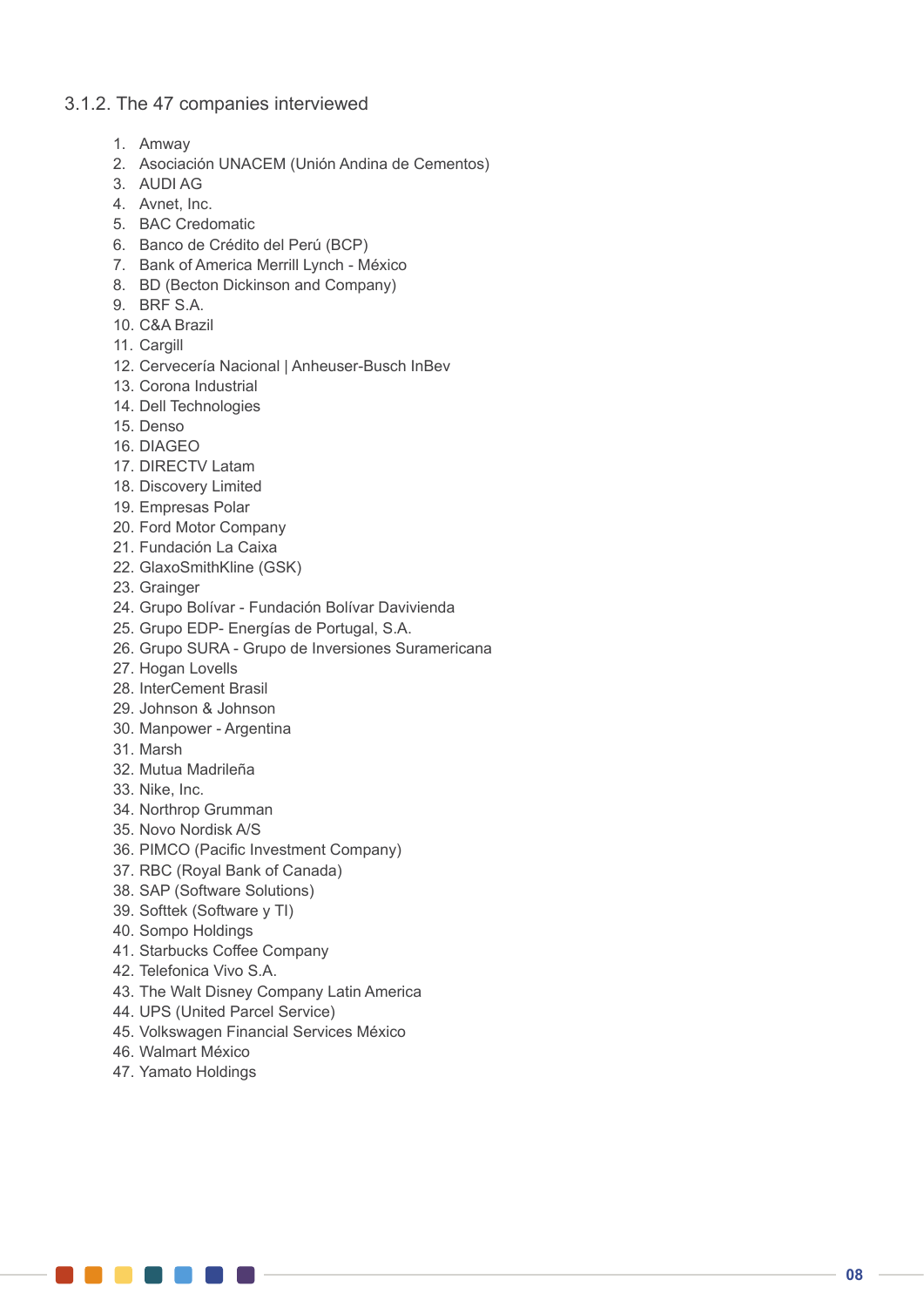# 3.1.3. Geographical areas of action

Leaders of companies operating in Asia, Africa, Europe, South America and North America were interviewed. China seems to be extremely involved according to the companies which have great levels of environmental footprints in the region. However, working there means working with the government, which brings along some challenges, mainly a change in approach. Generally speaking, the companies act this way in terms of business, but they usually don't have to do the same with the communities. Nevertheless, China is anxious to take part in these programs and the employees seem to be ahead of the process (lead the way) to make sure that volunteering is an effective part of the effort towards business social responsibility.

The results showed more participation of countries in the EMEA area (Europe, Middle East and Africa, in the English acronym) than what had been observed a few years ago<sup>1</sup>. Nowadays we can see much more involvement in EMEA – in Europe, more specifically due to the question of refugees. Furthermore, some companies reported strong activity in the Middle East.

The companies which were interviewed operate in 1 to 220 countries (including territories) with volunteer programs in every place where there is an open office. Some are very big companies, including 8 which are present in more than 100 countries. On the other hand, there are companies present in only 2 cities, and companies which operate in about 500 countries.



# **Companies operating in #countries**

For the big world companies, to have a global volunteer program it is not a challenge yet. The tendency continues: they are trying, but it is not easy (it has never been) and the great majority still say that they don't feel that their program is really global and consistent. They aim high and they may never reach it, but they want to get there and they all feel that they are still below their own expectations. This is an item that should be taken into consideration when their progression is analyzed.

1. In previous research: Allen, K. Galiano, M and Hayes, S. **"Global Companies Volunteering Globally"**, IAVE, Washington, June 2011, Available in English, Portuguese and Spanish in https://www.iave.org/knowledge-development/.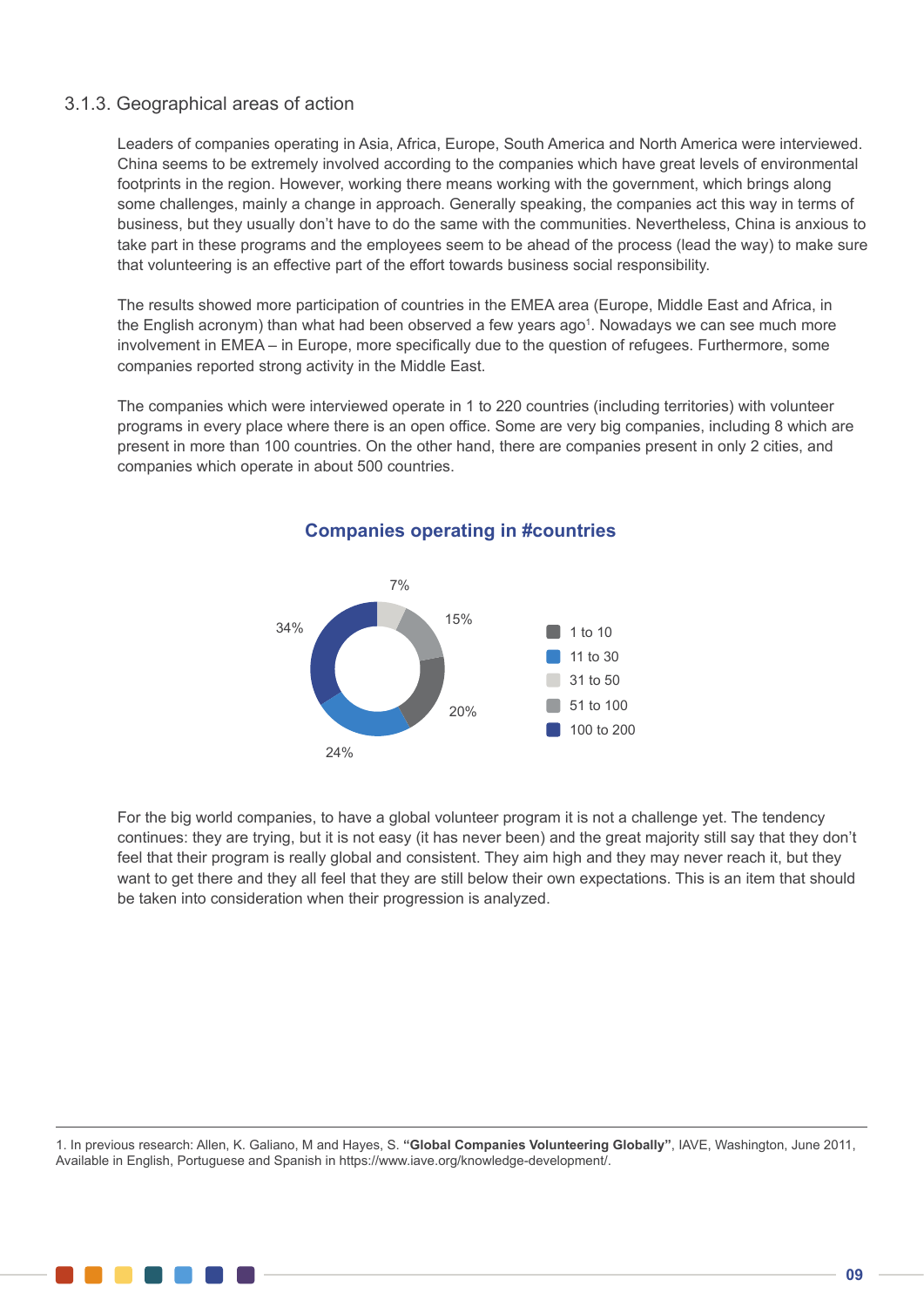#### 3.1.4. Number of employees and volunteers

Companies of all sizes were part of the sample interviews. The smallest one had 230 employees and the largest had 2,300,000 employees all over the world. On the one hand, one of them manages a small group of 40 volunteers. On the other hand, the second company reports having more than 200 thousand volunteers worldwide.

The participation percentages in volunteer projects differ a lot, which gives us the impression that the concept of volunteering used by all of them is not homogeneous. A few companies consider money or material donors as volunteers, and, for that reason, the numbers rise exponentially because each participant in donation campaigns is counted as a volunteer. In Asia teamwork is very common and many times volunteer work is "strongly suggested" by the hierarchical supervisor. Asian culture itself, with the importance given to work – and the real challenge of unemployment – makes those decisions very common. Some employees said to us: "we want all employees to be volunteers." And other companies answered that "all employees in every single office in the world" are volunteers.

#### 3.1.5. Companies' areas of operation: types of industries and services

As empresas entrevistadas para esta pesquisa têm áreas de atuação bastante variadas, na indústria e nos serviços. As áreas mais comuns, entretanto, foram a financeira ou de seguros e de serviços em geral. O gráfico mostra o cenário mais detalhadamente.

# **Operational Areas**

**Aparel retail Automotive industry** Building and cement **Logistics and delivery services Telecommunition and television Health: pharmaceutical and equipment** Retail sector, food and beverages Banking, financial services or insurance **Information Technology products and services Other services** 

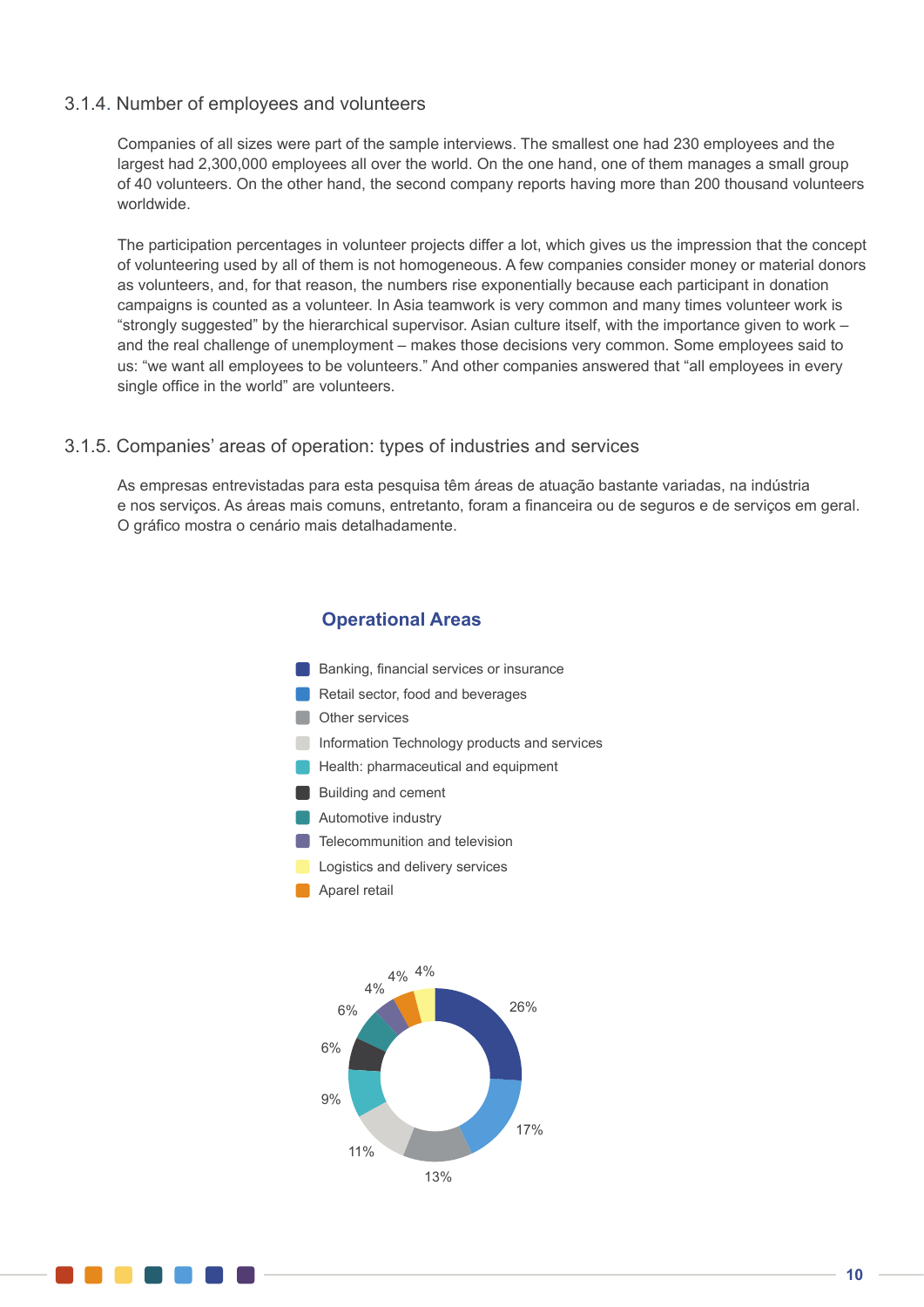# 3.1.6. Reasons for volunteering: support and incentive

The focus areas of company volunteering action (shown in details in the graphic) remain quite similar to the ones observed in the previous research carried out some time in the past<sup>2</sup> and keep on connecting, each time a little bit more, with the company business. This narrative, which was seldom mentioned 15 years ago, is nowadays accepted much more naturally and seems to be originated from headquarters' discourse.



Supporting refugees seems to be intensified. Some companies mention this topic as a specific focus of attention, but others have described it as a theme which they have just started working with. Obviously, it is a problem facing the world today, and the companies are right when they consider their real possibilities, especially those that operate in countries with a high number refugee population.

2. Allen, K. Galiano, M and Hayes, S, **"Global Companies Volunteering Globally"**, IAVE, Washington, June 2011. Available in English, Portuguese and Spanish in https://www.iave.org/knowledge-development/. Accessed on December 8, 2018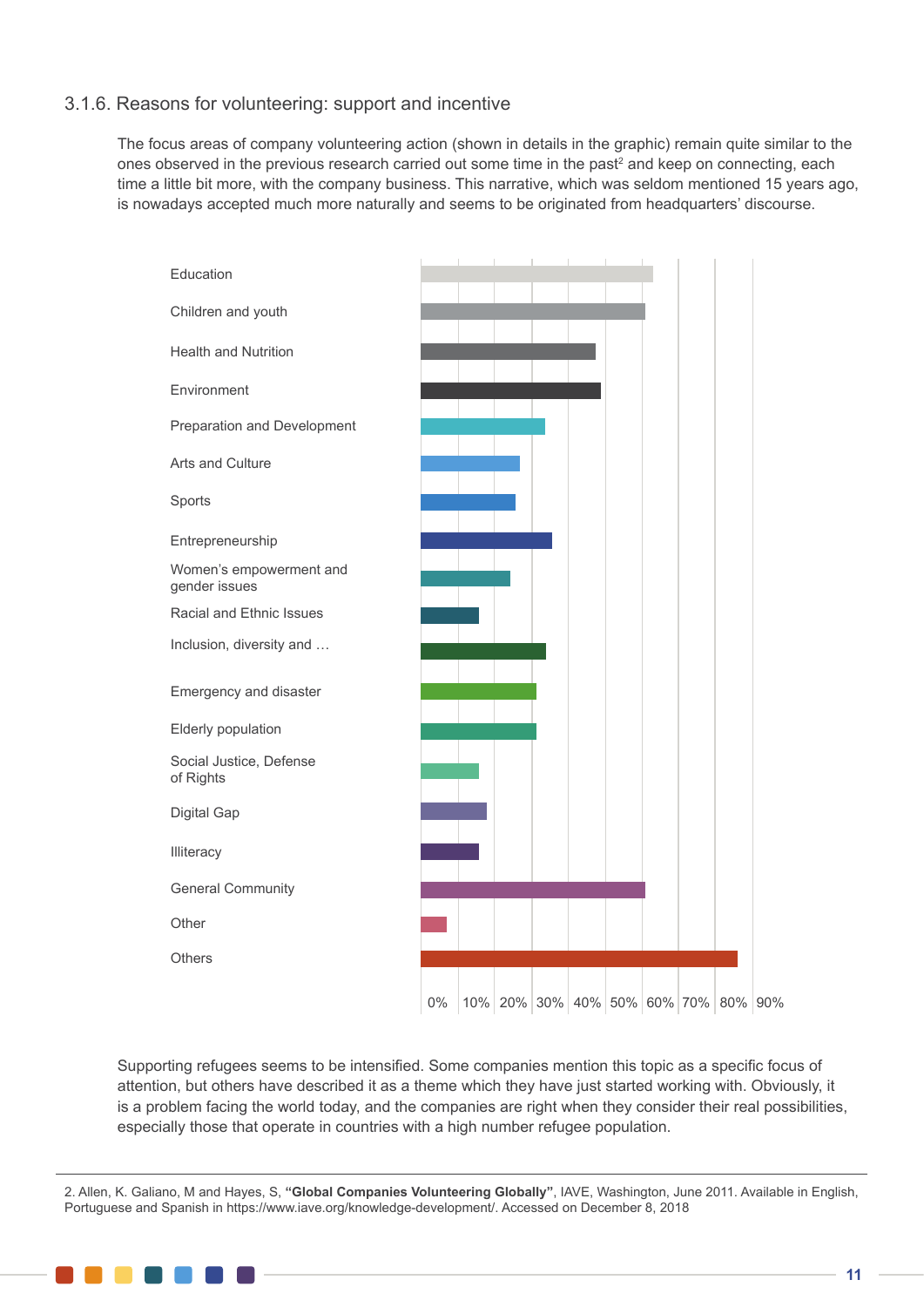Cross-border cooperation programs or transnational programs (volunteering programs in other countries) focused on specific questions, have their place and are part of the history of various companies. They result in great impact on technical, health and social development, and, although they don't get many employees involved, the other colleagues feel proud of these programs. Some companies that in the past did not have this type of programs are now starting them in partnership with other organizations.

On the other hand, the companies seem to be branching out a little bit more and making an effort not to concentrate only on programs abroad, but balancing it out with opportunities that will reach a larger number of employees, which does not mean that these programs will lose its importance or end up disappearing, but the opportunities are opening. Some companies have mentioned significant cost reduction when replicating the cross-border cooperation program within the nearest community, resulting in similar gains for volunteers and the public involved.

Disaster assistance/aid remains as one the main areas of attention, especially due to the number of natural disasters or the ones caused by human errors. Many companies seem to be adjusting their answers to this type of event, trying to be more realistic and putting effort into what they can really do, instead of giving in to the urge to rush into the disaster area, or send any type of material that is collected in the offices. That situation can result in more financial aid than in volunteering work – although preparing baskets with goods is still considered in many companies as a significant team building activity.

Youth unemployment, preparation for college and the development of the work force remain as primary options in the companies; in addition – mainly in the United States – veteran employment has become an issue to be considered.

The interviews make it clear that there are many areas of activity which just rotate over time. There are some differences, but we have certainly heard about them for the last 15 years. Is this due to the economy, changes in leadership, today world situation, growing employee awareness, due, in part, to the millennials? Could it also be due to technology, corporate fusions and to the world we live in with constant rumor of news and fear and uncertainty? Substantial resources – financial and personal – very seldom are destined to volunteer programs; companies have their own concerns, and we get the impression that the community, although of enormous importance, is left behind.

In the last answer, named 'Others', the interviewees explained their programs in more detail, instead of just mentioning other areas which had not been listed before. We were able to pick the following areas: to help create prosperous communities, to make better use of one's free time, responsible consumption of alcohol, financial education, social infrastructure, migration and inclusion, to improve production, mentoring, safe driving programs for adolescents, use of technology for social actions, war veteran support, professional volunteering. Common interest groups play an important role in many volunteering programs; slowly, but consistently, the connection between diversity and inclusion is established. It makes sense because the world is moving in the same direction.

. . . . . . .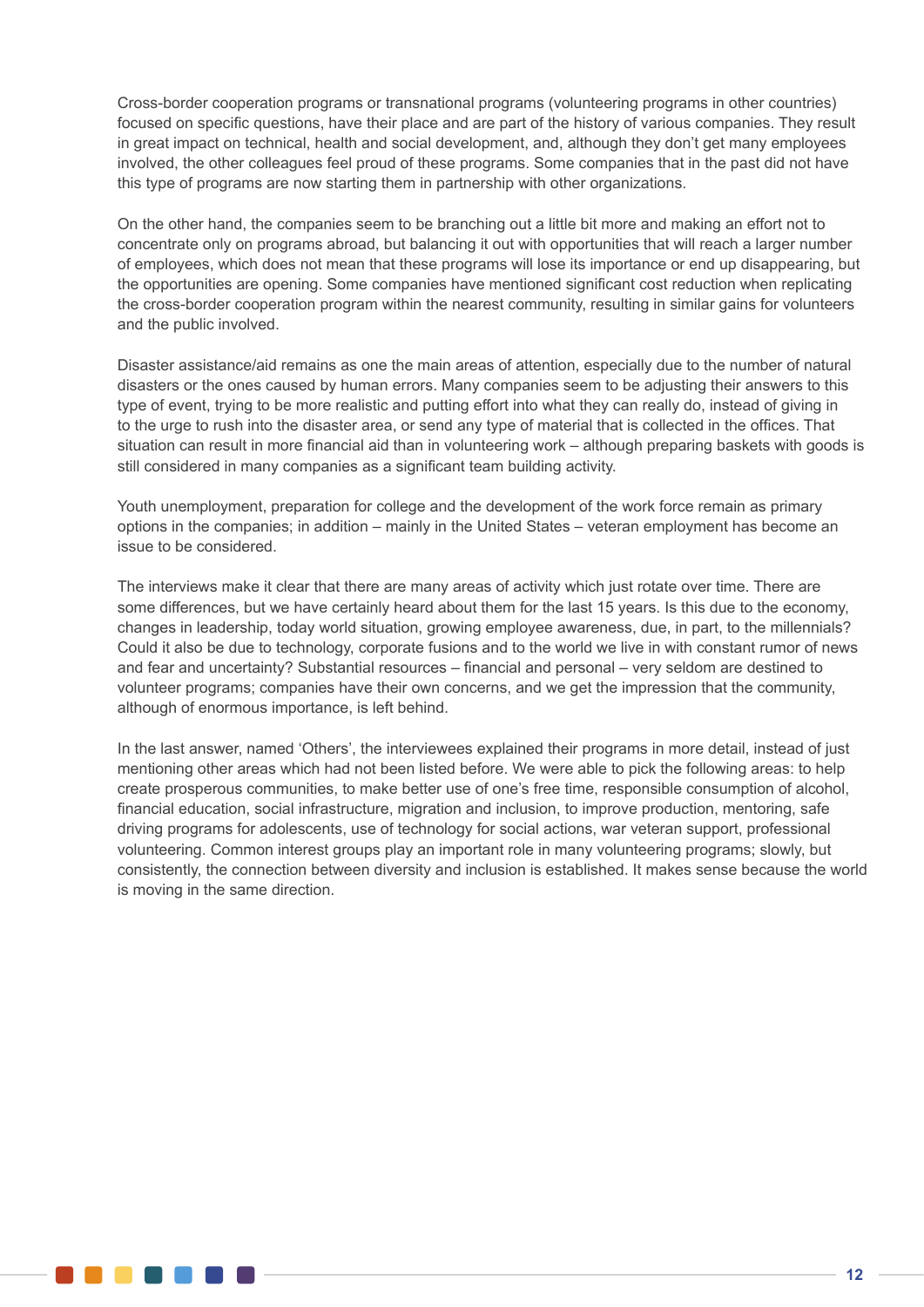# 3.1.7. The interviewees

The greatest majority of the people interviewed held top level jobs in the companies. Besides some volunteer program coordinators, we interviewed the following people:

- Director, Global Corporate Citizenship
- Senior Manager, Corporate Engagement
- Global Director, Employee Engagement & Global Community Impact
- Global Leader of Employee Engagement
- Director, Corporate Citizenship and Brand Management
- Senior Vice-president, Global Corporate Citizenship and Foundation Executive Director
- Social Management Director
- Philanthropic Contribution Manager
- Corporate Social Responsibility Manager
- Culture Manager
- Sustainability Regional Director
- Community Development and Involvement Manager
- Senior Associate, *Pro Bono* & Citizenship
- Corporate Citizenship Regional Chief

# **3.2. The interviewers**

- Study Director with vast experience in global research and the author of many books in many languages: Mônica Galiano, Argentinian, living in Brazil.
- Five international researchers, living in four countries (Brazil, Venezuela, Colombia, and the United States), with extensive experience on studies and research: Inma Rodriguez, Iraída Manzanilla, Raaida Mannaa, and Kathi Dennis and Sarah Hayes.

# **3.3. The questionnaire**

The basis for the study were 3 instruments already applied in national and global Volunteer Corporate research: the Global Council of Corporate Volunteering (IAVE)<sup>3</sup> Questionnaire, Comparative evaluation of Latin American Initiative Questionnaire (Iraída Manzanilla and Thais Bonsanto) and Performance indicators questionnaire (Mônica Galiano and Kenn Allen). Comments made by the team were added, as well as technological questions about systems and applications, investigations on books, as well as information about management characteristics. Finally a list of about 40 evaluative questions were produced which were then refined until it became a questionnaire of 23 questions. The questionnaire was preceded by gathering contact data and basic metrics: countries in which the company operates, number of employees and volunteers, areas of operation, company department in which the program is located, support and support from top level management and directors.

3. Allen, K Galiano, M and Hayes, S. **"Global Companies Volunteering Globally"**, IAVE, Washington, June 2011. Available in English, Portuguese and Spanish in https://www.Iave.org/knowledge-development/. Accessed on December 8, 2018.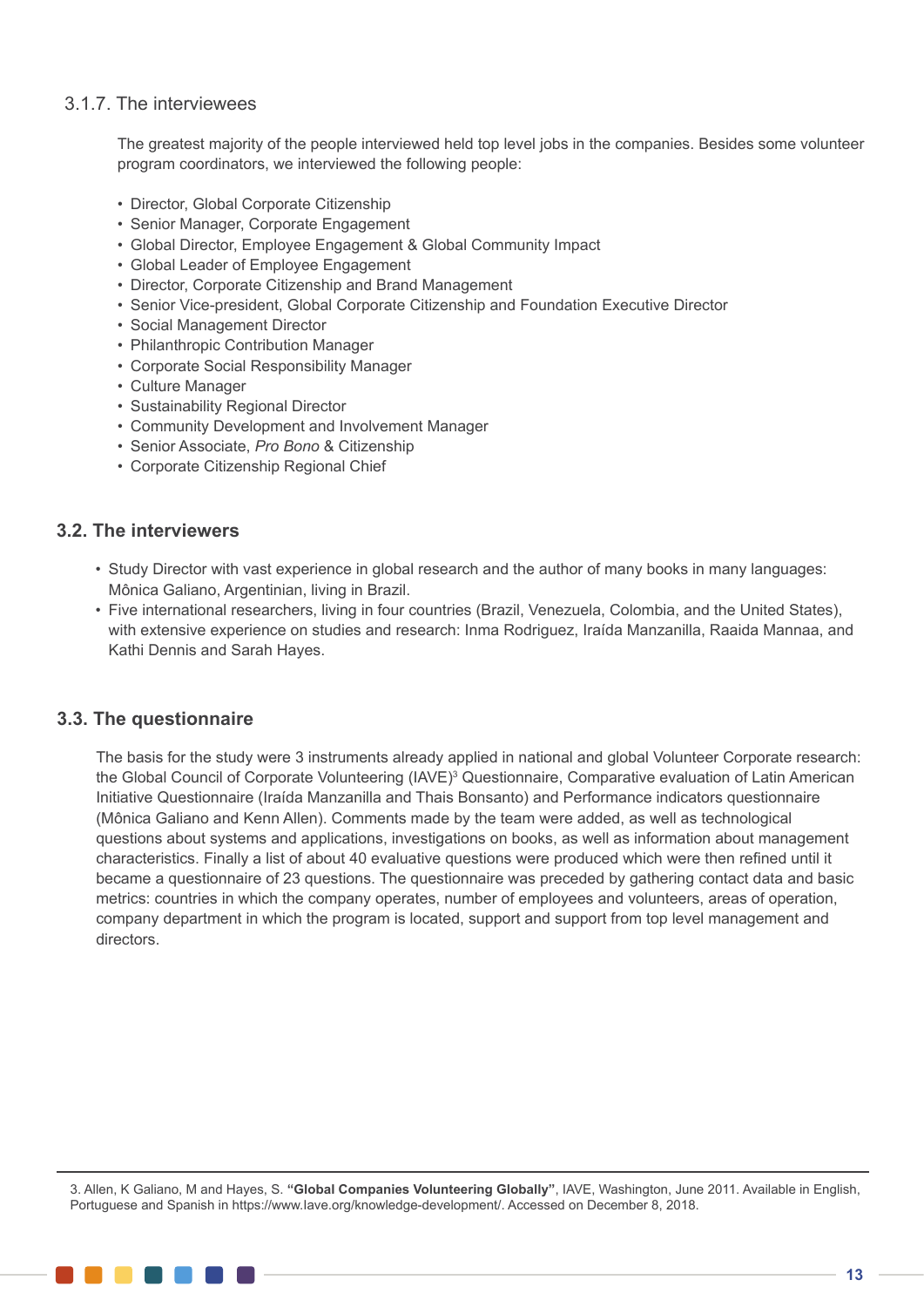#### Questionnaire used in the research

#### Policy, mission

1.Has the volunteering program a mission statement or a goal statement? Does it have a written policy?

#### Organizational Culture

2.To what extent do you believe the program reflects your company culture?

#### Areas of action

3.Which are the priority/primary areas you encourage your employees to volunteer?

- *• Education*
- *• Children and youth*
- *• Health and nutrition*
- *• Environment*
- *• Preparation and development of the work force*
- *• Arts and culture*
- *• Sports*
- *• Entrepreneurship*
- *• Women empowerment and gender issues*
- *• Ethnic-racial issues*
- *• Inclusion, diversity and special needs*
- *• Help in disasters/emergencies*
- *• Elderly people*
- *• Social justice/defense of rights*
- *• Digital exclusion*
- *• Literacy*
- *• General community support*
- *• Others*

#### Relation with business goals

4.Does the volunteering program reflect the company's business goals? In the case of an affirmative answer, how does it happen?

#### Community needs

5.How do you identify the needs in the community?

#### Partnership with an institution in the community

6.Is partnership with CSOs (Civil Society Organizations) essential to the efficacy of your volunteering program? Do you have good examples of successful partnership with CSOs in your volunteering program? 7.How do you chose the institutions in the community to establish partnerships?

#### Programs and projects

8.How do you chose, define and design programs and projects?

#### Innovation and inspiration

9.Which of your programs and practices do you consider to be the most innovative, and why?

10. If you had to share your most inspiring practices with other companies, which ones would you chose?

11. In which regions and/or countries is your program the strongest? The weakest? Why?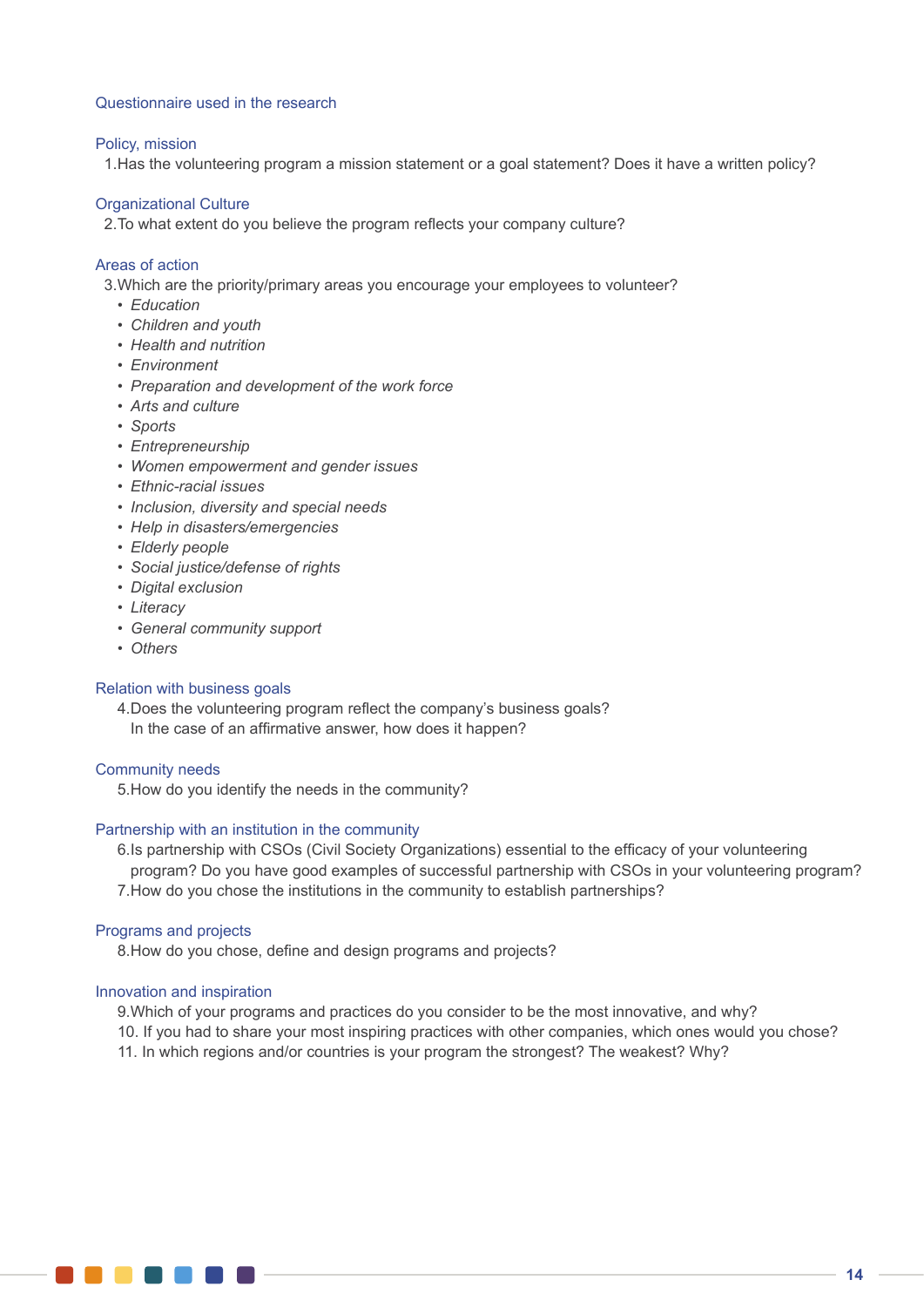#### Technology and Training

- 12.Where is the volunteering program housed (HR, communications, Executive Committee, Department of Corporate Social Responsibility, or others)? Why have you chosen this specific area? Has it always been there? Or has it moved?
- 13.Do you operate with regional and local committees? Comment on the challenges and success of this kind of format.
- 14.Is there any type of formal training for employees who are also volunteers? Is it a general type of training or for specific programs and projects? Face to face or online distance learning? If the answer is affirmative, who provides these training sessions and how do they work?
- 15.Do you apply any technological system to the management of volunteer programs? Which one? Are you happy with it? What do you miss? Or what would you like the system to provide you?
- 16.Does that program allow the users to interact with each other, as if on social network, or is it only for registering activities and results?
- 17.Does your volunteering program make use of any of these instruments?
	- *• Loyalty program/rewards*
	- *• Donation*
	- *• Grant management*
	- *• Crowdfunding*
	- *• Gamification*
	- *• Artificial intelligence*
	- *• Business intelligence*
	- *• Chatbot (robot for automatized chats)*
	- *• Hour log*
	- *• Messaging*
	- *• Voting*
	- *• Polls*

If you don't use them, would you be interested to do so? Which ones?

#### Evaluation

18.Does your company evaluate performance, results and impact of the program? How is it done? Which are the most relevant metrics to measure the success of your program? What type of indicators do you use? How the results are made public?

#### Executive and manager participation

an an Aon

- 19.Do you believe that top level administration is actively committed and recognize the value of company's volunteering program?
- 20.How do high level executives (senior directors and management) get involved in the program? What does the company expect from their engagement?

#### Final questions

- 21.What is the story that is being told about your corporate volunteering program? How do you disseminate information about it?
- 22.What worries you most about your program?
- 23.What is your greatest source of pride in your program?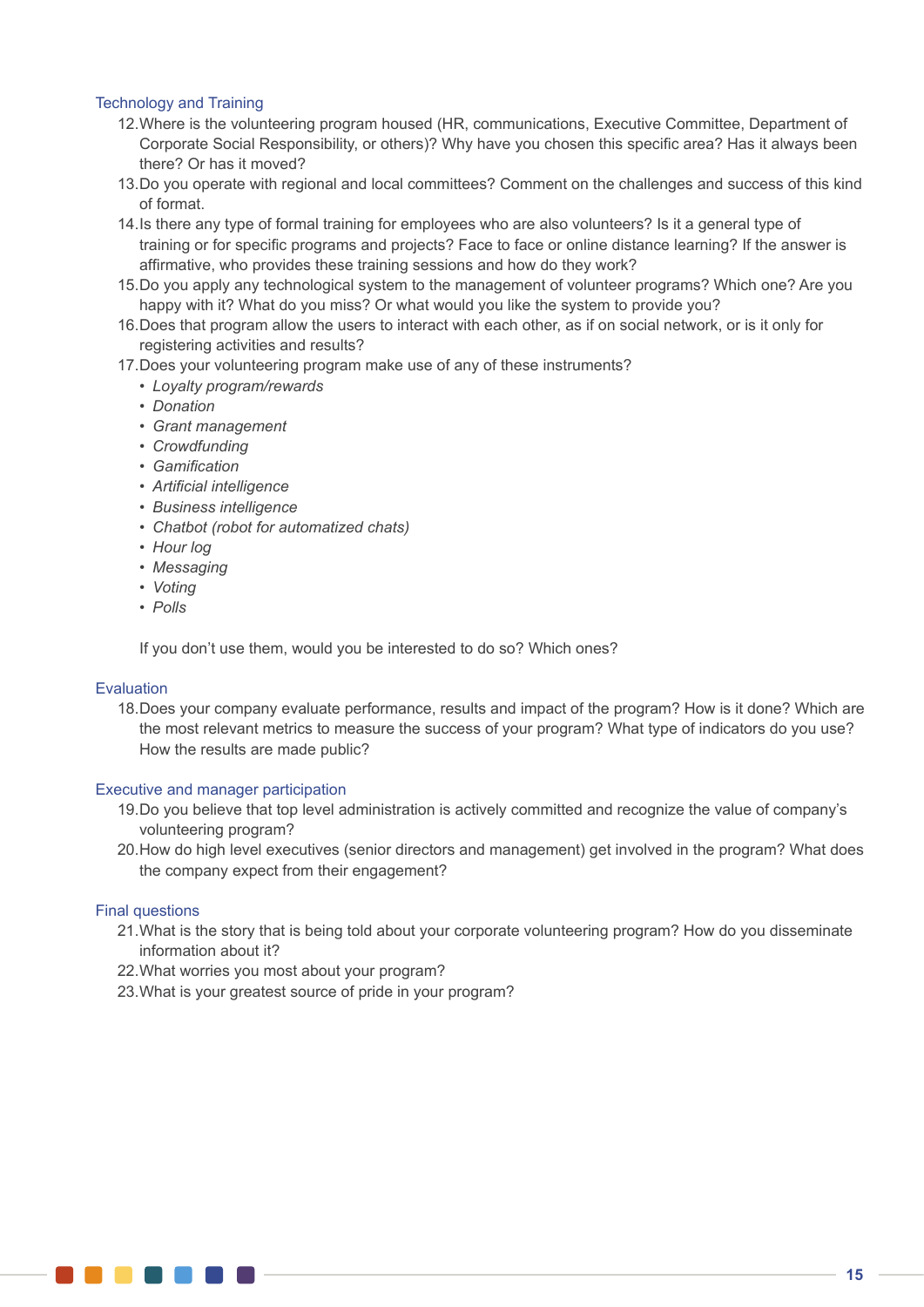# **4. Volunteer programs**

# **4.1. Organogram**

. . . .

The volunteer programs differ a lot as to their placement on corporate structures:

- Eleven programs are inserted in the area of Social Responsibility and seven answer to Sustainability
- Six are in foundations: four of them are accountable to HR, one to the area of International Relations, one directly to the group vice-president.
- Five programs are subordinated to the area of Corporate Communication.
- Four of the programs are in Institutes, three in Public Relations, two in Corporate Citizenship.
- The other declared that they were in the Sales Department, in Corporate Affairs, in the Volunteer Association or to respond directly to the Administrative CEO.
- The global programs are in the Global teams of the Corporate Headquarters, in the Global teams of Social Responsibility, in the Global Social Impact teams or in the Global Marketing and Communication departments.

The Department of Human Resources holds an important position in the field of corporate social responsibility. Its attitude is usually positive, sometimes challenging. Professional development, and, nowadays, also personal development, or in other words, the search for a healthy balance between life and work, personal happiness, well-being, are issues considered by many the programs. The theme is still new for some, who only recently have established a connection with human resources, and for some who have not been able to define a question about the community in the annual research on human resources.

A tendency in the companies is that 'hours aren't the Saint Grail any longer'. They are focused on the number of partners (their employees) that lead projects and how much 'heart' (feeling, commitment) is put in the work and not on how many work hours have been registered. Many comments about this were registered; slowly, people become aware of the evaluation dimension.

# **4.2. Alignment to the Mission of the Company**

*"Connecting employees to the strategic and impact opportunities in the areas of volunteering, competence development and community donation in order to create a culture that impart excellency and support employee retention."* This statement, collected in the research, exemplifies one way of understanding the mission of volunteer programs. Naturally each company holds different visions, and its policies and mission reflect this diversity.

For example, the global mission of **GSK** is to help people accomplish more, feel better and live longer. Their program PULSE is highly immersive and it is considered 'their Jewel in the Crown'. **Amway's** conviction (they want to be the biggest global volunteer program until 2019) is: *"We believe in putting into action the best of our business and the passion of our people to face head-on a global need"*; #AmwayVolunteers is an invitation to collaborators to be part of the program. On the other hand, the role of the **Discovery** program is to encourage *"the spirit of volunteering"* as a way to empower South African society. Their main objective for 2018 is to be the best global insurance organization and to be a force for social good.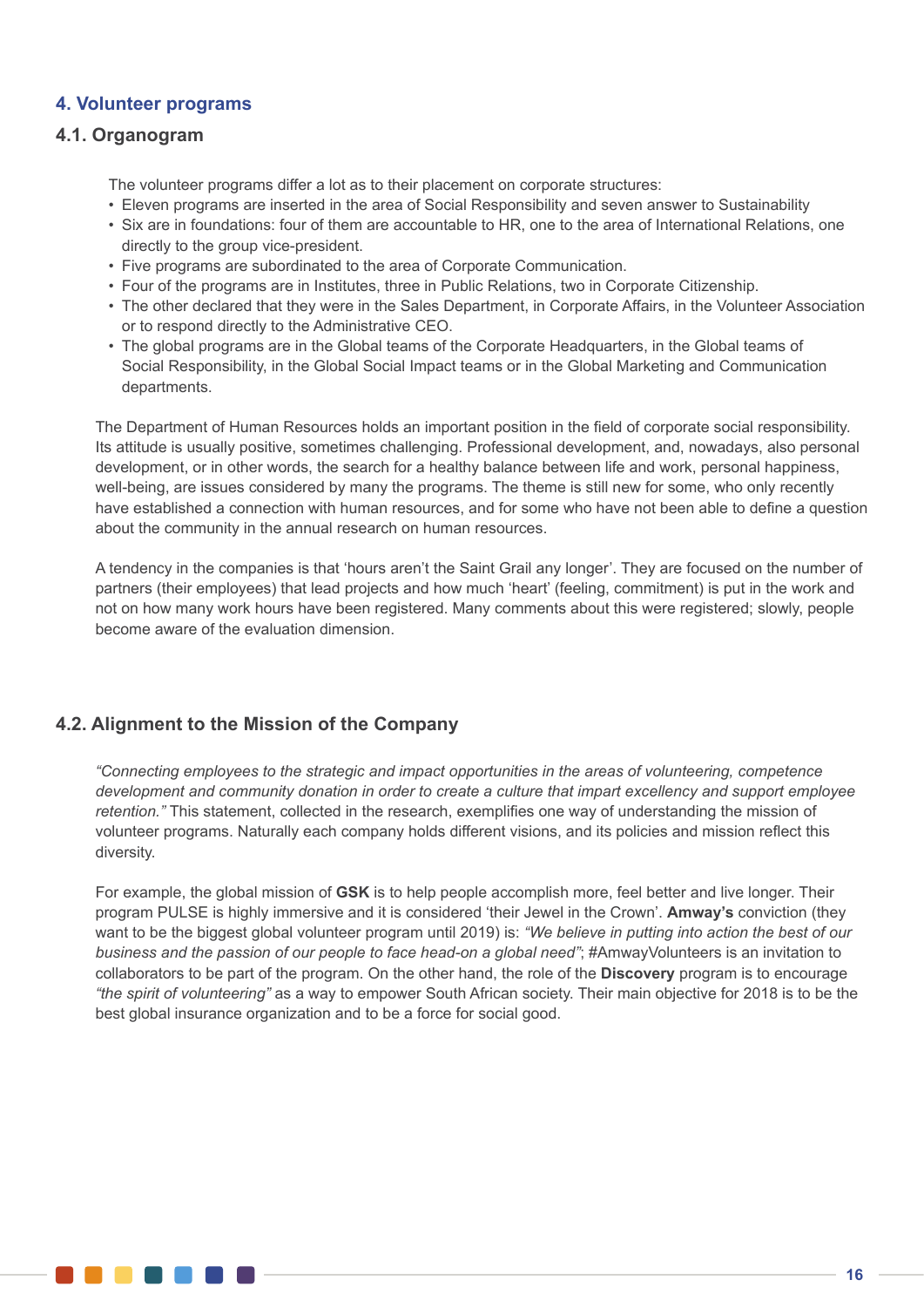If we take into consideration the largest global companies, in **Walmart** all resources to be used in social actions and volunteer work come from the subsidiary in Mexico. Their written policy states what can be done and cannot be done in the volunteer activities, as well as, general rules about how people should register in the program, and the type of expenses that will be approved. On the other hand, **Starbucks**' overall mission is *to inspire and nurture the human spirit - one person, one cup, one neighborhood at a time.* They want the 'the green apron' to be recognized as a symbol not only of great service in the stores, but also in the communities. **Nike** makes 'one promise and two offers' to their employees. The promise means that they will support them in their commitment in the community by means of their traditional Matching Gift Program (1 dollar x 1 dollar). If the employees donate to an organization that inspires children to practice sports, they will double the gift to 2 dollars x 1 dollar. Employees are then offered the possibility to join the "Nike Community Ambassador Program" and the "Nike Community Impact Fund". At Grainger, this equivalence extends itself to 3 x 1 (three dollars for each dollar donated by the employee).

*"We are trying to change the way the world moves in order to improve people's lives… We build more than cars and trucks, we build better communities." Ford Motor Company*

In Brazil, the **C&A INSTITUTE** is a learning organization which encourages citizen participation. The mission of the program is to promote and qualify volunteering action of C&A associates in the communities where the company operates. **Telefonica Vivo** has a global written policy, and in Brazil employees are granted 16 hours of paid work so that they can work as volunteers and 12 work hours for training.

*"We have a volunteer manual: how it is done, how to participate in everything, step by step orientation on how things should be done and registered on film, because we want to show it on our channels. We also have a manual on how to build a team that will cause social impact." DIRECTV LatAm*

In **BAC** there is a regional volunteer guide that establishes objectives, measurement indicators, responsibilities of the different organizational levels; it also defines the various types of volunteer work and the causes which are supported by the company and, by doing so, it guarantees the standardization of programs in the countries where it operates. **SAP's** strategy for corporate social responsibility applies talent, technology and strategic partnerships in order to create the type of social impact which is sustainable in the long-run and improves the world and people's lives. **Johnson & Johnson** wants to build healthier communities, training employees all over the world to cause a positive and dramatic impact on society and environment. **Yamato** believes in making life easier by means of all their businesses and sees itself as a problem solver, while **Dell** has announced their commitment to build a Legacy of Good.: *To do the most good for people and the planet.*

*"Everything was about 'pro bono', which means offering free counsel to people and also carrying out some nice research 'for the public good'. In 2015, the company created a policy with a serious commitment: to spend 25 hours on activities which would have an impact on the community or on the environment, per employee. The decision to establish 25 hours had to do with the fact that the lawyers already have to do 20 hours pro bono work, so they have 5 more hours to invest in the community, in volunteer programs, environmental, etc. Hogan Lovells*

**RBC'**s objective is bigger than only having volunteers. They want their employees to be better citizens. "It does not matter if the position you hold in the company. We hope to make you a better citizen and allow you to have the opportunity to get involved in something you are in love with." **Softtek**'s aim is that, in each of their headquarters, there is will be a volunteer committee. **PIMCO**, on the other hand, wants to train people to reach their full potential and **BD**, a large world corporation in the healthcare sector, focus on the SDGs (Sustainable Development Goals) which deal with health issues.

. . . . . . .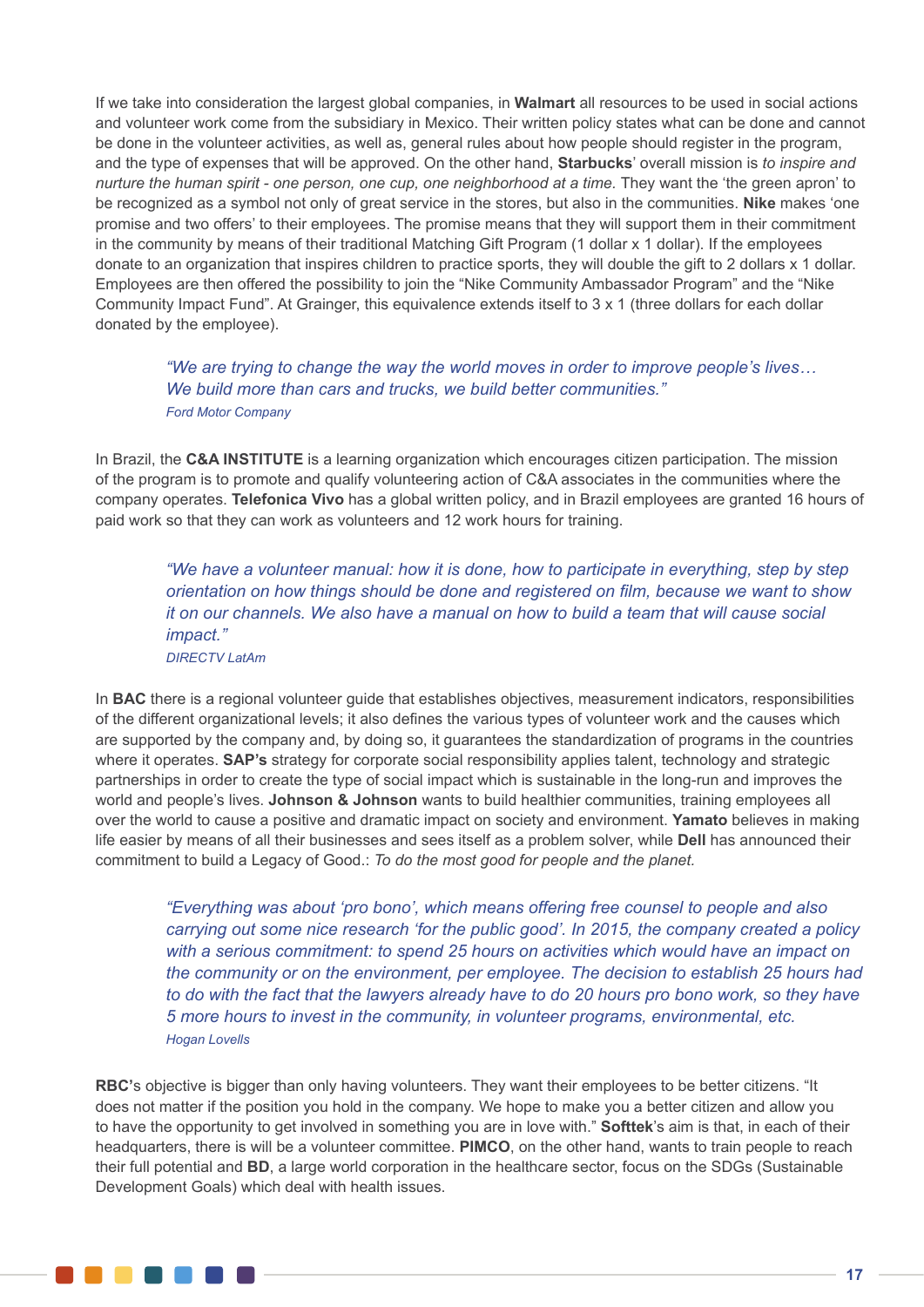Let's read some more quotations:

*"Our policy has three objectives: have an impact on the community, develop collaborators' abilities and have an impact on the reputation of the bank. These are guidelines for the project."*

*"The annual program is called "Let's go x 100!". Its main objective is to reach the goal of 100 hours of corporate volunteerism, by means of the transference of abilities and community development."* 

*"When we give the introduction, we comment on the duties and rights of each volunteer based on these policies."*

*"We have a volunteer development plan: the beneficiaries of our programs, how we are going to accomplish it, what we are going to do: the document will guide the work until 2019." "There is a regional policy called 'Me Uno' and a corporate social responsibility policy that we call 'Uniting People for a Better World' with four pillars and one of them is Corporate Volunteering."*

*"We believe that the community is as important as our clients and team members. (…) We help clients keep their companies moving and we support the talent that helps communities prosper."*

*"… it is a mechanism of participation in the process of social development of collaborators." "We have a policy of a free day for volunteering, of budget policy, specific policies for projects…"*

*"Open School Model: the companies will not determine any type of pillar or focal areas, either for individual volunteering or in groups."*

In relation to its Corporate Citizenship policy, **Sompo Japan Nipponkoa** promotes community initiatives based on two perspectives: corporate citizen's commitment and individual employee's commitment. In the area of the corporate citizenship, they promote activities for future generations, focusing on visual arts, well-being and environment. They also support and encourage individual employees to participate proactively in community outreach activities, mainly through the **Sompo** Chikyu (Earth) Club, an organization of volunteer activities of which all employees are members.

# **4.3. Volunteering and the company culture**

Most of the program actions reflect the culture of the company, which dedicates itself to encourage all projects which are committed to social issues. And that's the case of **Telefonia Vivo**, which stimulates innovation methodologies and use of technology to accomplish social changes.<sup>4</sup>

In **Softtek** the culture is to create value by means of technology for the clients, for the employees themselves and for shareholders. In the internal platform 'Make a difference" they create value not only for the volunteer – it is easy to find a need - but also for the organization – it is easier to accomplish what they need in a hands-on situation.

As a distributor of technology, **Avnet** is also interested in the area in which technology impacts on the life of people. They want to build a reputation in these areas and provide people with *know-how* and accessibility.

4. See more examples in this author's book "Digital volunteerism": http://fundacaotelefonica.org.br/wp-content/uploads/pdfs/ volunt\_digital\_web.pdf . On page 56, about the use of cell phones for social activism; on pages 72 and 73m brief history of virtual volunteerism; on pages 76 and 79, examples of volunteer actions, some of them can be adapted by corporate volunteer programs.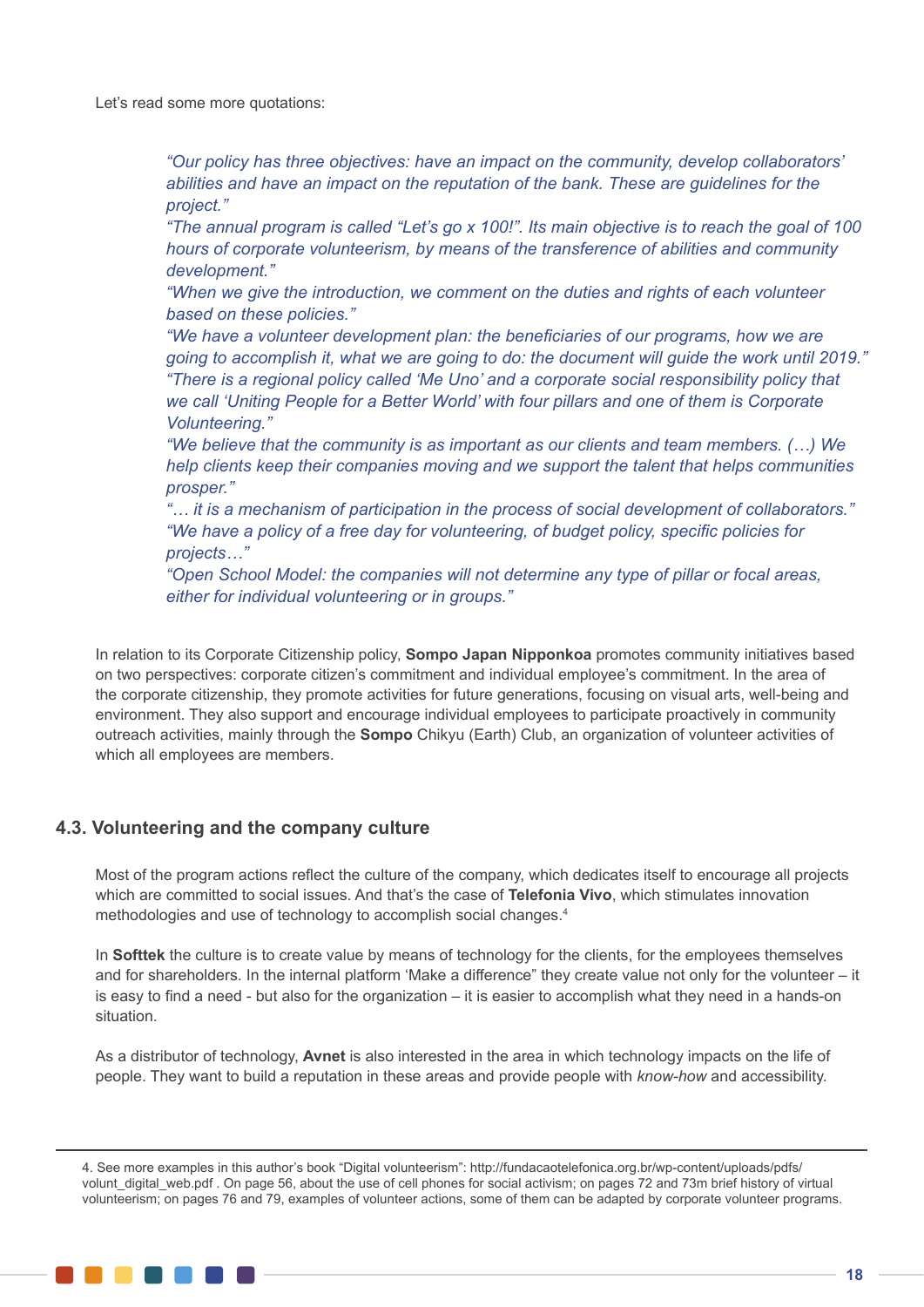#### **Corona Industrial** states**:**

*"Let's be responsible with our society' is one of our corporate mottos. To identify the educational institutions close to the plants that need improvement, to paint them, to make murals, etc. are very easy activities for the volunteers. We don't invest too much money, our budget is small, but we use our people and our material to have a direct effect on educational facilities repair or maintenance work."* 

At **C&A**, the program is oriented by the company's social values. They promote social action as a way to be co-responsible for the community well-being. It has become a strategy that not only promotes social action in the "outside community", but also encourages their employees' development, mostly the young people, in the company "inside community". One of the most important lessons learnt with the program recent external evaluation is related to the volunteer action opportunities linked to professional development.

These were some of the statements collected:

*"To encourage the development of a new generation of creators and inventors involved with technology. This is our business."*

*"From an organizational structure and point of view to philosophy: work for the well-being of the family."*

*"This is a service organization, which is not made tangible by means of products, but by means of processes and solutions: we take this to the volunteering experience with longterm actions to share knowledge; which is part of our culture."*

*"… Its aim is to bring happiness to children and their families and to strengthen communities and reflects the company values."*

**Walmart's** robust volunteer program is based on a very strong service and identity culture. More than 2,000 events a year are supported by the coordinators of each store and by one single person at national level. On the other hand, **GSK** PULSE is a serious immersion program, carefully directed, open to only a few people due to its nature. At **AUDI**, we were informed that, in German, culture volunteer engagement in programs is very common, it is part of corporate culture.

Some companies have declared that people are their greatest asset – directors, high level executives, intermediate managers and general collaborators. *"Watching a director or an office-boy working together with a common objective is a rewarding experience."* By encouraging involvement, by strengthening the bond of trust between the institute or foundation and volunteers, they try to connect the actions which are accomplished to the personal attitudes considered important by the company.

Undoubtedly, the program is an expression of the principles and values of **Grupo Bolivar.** Its aim is to reach an alignment with the organization culture: the human being seen as inexhaustible source of knowledge and growth. *"It is a way to connect people to other realities, so that they understand that principles and values are not always about business."*

Each new employee at **Discovery** in South Africa - which wants to be the best insurance company in the world – spends one week in the integration program, with two days dedicated to his involvement in the social area. *"We are employees in the bank, we have the first social project in the country and we want to participate in it."* These were the words of **La Caixa's** employees in Spain.*"The employees were the ones who created the company culture and the values in the volunteer program."*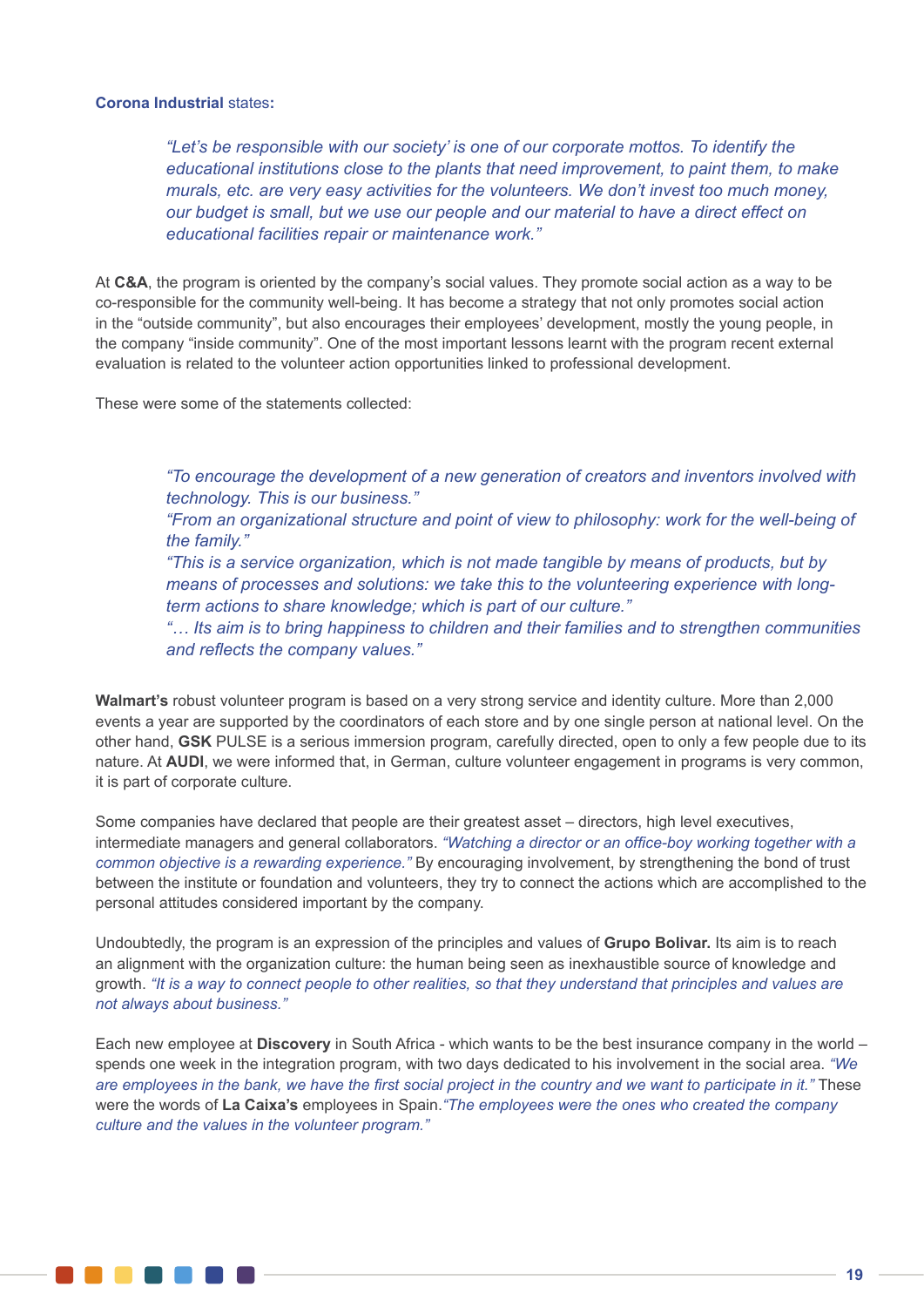We heard other statements about specific corporate cultures: nourishment as a wider concept (body, mind and soul); company's involvement with relationships (volunteers, community, company); corporate values and principles (trust, commitment to the client, enthusiasm, courage and responsibility); program reflecting company's innovation, inclusive and sustainable character; life celebration, every day, everywhere; employees better informed about what goes on in their communities. **Starbucks** even says that the result of their sales are bigger when their partners are more involved. And the **Bank of America Merryl Lynch México** has declared:

*"It is a culture that has been part of the bank for many years, more than 60. The bank mission is to support the community where it is anchored. And the employees have created a new culture of participation, donation, social responsibility and volunteerism. Quite often, retired or laid off employees ask to remain in the volunteer program."*

Processes of change in the culture have also been observed: the culture experienced in the volunteer work, which aims at collaboration, team work, innovation, brings back positive elements to the companies and everyday work. This movement has called the attention of coordinators and managers who are using the results of international research in the area to get Human Resources Departments involved in the issue.

What has become clear is that some companies – usually knowledge-creating companies, diverse technologies and services – are promoting long term actions in which knowledge can be shared, since volunteers are more interested in skill transfer.

*"In my opinion, our program is 100% company culture."*

*"In our Volunteer Program, the employees are making renovation work in different places in*  Latin America and we make films about the story of the people we are helping; we put the *whole material in a series with the same name as the program (Piedra, Papel, Tijera [Stone, Paper, Scissors]) that is shown on our TV channels so that all of our clients can watch it."*

# **4.4. Alignment with business objectives**

. . . .

If we compare this study to the ones carried out previously in which we compared business objectives to volunteer actions, we can say that the narrative points out that companies are more worried about giving meaning and legitimacy to what is done in the social investment and volunteer programs, making an effort not to move too much away from its main activity. Let's have a look at some examples:

In Spain, the **EDP** Foundation, in collaboration with Caritas, carries out a volunteer program deeply linked to the question of energy poverty, which identifies families and institutions who need support with energy issues. They work with projects that make it possible for people to have access to energy and to information on how to use it, how to save it and, generally speaking, how to manage it.

On the other hand, the business nucleus of **Manpower** are Human Resources. In Argentina they hold more than 2,000 companies in their portfolio. And volunteering goes hand in hand with training at the School of Work. The volunteers who are in charge of workshops are, in its great majority, the ones responsible for selecting personnel: the focus is on training, on providing tools to improve employability.

At **Telefonia Vivo**, in Brazil, its corporate values, its operational excellence have been turned into actions: area leaders ask for volunteer programs as part of their activities. And **Nike** always involves their collaborators in their strategic planning so that they adhere to business focus. Well-known athletes go to the stores, which attracts the public and help to connect company, employees and consumers: for example, in Tokyo, due to the Olympic Games, there will be community programs strongly oriented towards sports.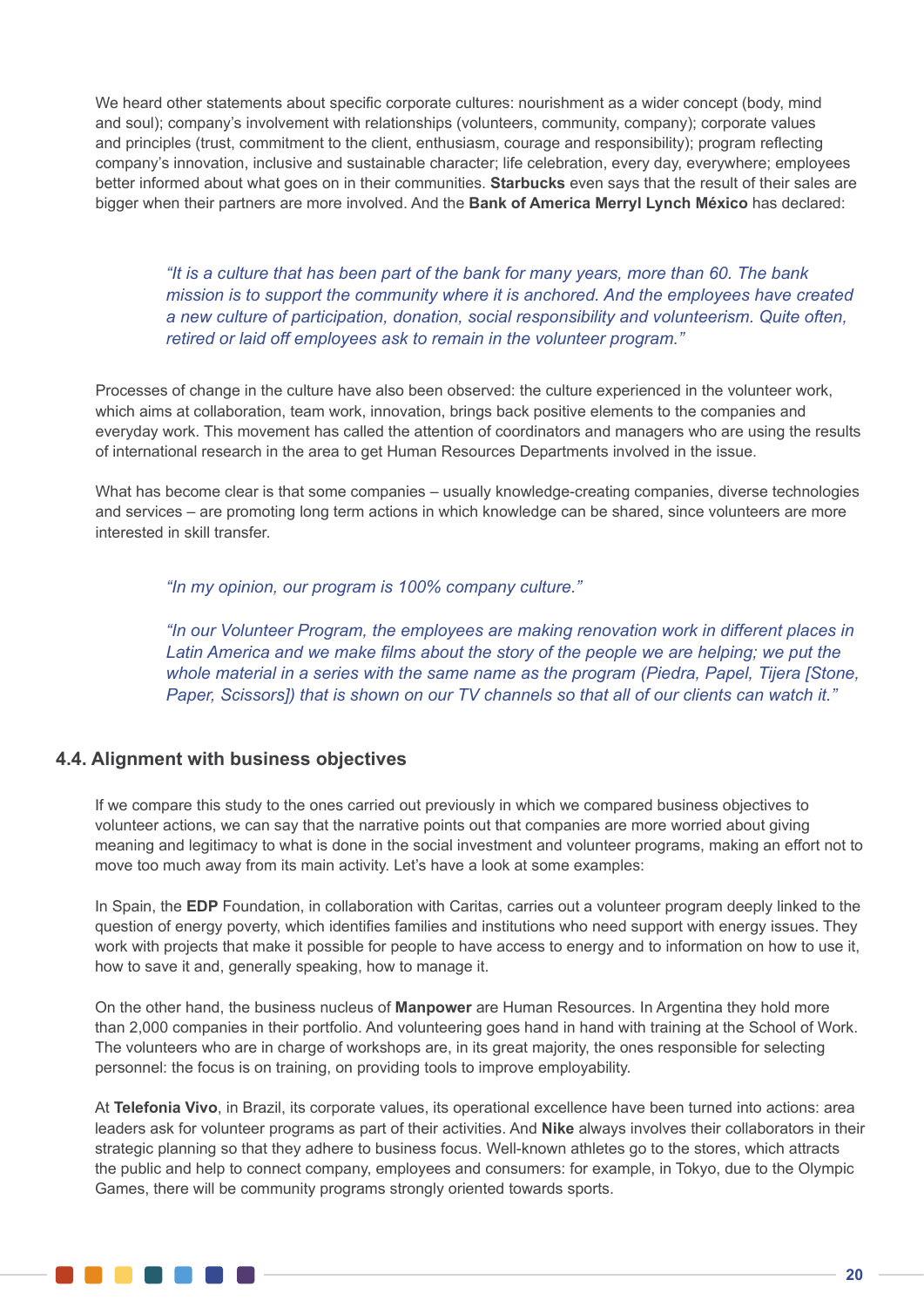*"We aim at activities that could be identified with the value and identity of our brand"*  **says Cervecería Nacional.** 

*"For example, the activity of cleaning the beach is financed by one of our products, which is associated with the summer season. The volunteer activity is created with this brand, emphasizing the fact that the brand has a certain amount of social responsibility."*

In the financial segment, especially in banks, there is a lot of volunteer activity related to their business objectives. The Mexican Banking Association (MBA), composed of 51 institutions, organizes once a year a large activity. Everybody is expected to organize themselves in groups to paint, clean up, and restore the centers for community attention. Afterwards, different activities are offered to the public: financial education courses, free courses for high school and university students, games for children, workshops, entrepreneurship for women. Books about the subject are also published. Other banks offer pro bono consulting and develop, simultaneously, volunteers' skills.

When banks support financial education, they are taking on an activity related to their responsibility towards society. There are laws which make them provide financial education not only to consumers but also to nonconsumers. In public organizations, like government, education departments, health, traffic, we can observe the beginning of a new approach to dealing with banks: the possibility of finding common themes that will reach captive consumers like the population of street vendors, of mothers who are the head of the family and receive benefit, etc.

*"As a business strategy, we know it causes an impact."*

*"The financial service, the core of our business, is cold and we want the 'magic' of the business to be stressed so that we are able to differentiate ourselves from our competitors by means of our employees' empathy. Volunteering is a successful empathy trainer and developer."*

**BAC**, on the other hand, faces a bold and promising challenge: their aim is to strengthen small and medium-size companies. For the last 5 years, they have trained more than 60,000 companies and plan to train 100,000 more on the next 5 years. This training is led by volunteer employees. They also do very important work of financial education motivated by default rates and the erratic behavior of people who pay credit card bills one day and the next week don't do it any more, or neglect the mortgage credit.

We also found examples of volunteer action in segments apart from the financial sector because the employees want to do things which are different from their regular jobs. We can see this in the Group **Sura**:

*"We don't have volunteers interested in financial education. They don't want to more of the same. We have designed volunteer work for the development of abilities, and we have done a lot of work with the areas of human talent to articulate volunteerism with the company's development models. I believe that is where we can find the perfect point of articulation in terms of volunteering and business."*

The driving programs for adolescents, the logistic of big activities, marathons, etc. – carried out during employees' free time – represents a conceptual and operational alignment with **UPS** business objectives, whose main workforce is composed of professional drivers. Overcoming digital gap in the world is one of the great interests of **Dell** Technologies. The program *Technology for the Good* make use of TI talent to address children's illnesses, and the program *Youth Learning* now is stretching out to deal with digital gap and early engagement with children.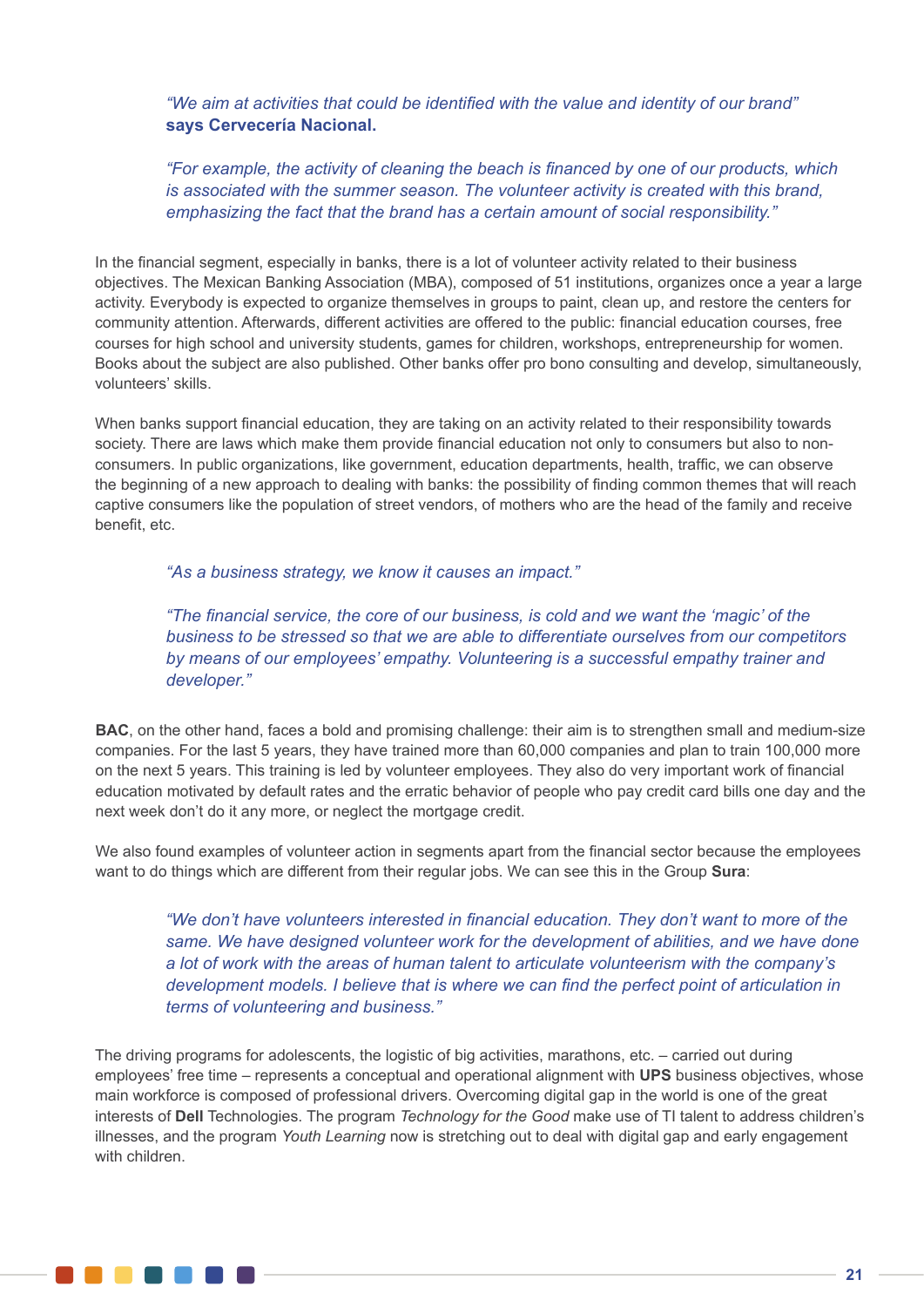"To contribute in improving quality of life of Mexican and Center-American families" is the wish of **Walmart**. They organize and repair parks and gardens in the areas that surround the stores, the school on the other side of the street, paint cemeteries, everything that has something to do with the area where store employees and clients interact. The company focus specifically on a small producers program, in order to have fresher products and in order to help them overcome poverty. That's why Agriculture Productivity is the most relevant volunteer program in terms of hours, continuity and sharing of expertise.

**Softtek**, a technology company tells us:

# *"In marketing, we promote a strategy called 'Mind the Digital Gap' and this business objective is linked to our volunteer program."*

**DIRECTV's** business is to promote entertainment to families. Its volunteer experience is inclusive: employees, employees' families, former employees, clients and clients' families participate in the volunteer program. The **Telefonica Vivo** program is also linked to business, mainly in relation to digital volunteering, and the CSOs are very much encouraged to include technology for their sustainability, according to their own words:

# *"… business strategy: profitable growth, satisfied employees, satisfied clients and enriched communities. Everything we do should focus on these four elements."*

Instituto **C&A** values a context of relationships and participation opportunities which is more horizontal, very different from the hierarchical structures, routines and daily tasks of the company. The volunteer program dialogs with the business, making room for volunteers' social action to be connected to their professional expertise, as in the case of the bazaar, which is part of the company donation policy, which aims at strengthening partner's social organizations and actions of entrepreneurship in the area of fashion.

The **Bank of America Merrill Lynch Mexico** program is oriented by the area of Surrounding, Social and Governance (ESG) aligned with business. The activities which are offered are financial education, social entrepreneurship and sustainable project development. An example of what is done under financial education are the courses and workshops facilitated by volunteers, face to face or online, to elementary, secondary and preparatory school students.

As it has already been seen, many companies are making an effort to connect their volunteers' activities to their field of expertise so that the employees feel more confident that they will do a good job. For those who still prefer a more traditional type of volunteerism, using it as a form of 'distraction' or 'decompression' from their daily routines, there are more traditional programs – which brings a subtle distinct component between large cities and small villages, between national and multinational companies or companies which operate in many countries.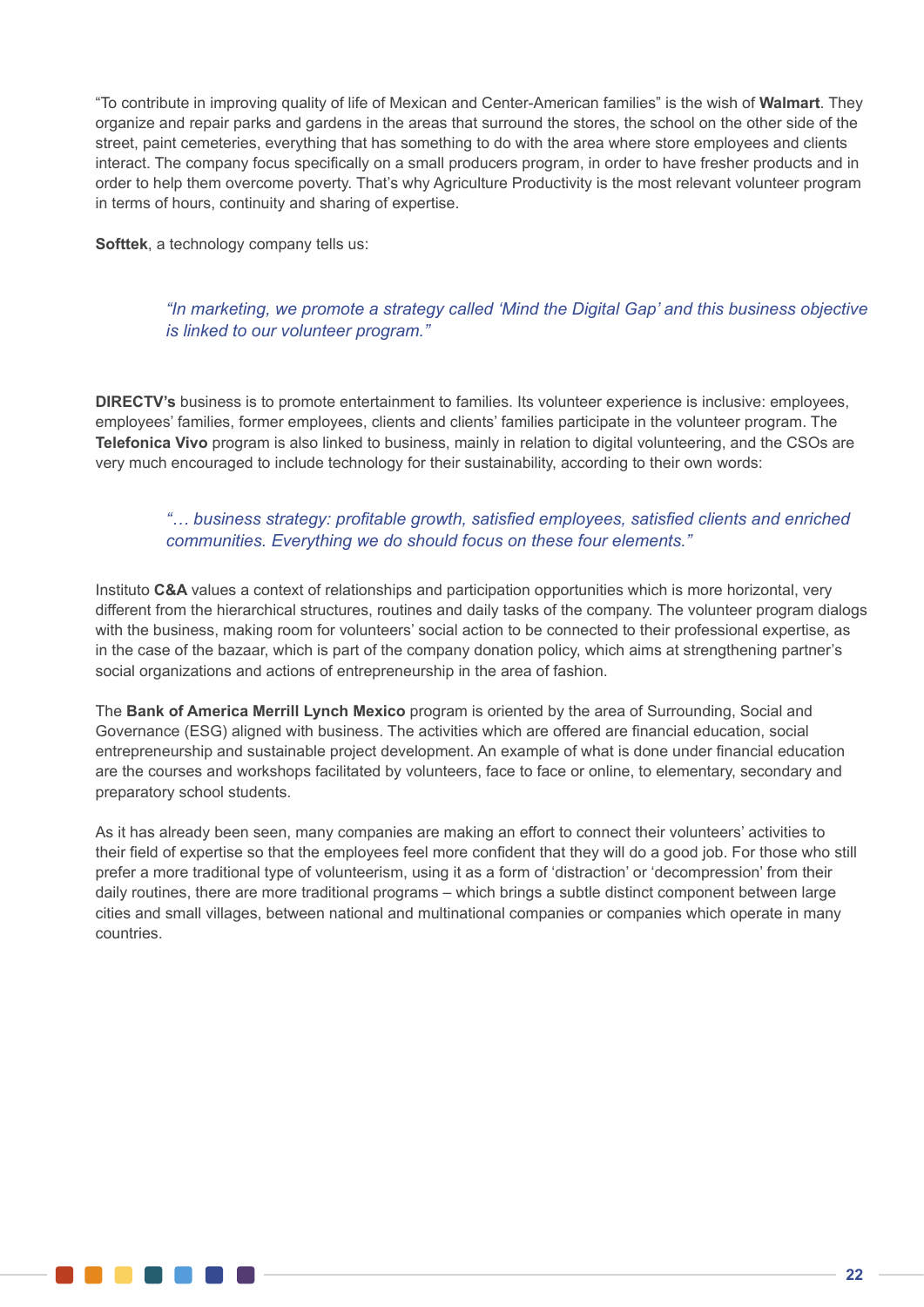# **4.5. Level of commitment of top level administration**

#### *"Some feel deeply committed and some others not so much; I think it has to do with the person's own biography".*

If we take into consideration top-level administration and senior management, the boundaries are diffuse. Nobody will ever say that top rank leadership does not support community programs, but the great majority of the people feel that, besides encouraging participation in CSO Councils, publishing special messages once in a while and producing a paragraph in the corporate social responsibility report, they don't do much. Although the right words are spoken in public (and some have been particularly inspiring in such a way that boosted greater involvement in the programs), there is still a feeling of disconnection. This can be specially noticed when we are dealing with global resources for the program. Some companies, as, for example, **Novo Nordisk**, have made some progress and have had some type of success, but they still face a grueling battle all the time.

If we consider middle-level management, we can say that companies seem to be more involved with the topic. There are companies which have faced the problem head-on (at **Johnson&Johnson** specific training for this management level has been added to the company official aims), but for many others it is a challenge they still have to face; generally speaking, managers feel the pressure of leaders' words and the business objectives set by the same leaders.

*"Volunteers and beneficiaries are goals to be attained in the balanced scorecard. Each company manager is deeply involved and participate in the activities, which gives an example to the collaborators: people follow the leader."*

*"Yes! It's the DNA of the company, of any of the employees, even of the CEO." "100%! Locally, the general manager is inviting all employees to actively participate on the platform."*

*"The volunteer council president is deeply involved in the program!"*

*"The executives give their support (some directors and managers), but the ones who are really involved are always the same: there are some leaders who do nothing."*

In some cases, the company president is also the head of the Foundation – which is the case at **Walmart** – and volunteerism is one of the topics analyzed; the members of the council send their memos, go to the activities; they are the "ones who push". For example, at **GSK**, on Orange Days, during Volunteer Month, they assigned 20 senior executives, both at the United Kingdom and at the United States, to develop the project "Skilled Based Orange Day". At **Intercement,** leaders act as program sponsors, speaking in recognition events and at local units, they take a seat on the CIVICO committee (Volunteer Incentive and Community Interaction Committee), which establishes the quidelines and evaluates volunteer actions.

Generally speaking, the leaders are committed to the program because they created it, made it possible and support it. However, there are managers who have a less positive and aligned perception about volunteerism and, for that reason, tend to make things more difficult. In Brazil, the companies have already understood the importance of working with this segment and of having a volunteer project focused on leadership. **EDP's** project 'Do Good Challenge' motivates managers to participate and create a volunteer action with budget and team work.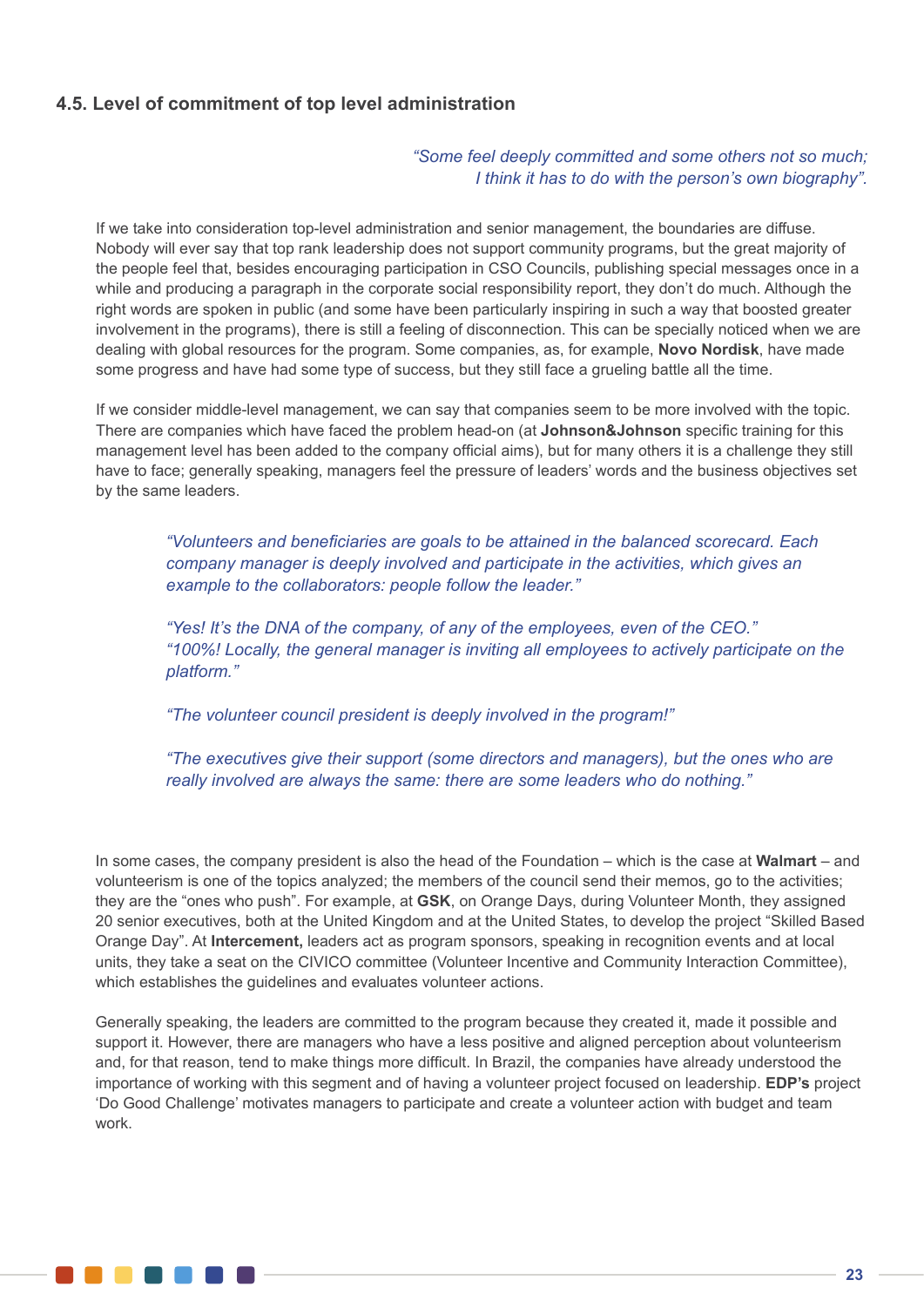In many companies, the 'CEO's Message", at the Volunteer National Week, is always special and summarizes the work of the year. At **Amway**, the majority of high-level executives are deeply involved: many of them organize a volunteer activity each year in their area of action and participate in it side by side with the volunteers. They also have an excellent Administration program: 60-70% of the executives take part in community or national forums and have started focusing on middle-level administration in order to establish objectives for them in terms of hours of participation for each division.

Some of the most important managers are very interested, though not necessarily personally involved, but they pay attention to what is going on. Some are really impressed by the impact of what the employees are doing at the communities. More and more, they give more value to the program which affects positively all the areas. Obviously, this fact is recognized internally.

The **UNACEM** Association has an administration council in which the directors of the group companies have a seat (plants and small companies). The company leaders use this opportunity to ask for advice on how to promote and implement volunteerism. Meanwhile **Manpower** Argentina states:

*"The 'number one' is strongly committed to all the actions and we count on his support to mobilize the departments of Diversity and Workforce Insertion; he also supports the program 'Entwined': :every year, when we open the program, live at the capital and online at the provinces, the president is always involved. If there is a problem with somebody in one of the branches, the CEO himself calls the person and encourages him to participate."*

The **Bolivar Group** (Fundación Bolívar Davivienda) agrees with the previous statement.

*"We totally agree! Our presidents in the culture alignment meetings say that we should all be volunteers. The Group President says that volunteerism is the best way to enrich life with integrity, which is the main purpose of the Group."*

Top-level executives at **Nike** are also deeply engaged. During the Olympic Games in Rio, the CEO visited a slum community which has been remodeled by **Nike** and spent a lot of time with the children. The majority of senior managers take part in non-profit organization councils and many of them participate in activities. At **Cervecería Nacional**, the leaders of each of the seven areas form the ManCom (management committee); more than half of these directors are deeply committed to volunteering activities: from sales areas, marketing, human resources and corporate issues. However, the more technical areas are usually not so connected with the program.

# *"There is no doubt. To reach millions of hours, they have to be aligned with and supported by the bank." Bank of America Merrill Lynch Méjico*

In places where there has been heavy investment on the part of the company, executive champions are called into action. In the series of videos about several changes in the company, the new CEO of **Avnet** repeatedly mentioned Avnet Cares and the involvement with the community. He arrived on July 2016 and after a service period of 3 months in October, there was an increase of 70% in employees' involvement in relation to the previous years. Now his managers understand the real importance of volunteer action.

**TERRIT DE L'ANNE** 

*"Definitely! When we talk to them about volunteerism, they say that you have to participate*  because it connects you with one of the company pillars, which is human talent. It doesn't *mean that volunteerism works because they are there: if they weren't, there would still be volunteers."*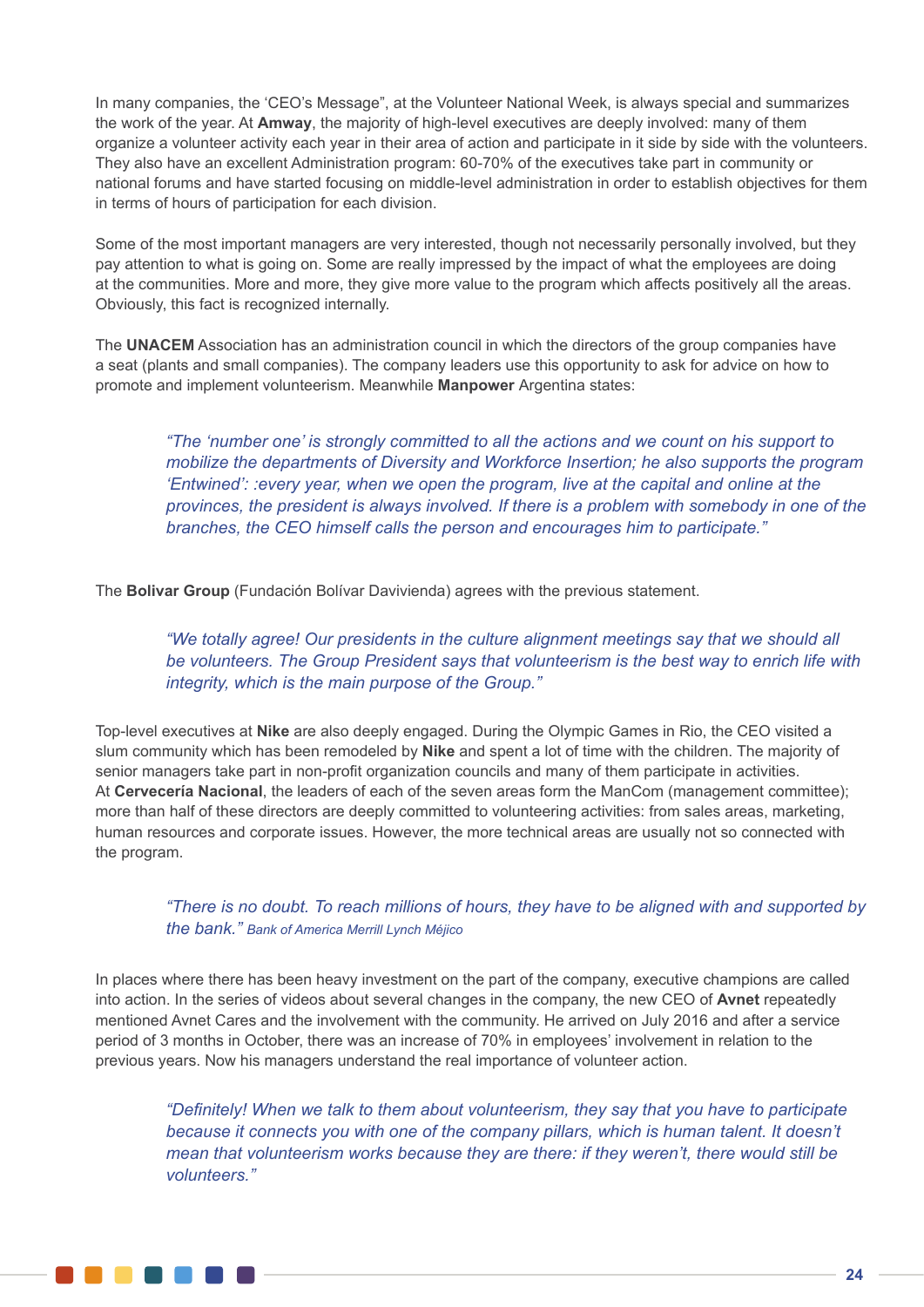The volunteer program is often part of the Corporate Citizenship and Brand Management strategy because senior executives see it as an opportunity for attraction, retention and development. Moreover, they believe the program contributes to community empowerment.

*"Absolutely! They get involved, participate, encourage, monitor. This is a family business which is not listed on the stock exchange with a strong characteristic of family values and principles. Members of the family themselves travel around the world to keep track of their volunteer activities."*

*"The executives make me smile. We ask for one hour counselling session for the CSOs. Then, all of a sudden, you realize that they keep on communicating for two or three months or that they have never stopped helping out, by providing them with information and tools… There is a link that goes beyond what is asked for, and I would say that this is undeniable and fills my heart with satisfaction."*

When **Ford** was facing financial difficulties some years ago, employees kept asking the administration not to phase out the volunteering program, and, instead, they accepted that cuts were made to some of their benefits.

*"Our general director for Latin America is extremely committed, participating actively in volunteering actions, always asking how we are doing, and what we are going to do. Globally, they are present as spokespeople, but not so much when it comes to hands-on practice; they are present in videos talking about purpose and objectives, but almost absent in action. On the hand, locally, the regional director and country directors participate and that's why we have such a high index of participation." Marsh*

There is almost a direct line with the director at **Hogan Lovells** on an international level to deal with any subject which has something to do with citizenship or pro bono work. Locally there is also an open line of communication with the manager who supports 100% any proposal or initiative that will improve the program. Some people say that there are two important and different ways to participate: the most fundamental one is by giving the example, the executive participates with his team in the actual volunteering actions; the other one is by giving total support to his whole staff to participate.

*"All the CEOs of all countries value volunteerism; we never had any objection to activities which were carried out. Actually most of the area vice-presidents prefer to participate in team building in volunteerism to going out to have dinner with his team."*

*"When it comes to the Zero Poverty Program, I became very surprised with the link that is was established between high-level executives, starting with the CEO, and the program itself; they wanted to be mentors, donate part of their program salaries, and supported us." BAC*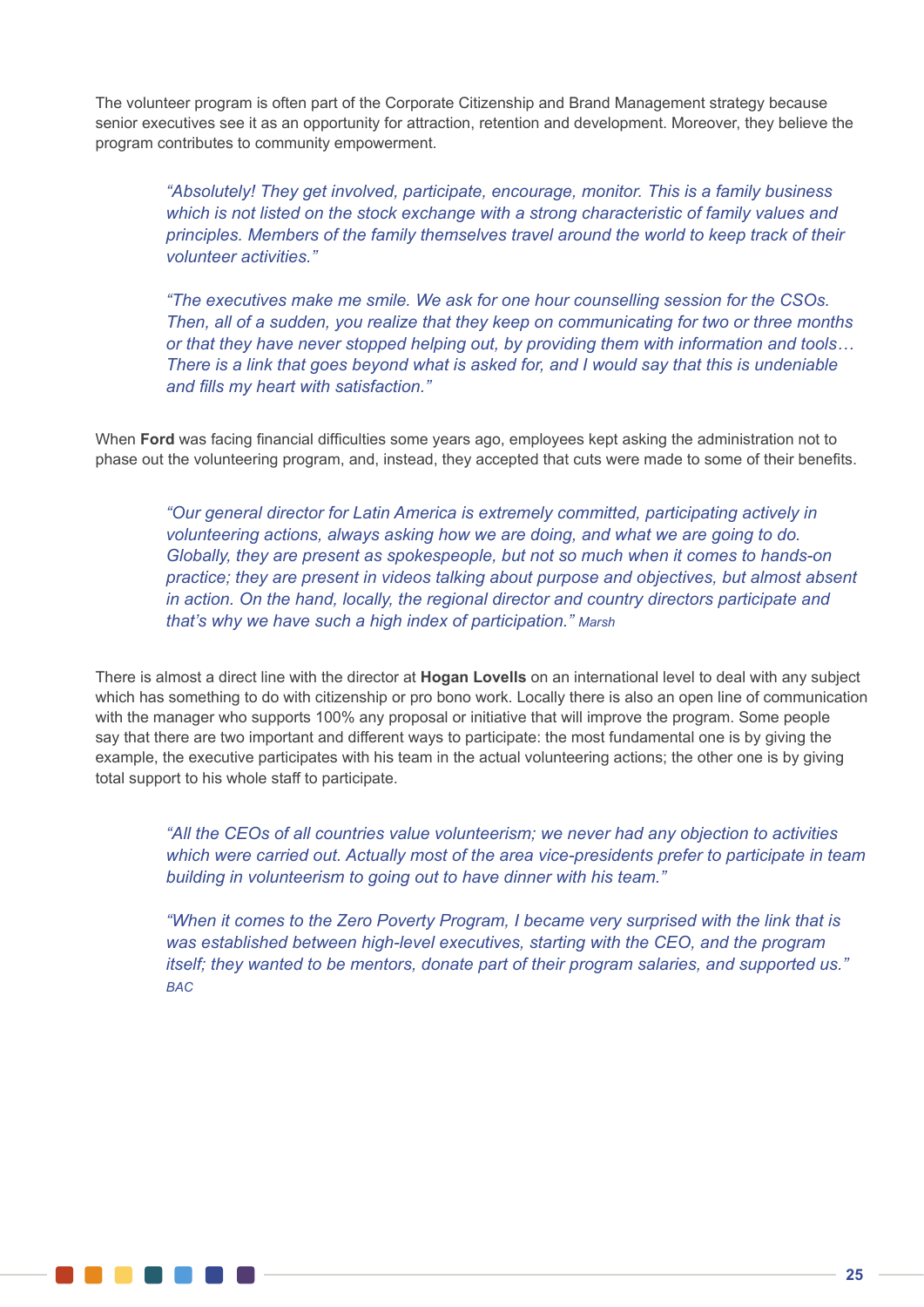#### 4.5.1. How do leaders operate?

The statements below reflect markedly what we have been observing for many years: the executives and directors speak well, give genuine support, encourage collaborators, and participate in some actions. However, at the following hierarchical level, usually the managers feel compelled to get and show each year a greater number of employees involved in the process, major impact on the communities and its effect in the public perception and in business results, even when it is indirectly achieved, as for example, in the case of a small increase in brand reputation. It is a problem that must be dealt with strategically.

It is as if the volunteering program emerged from the bottom (most of them) and moved towards the top, or from the top, directly towards the employees/volunteers. The missing link is a broader understanding, the support, the encouragement and middle management persuasion, on which rests the pressure for constant increase in the results and the available hours to leave work and act in the community.

In this segment, we will have the opportunity to get in contact with direct statements from the companies which are self-explanatory. We will start with examples of enthusiastic participation:

*"Sometimes they tell us we should support a project and sometimes they even participate in a volunteer day."*

*"They participate in some of the working lines. They always know the results and the accomplishments."*

*"They participate and take in part in activity or program design. For example: a vice-president responsible for about 200 stores attends at least one activity a month."*

*"The CEO of the health business visited the service center in Cape Town, which has adopted an organization which trains young people as interns to work in call centers. By doing this, they give the young people an opportunity to get a job in the future. He felt he should be doing this all the time."*

*"They actively participate as volunteers. They go to the activities, socialize, they plan, and yes… they are deeply involved."*

*"Most of the time, they make/take the big decisions. Some participate in the activities. However, most of them don't really participate in the project."*

*"They participate actively every three months. They don't just show up to "see, applaud and congratulate", on the contrary, they are facilitators, interviewers…"*

*"There is a conference attended by more than 100 leaders every year. They should include a volunteer activity in the 3 day-meeting."*

*"The executives have a seat on CSOs. At the top level, they dedicate themselves to what they fall in love with, and connect themselves to programs and initiatives."*

*"The main executives are actively conscious and they value the type of volunteerism which the employees are involved. They are very emphatic in their congratulations. The budget is increasing, we are confident because of the support from the senior leaders."*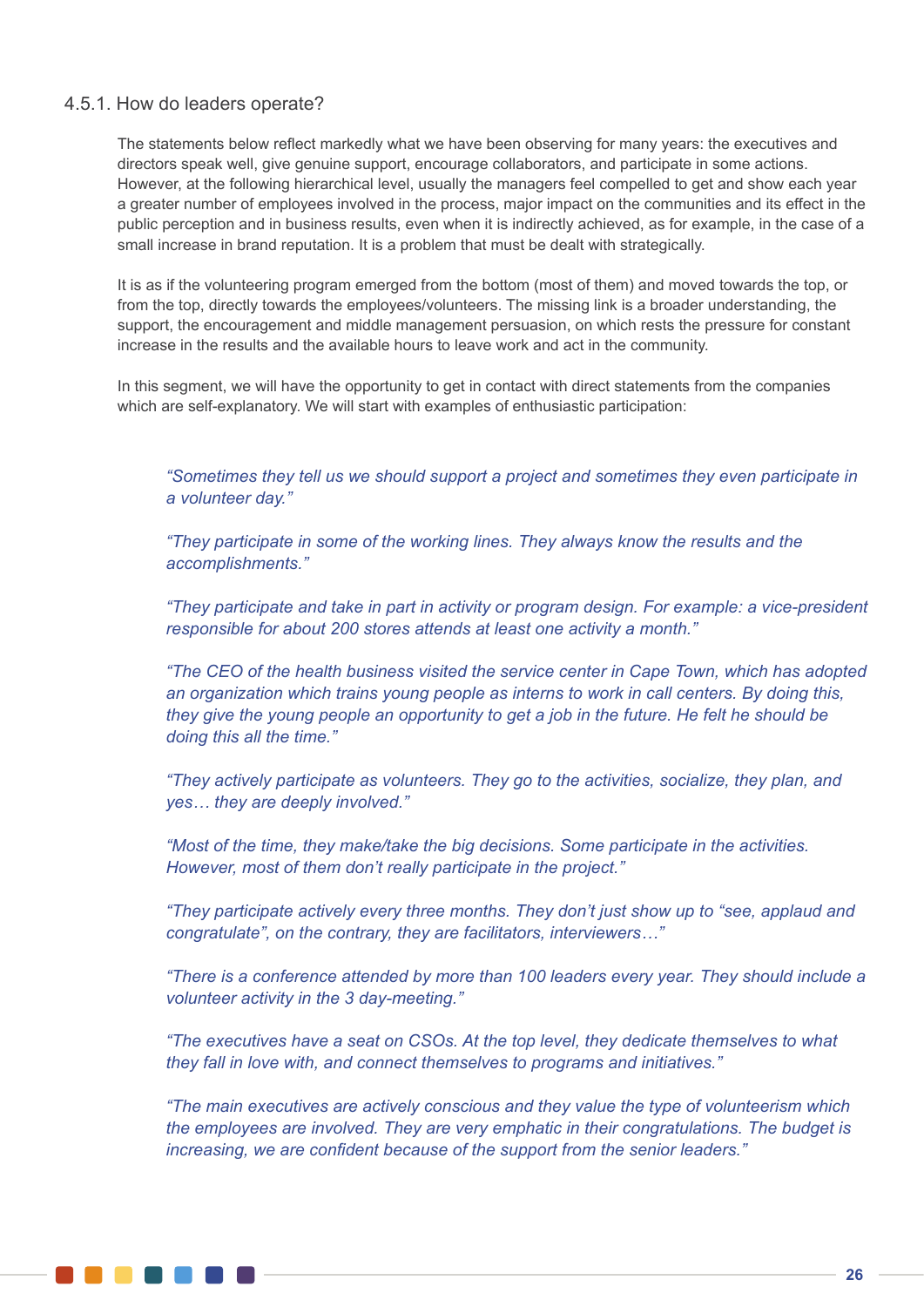*"Yes. They know that for the program to be successful, they must participate like everybody else."*

*"Yes, by setting an example, by motivating others."*

In many cases, the executives give the committees enough room for them to present their work, or organize moments of volunteer action during the meetings, or talk in public about the programs.

*""The plant general manager participated as a volunteer, we made an interview with him at the end and he gave his testimonial. It was a big help for the diffusion of among the collaborators."*

*"The president and the majority of the directors participate and they empathize with the public we work with; they determine the workshop themes, for example." "They participate in 'Empreende País' program, in the Executive Committee, in the Manager's General Committees and synergy meetings held by the group president with all executives, to which he brings the foundation and volunteerism message, presenting it as a culture theme."*

*"Top-level executives at La Caixa get together once a month in Barcelona and each zone director is expected to attend the meeting. There are 14 territorial directors. The meetings are very important and many contents related to the business are discussed. To get a minute of attention in these meetings is very complicated. During Social Week, they used the morning to take everybody to a volunteer action with people with some type of physical disability and took part in a sport activity. Nobody took photos, it was not designed for photos. Many employees not even know about it. It was organized directly by the general director."*

*"The new CEO and the General Council are totally committed and they have made a habit of the act of going out and serving. Most people at top-level management is committed. It's the role of intermediate management which is still challenging for them, mainly at headquarters. The leaders seem to be different, they frequently comment on how proud they are of the work done in the communities."*

*"When the directors are really committed to the program, they help the field activities and facilitate spreading out information and setting up work teams. They give us time during his meetings to inform about the activities."*

*"The Committee defines strategies, define policy, and help us to open certain doors. For people like us who come from the social sector, it is difficult to enter some areas in the same bank, and they help us. They also give us advice based on their knowledge about our business reality. (The Committee was formed 12 years ago when the Volunteer program was created and it was the general manager who called the area managers to participate)."*

*"They participate more in the professional volunteer proposals: many times we invite them together with the other employees and some other times we design exclusive proposals for executives, a type of management volunteering."*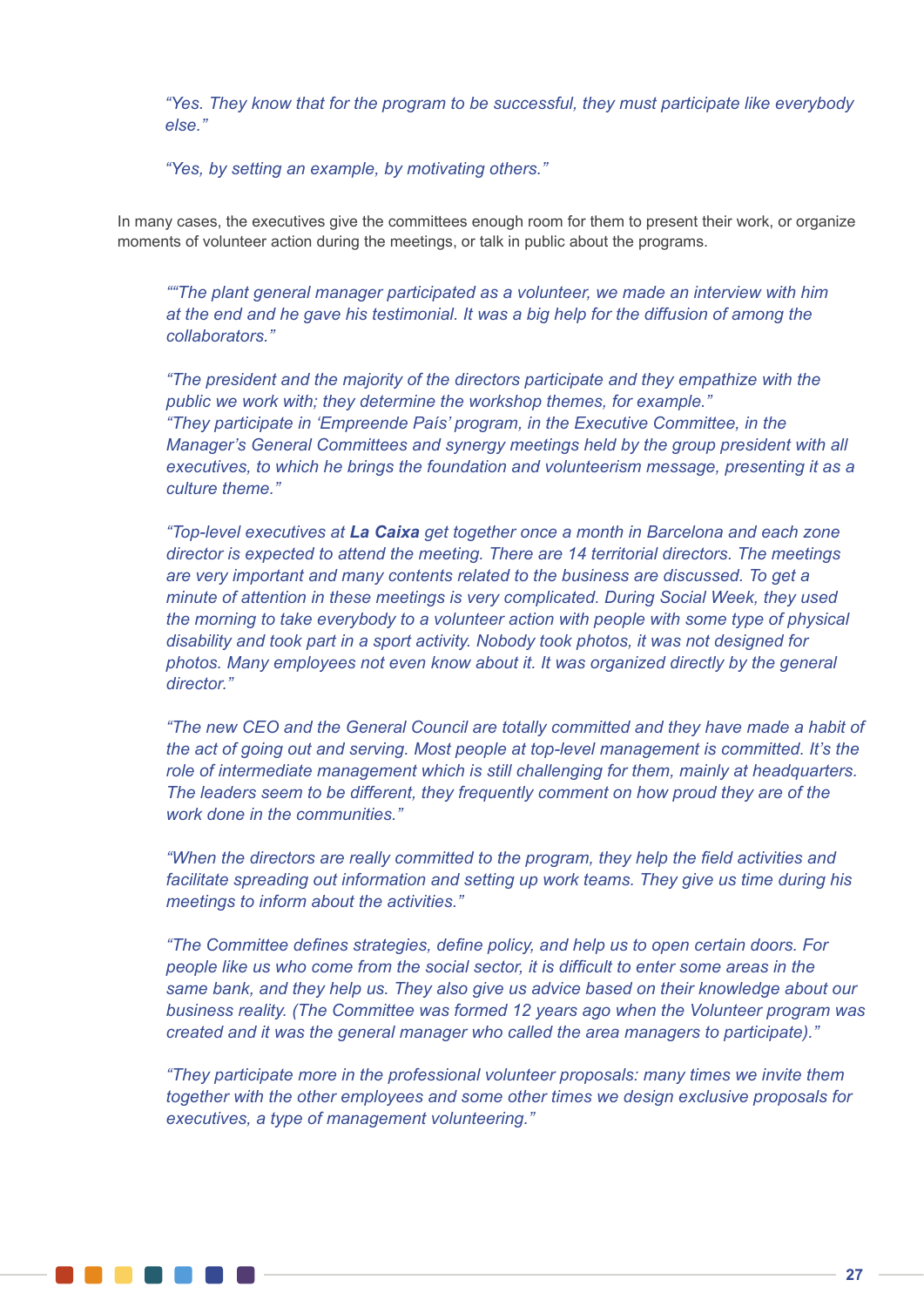*"The executives usually come to us in search of situations in which they can help us, to check on the projects they are already involved in, etc., because they have the same expectations as the rest of the team. We create local and international executive champion committees composed of senior executives or partners interested in all the following questions: policy creation, activity selection, budget approval depending on the activity, etc."*

*"We have a great number of top-level volunteers who come to the project to share their knowledge with small business professionals on a one-to-one basis. In professional volunteering, those who choose to participate are top-level executives, deeply committed to the project."*

Despite the enthusiastic comments of many interviewees about the role of top-level leaders in the process, the data collected show that 40% to 50% of executive and directors point out that there is little interaction which middle management, or the indifference or lack of support to allow employees to leave work to attend volunteer actions:

*"Seldom participate in the activities. They need to be involved in the project, involved in how the strategy is approached."*

*"The higher the role of the professional in the company, the smaller the amount of participation in volunteering action."*

*"We also heard: 'Well, obviously, our CEO won't be there painting fences'."*

*"Middle Management: that's one of the reasons why RH is so involved, so that they don't have this problem. It is beginning to be part of their objectives and goals. And the way they are going to be evaluated."*

*"…We would like them to participate a bit more in the activities, because we have realized that when they are present, the result is immediate: when the manager uses an e-mail to register himself and copies it to the whole group, then everybody does the same. When they don't it, then the others don't bother to do it. At the end of the year, the Volunteers of the Year are recognized, and that also helps, because they are present and value the volunteers' work."*

*"Some executive participates regularly and champion the program, some others just don't want to be bothered."*

*"It is the same for everybody, never mind the position – although there are people not used to it who go to the activity wearing a vest and a jacket to monitor what the employees are doing. It also happened in Chile and in Ecuador where some executives participated, but didn't want to be filmed."*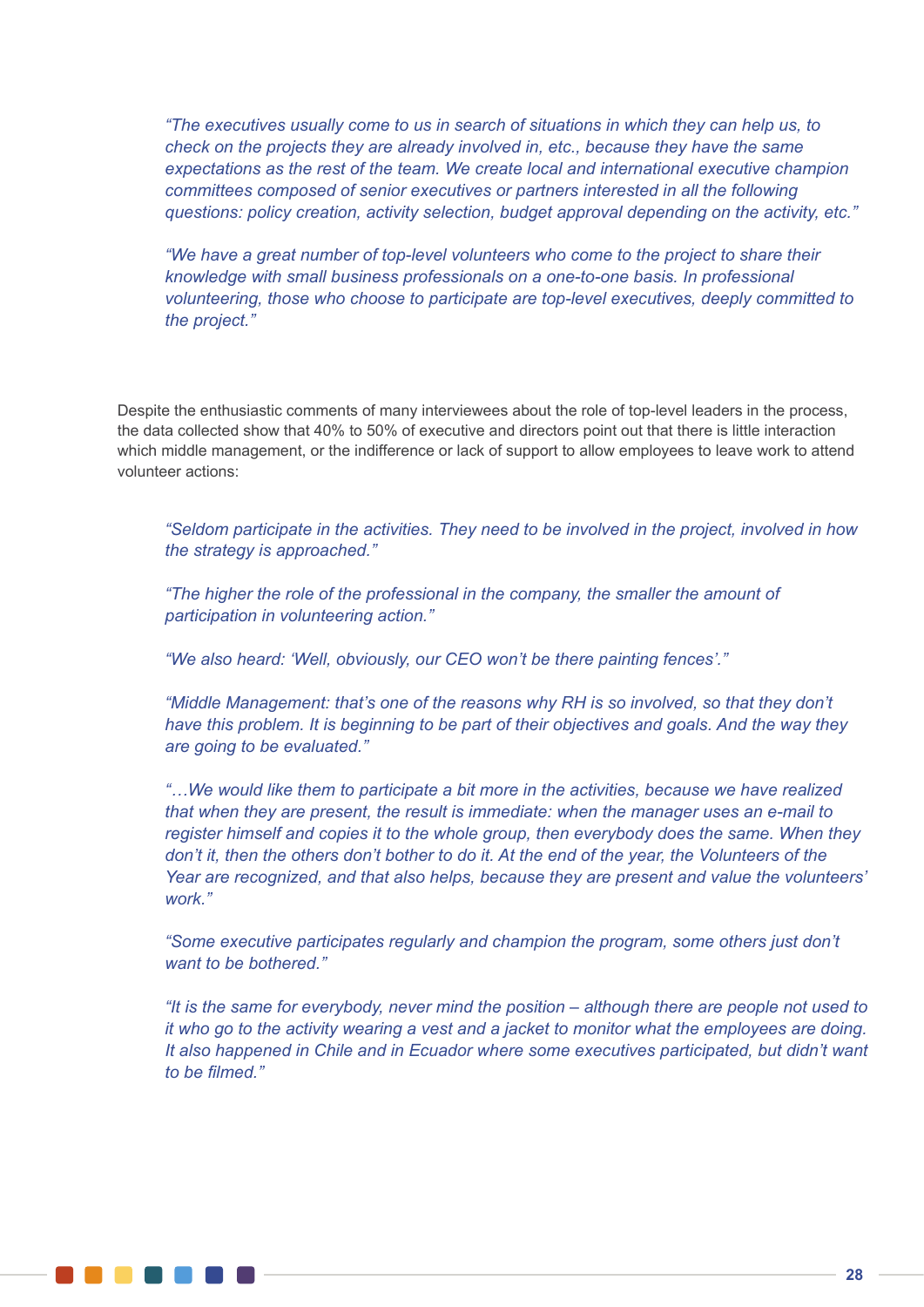# **4.6. Innovation in practice**

We have noticed that professionals have problems in detecting innovations in their practices. They usually answer that "they do what everybody else does", listing the common challenges faced by communities education, sewerage, environmental questions, unemployment - and more recently, because the problem is more evident in society, gender and abuse issues. However, in the middle of the discourse, it is possible to pinpoint statements that show that innovation appears in the way themes are approached and in the way problems are solved:

*"Problems and consequences of responsible consumerism: it was considered and designed by taking into consideration all the practices in experiential learning."* 

*"Our volunteering training is much diversified: their work as a volunteer is to offer company, even when they are silent, what you have to do is just be there."*

*"We try to apply business methodologies to volunteer work: if we use design thinking to business problems, we will also use them to solve problems or needs of the communities." "The individual volunteer culture, that mobilizes the individual himself and mobilizes others for a specific cause and which is financially supported by the company."*

*"We will share strategies: repositioning a brand is a specific decision for each company, and one or more human resources are dedicated to this."* 

*"We believe that volunteering is based on abilities; in other words, acting professionally is the innovation in volunteering."*

*"The way every single company is managed can be quite innovating: for instance, the use of bicycles instead of motor vehicles to make deliveries with the objective of reducing pollution, the effort to visit elderly people on their delivery route, the challenge of teaching safe driving to students."*

Some of the topics mentioned above are treated in a creative way, for example: o:

• **Gender violence: Manpower** reports not only the alliances that can be made, but also the internal training processes in the topic.

*"It is gratifying and at the same time very difficult to see the life stories of these women. At the end of the action, we keep thinking… how could they endure all this, and, at the end, still thank the opportunities they had."*

• **Games for Good:** in **Telefonica Vivo Foundation**, technology is used on the platform that gives social action ideas and stimulates citizenship. In a ludic way, collaborators and families can perform citizenship actions, anywhere, besides suggesting missions and having the possibility of collective games.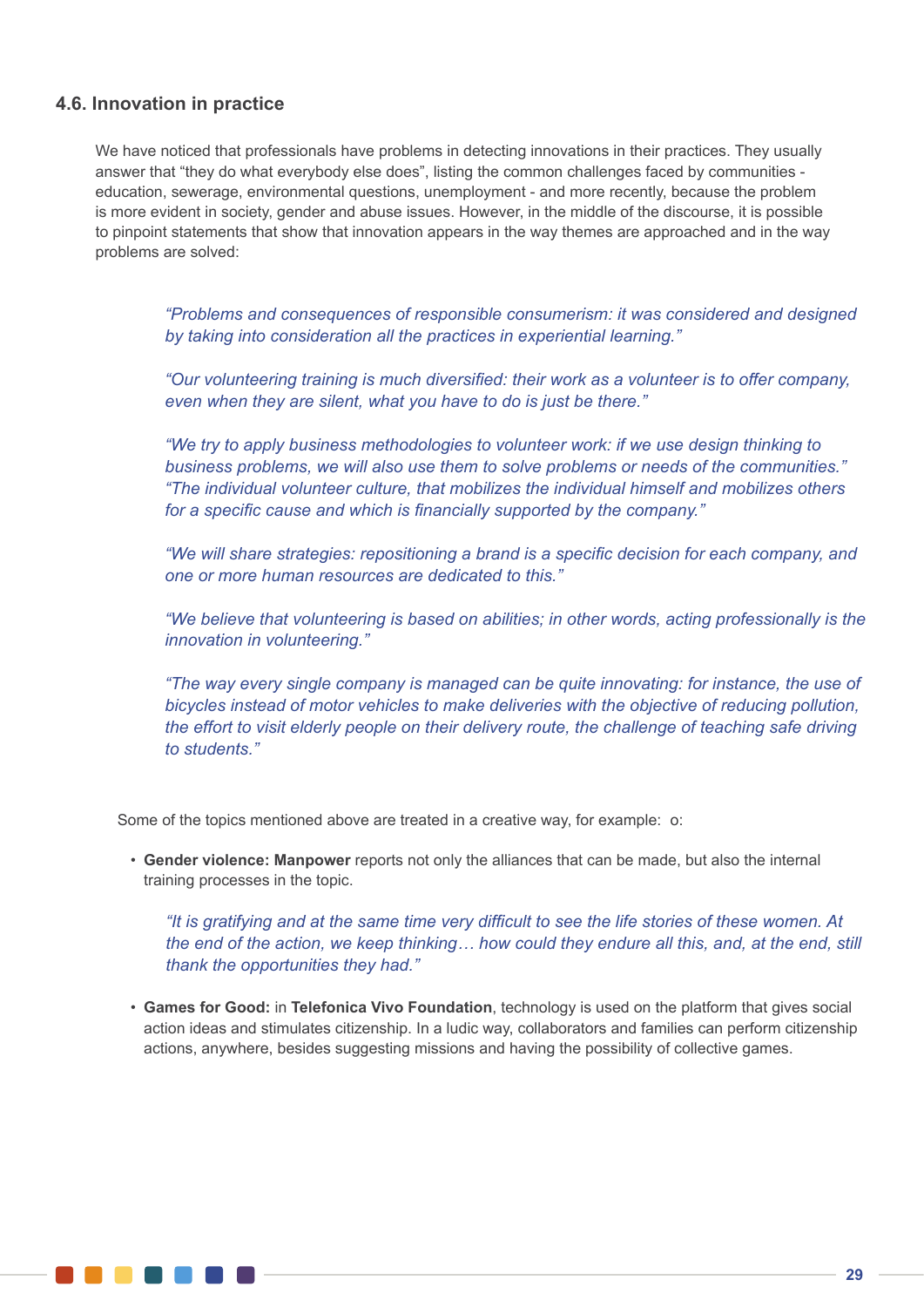• **Refugees:** in Germany, **AUDI** leads a project which started two years ago because of the refugee crisis.

*"We got together with a lot of people who represented different institutions: government, social workers, vocational training schools, economy chamber and other different protagonists, and we did one of the most difficult things to do, to make them talk to each other. That was our major contribution:* **to create an enormous education program for refugees***, especially for those who are supported by the German state. For example, we have a special class for women so that they have a chance to empower themselves and become conscious of the possibilities that they have in the country as women. I think it is the only project in Germany that care about refugee women."* 

• **Health:** Human Resource Management Challenge is a social global competition sponsored by **Johnson & Johnson** to find solutions to world health problems and help future generations to be healthier

The design of the actions encompass various formats which are by themselves innovative, either for the theme, for the creativity when it connects to the company's objectives, for the type of action, or management model. We saw driving programs for adolescents led by **UPS** truck drivers who not only deliver packages and correspondence, but also participate in the logistic organization of big community events, marathons, marches, which is also part of the courier expertise.

Piedra Papel y Tijera at **DIRECTV** is an innovative format of volunteerism.

**Alban Maria Bara** 

*"I don't know another television company which supports volunteerism and transforms it into a television series now in its eighth consecutive season for eight years… that has free slots in its programming line-up to place a program about volunteerism which transforms places in the community and that also helps it to have more programming hours; that helps the community and leaves a positive message. As a matter of fact, the volunteer program has the same name as the television program."*

The program Zero Poverty (Pobreza Zero) of **BAC** took attitudes which were highly innovative, as, for example, taking volunteers to organizations which focus specifically on hunger eradication to understand how the work is done and to spend one day in the field working with people who are really poor, learning and understanding the concepts.

The idea of a sale of clothes donated by **C&A t**o raise money for a partner organization (the project Bazaar) proved to be a central strategy for fund mobilization for partners, combining the resources and the competence of a retail company with the recurrent economical fragility of community organizations. In 2015, 67% of the company units were involved with bazaars, with an average of 1.6 bazaar organized by a unit during the year, and 74% of the unit carried out these events as a collaborative effort between stores.

LEAN is the most innovating volunteer program at **EDP** because it represents the value of sustainability shared with the communities. The objective is to increase security, well-being and energy efficiency of underprivileged families and of CSO centers with which the **EDP** Foundation collaborates. The company shares with the communities an entrepreneurial and try to apply it to the third sector, institutes, schools or cities, so that they become more efficient and sustainable.

Many companies mention volunteer project competitions among collaborators. Some are chosen by a jury panel and implemented. The results are usually positive because the volunteers not only support an activity, but also lead a project (However, sometimes, some problems pop up due to the competition and the rivalry that it may generate. **BCP** (Banco de Credito del Perú) endorses the social project competition proposed by the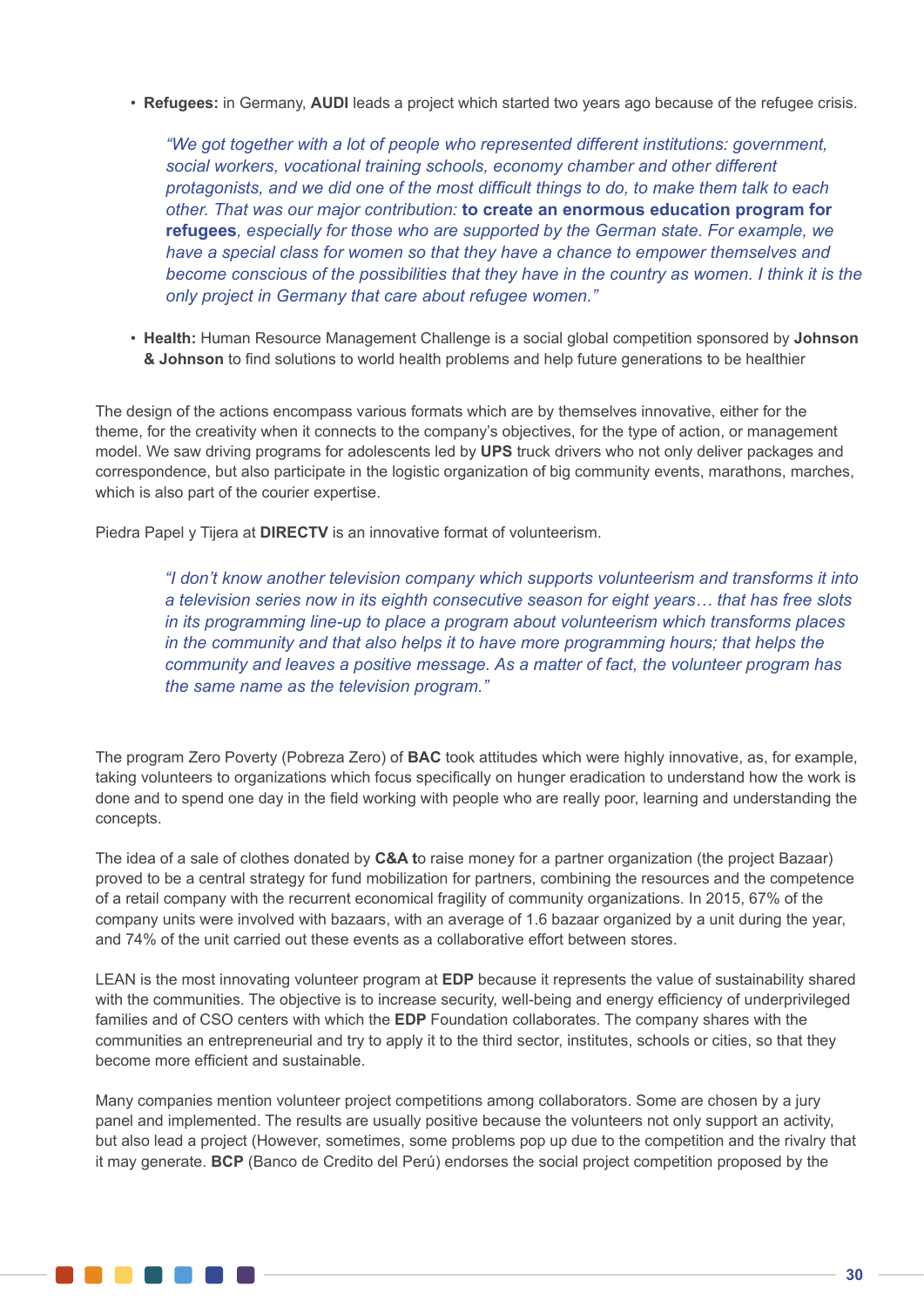collaborators themselves in coalition with a CSO; they finance them and counsel them for six months, giving them all the tools to develop their project. This is an extremely valuable experience, because there have been projects which at the end formed a new CSO.

# *"They were born with the bank; it's a business incubator of CSOs that eventually grow and are very successful."*

In Asia, we saw examples of much dedication to the community: at **Sompo Japan Nipponkoa**, for example, the employees are entitled to a short-term volunteering leave of absence (up to 10 days a year) and to a long-term voluntary leave (from 6 to 18 months), besides annual paid-vacations. The employees who take these leaves participate in a variety of volunteer activities, including Smile Caravan puppet shows (Caravana de Sorrisos) to support the recovery of areas hit by an earthquake and in an interactive artistic appreciation project.

And also in Latin America: the program SUMA, of **BCP**, is highly valued by the employees. Each semester, volunteers sign in to participate for nine consecutive Saturdays, five hours in a row. They keep track of the children's progress throughout their school life, making sure that they manage the best life-decision tools.

# *"In elementary school, we teach mathematics in a fun way: in the morning they begin the day with a mathematics class and then they can join elective workshops…it could be dance, theatre, handcraft, and the well-known! Around the World."*

At **Diageo** Venezuela, there is a corporate volunteer program in which the employees themselves, aware of the impact of the drink they sell, educate consumers, potential consumers or the public in general about the effect of these products and teach them how to drink responsibly. Corporate collaborators and **Amway** Business Owners share their individual stories and go beyond it: they are considered, from a business perspective, successful in getting engagement and inclusion.

Another innovating trait in many programs is the role volunteers play in the process: as an agent of local transformation, who certifies the social action of the company in the communities where he is present. The volunteer brings the reality of the community into the Program. As a protagonist, he participates in the decisions about where social investment should be applied and about the priorities for volunteer action.

In secondary education, teaching financial education, in a light way, makes it possible for adolescents to administer their own money when the situation comes, and it prevents that the financial system is seen in a negative way. The workshops for the youth at **SUMA** are chosen free of charge on the first day of the semester (computing, entrepreneurship, leadership, dance, logic games, lateral thinking). For the volunteers, the interaction with children and young people represents a transformation experience in itself.

*"Sometimes, all this make them think about their own life and decisions and to be aware of dreams they were not conscious of until now. Volunteer activity helps them connect to their true objectives and passions and motivate them to make them come true. It makes the collaborator happier and, if he is happy, he will work much better."*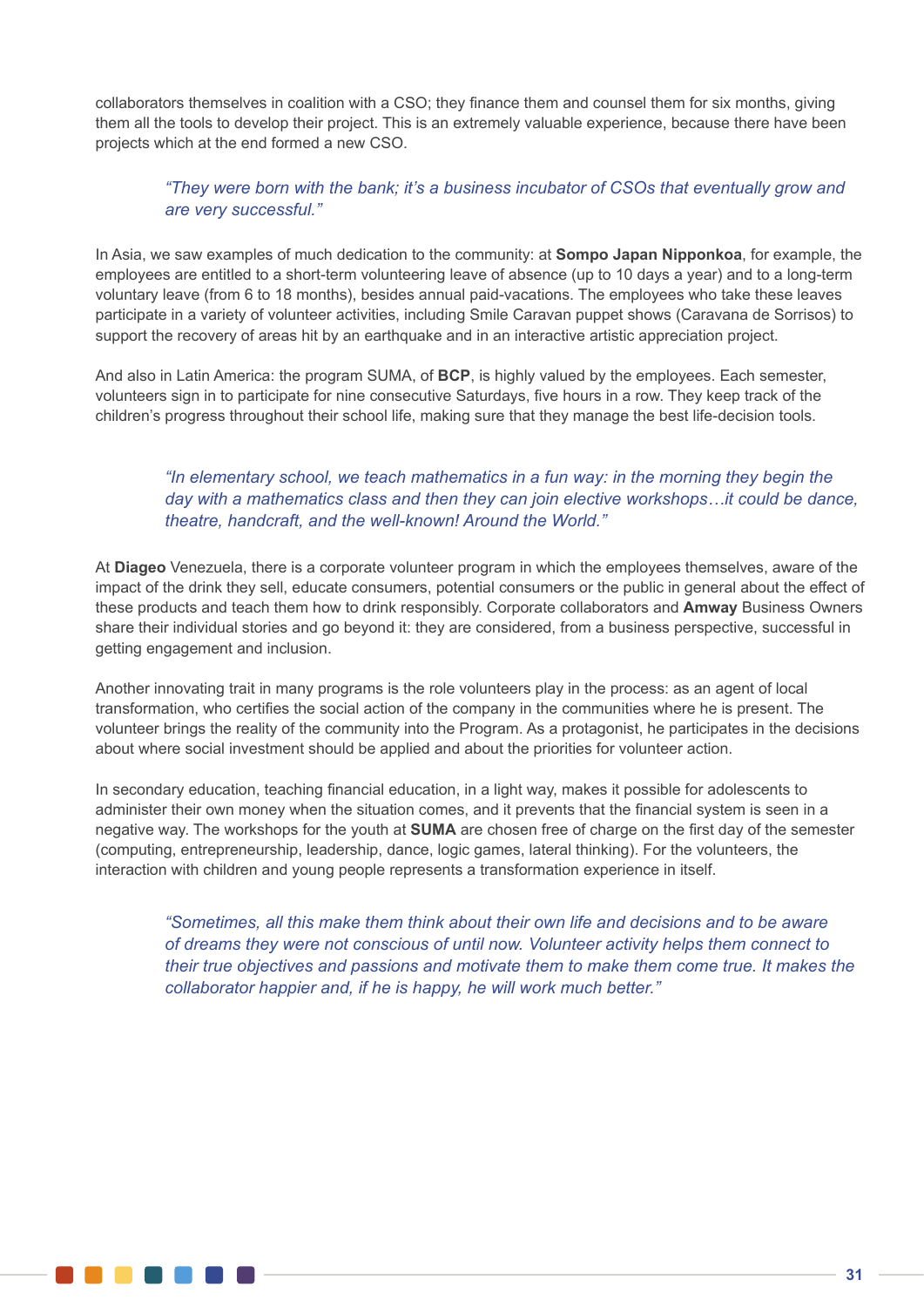# **4.7. The company's greatest source of pride in the program**

*"The people!".* It's the first answer that comes to mind to many interviewees. *"The volunteers developed a very robust program which is immersed in our life culture."*

Several companies are very proud of the support they have received, the collaborators' reception and the number of people they have reached with their actions. **C&A** also mentions the link established between volunteerism and the community and other benefits it generates, both for the community and for the company, improving internal climate.

The volunteers and their commitment are mentioned by almost half of the companies:

*"They come from distant places to participate in the volunteer activities. They live far away from the plants and on the weekends, instead of resting, they wake up early to be on time. Sometimes, they come with their families and share this day with them."* 

*"Our volunteers. The heart, the commitment. What we did was the result of team work, many people, much effort. To see more and more people trying to make this possible."*

*"The volunteers. Our greatest pride and fear. I think that the best feeling we have about the volunteers, in their blue shirt that carries the logo star, is what they have inside themselves. In Seville or Galicia, Madrid, Valencia or Bilbao, 85% of the people feel the same. This is the source of pride that makes a difference."*

*"The level of commitment of the people who get involved in the program help increase the participation rate, 49%. The company Executive Committee is intimately connected to the programs and to the idea of participation."*

*"Collaborators' commitment in a difficult environment. 99% of their volunteering work happens during their free time."*

*"That the program originated from the volunteers' hearts; today SURA, the volunteer program is what the volunteers have built. It should always be like this."*

*"The employees, no doubt. My boss always says: we use in our volunteer work the best thing we have which are our volunteers' hands. We get to know a person's dimension not known in the office and we understand the driving force behind the person."*

*"People's interest in participating, their commitment, and how much responsible they feel for things. I would say that a very high percentage take one extra step, they do more than what is expected from them."*

*"People's participation: participation rates are very high. It is a program that is part of the business, it is already part of the culture and the strategy and it was not like this before… I think that it is something that we have really accomplished: repositioning the brand and having people adhere to it."*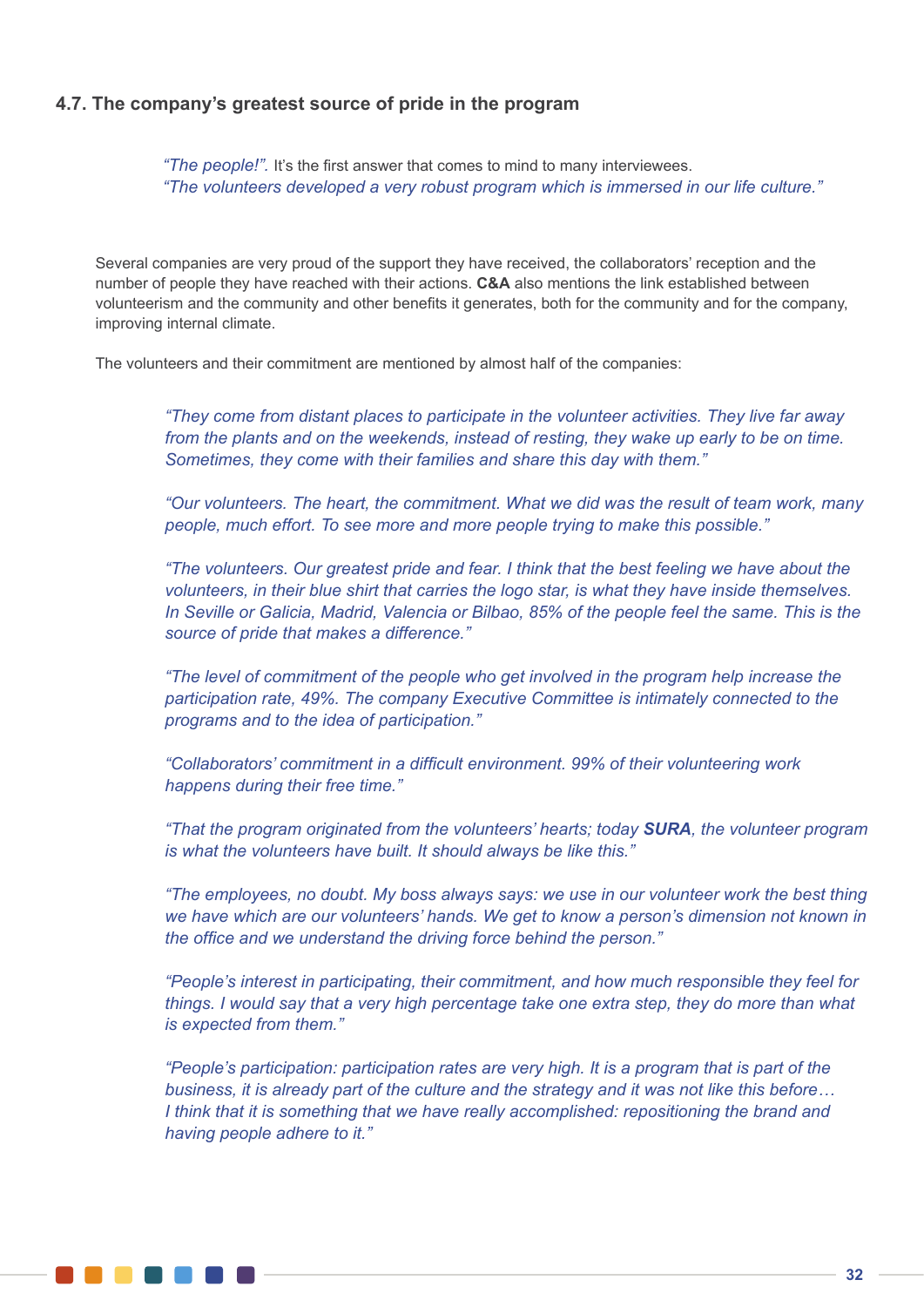*"The fact that the company was open to all these issues. (…) The most important aspect is the level of commitment present in this organization in relation to social responsibility issues."*

Even though the coordinating teams were small, the greatest source of pride is usually passion and volunteer commitment:

*"The students' mentors are very passionate and make innovating and creative things to generate impact on society and add value to the company."*

*"In our program 'Heartful Friend', we recruit collaborators who wish to plan and manage volunteer activities internally, and about 200 members apply each year, at the moment they are trying to solve problems in the region in relation to 28 different issues."*

*"We don't do anything that has no purpose or that is meaningless. The constant feedback is incredible."*

At **Amway**, two things make them proud: the inclusive aspect of the work, which involves both independent sales representatives and employees, not tied to one specific path to volunteerism, and the work done in partnership all over the world to fight nutritional insufficiencies, which they consider to be one of the most serious problems the world is facing today.

*"We are proud of our program governance structure, because we mobilize more than 380 collaborators who work throughout the year in their respective cities to identify volunteering possibilities… In addition, we are pioneers of Gamification in Brazil and in the use of technology to stimulate solidarity actions." Telefonica*

**InterCement** is especially proud of the relation of trust built with the volunteers. Volunteers' ideas are always taken into consideration: if the groups GAIVAs (Volunteer Groups of Ideal Action) and CIVICOs consider an action to be more relevant than the other, the Institute will invest resources on the action of their choice, strengthening the partnership between the program and the Institute.

*"It is the culture of the company that moves people."*

*"Volunteers really want to do a well-done job and this makes us proud because it means that they are not only good people, but good workers."*

Taking part in a company project that transforms so many people, internally and externally, is a source of pride for many, as well as the capacity to attract and connect so many people to the same values.

*"I am very proud to see the work done by our volunteers, and to know that they feel that the company believes in and is mature enough to have this kind of dimension, that it can donate their employees' time and make this investment with a feeling of transformation and change."*

*"I am very proud to witness so much good energy, the happiness and the purpose that I see in people."*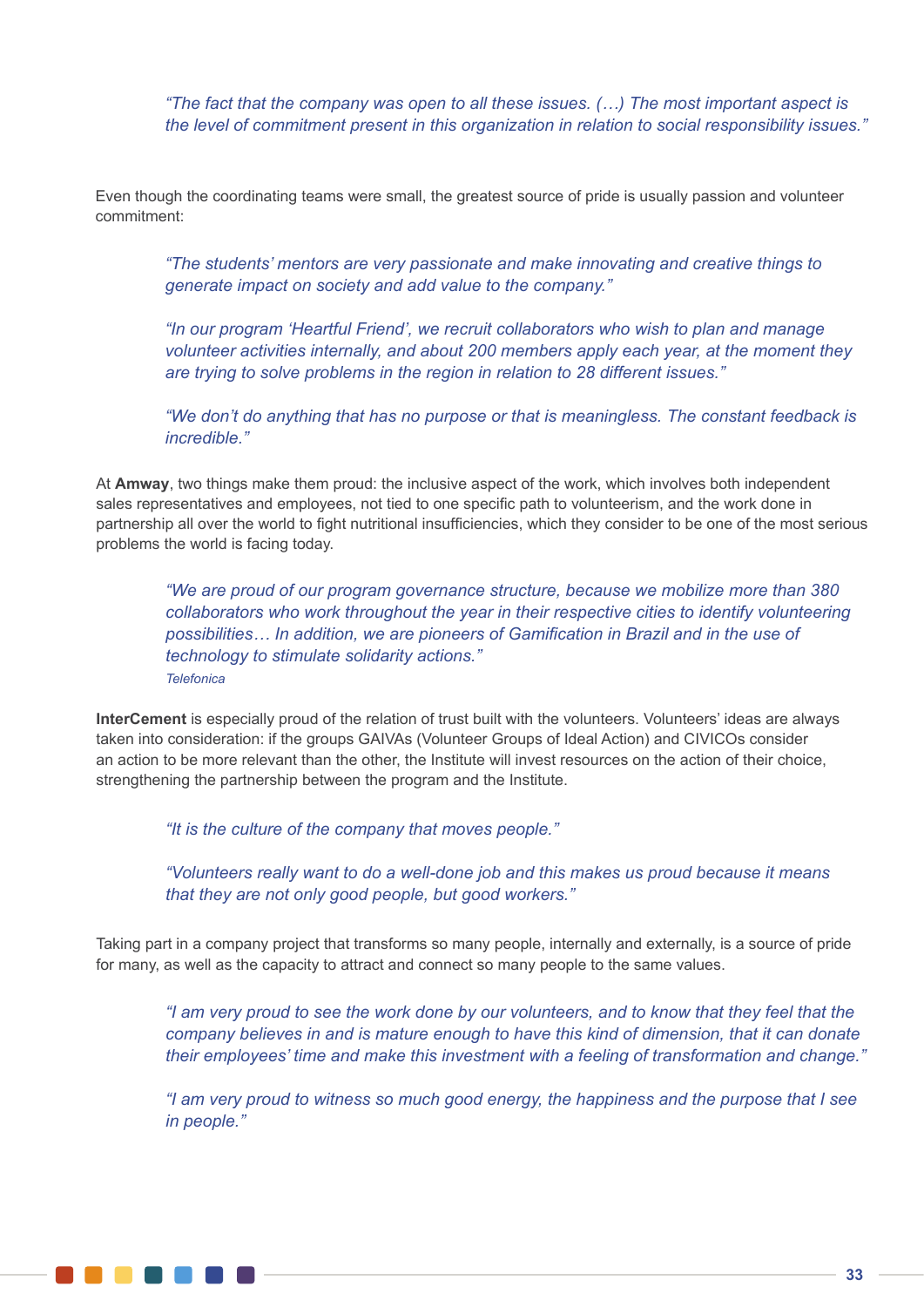*"I am proud that the company doesn't follow the easy path, but offers its time and its work to generate concrete and real solutions."*

*"The mystic of our program and the fulfillment of its three objectives that could be seen separately: impact on the collaborator, impact on the community and reputation. The impact on volunteerism with quality projects."*

*"People's development, both for those who benefit from the project and the volunteers."*

The happiness which I see on volunteers' faces, in each of the activities they get involved with.

*"We are a company that stand for the value of helping people oriented by a vision for transformation. The CEO is the first one to join the action in the field."*

*"How gratifying it is to see these grains of sand that can change one person's life."*

Evaluation taken seriously, beyond the metrics of isolated actions, is also a source of pride because it is a sign that volunteers are thinking about changes on the long-run, as well as about results and impacts, and also helping their partners develop their abilities instead of getting involved with one day events...

*"If we start to carry out volunteerism this way, we will also find better ways to measure the work. I think it will give us a chance to measure in a more precise way the conquests and the results."*

Another source for pride was the increase in participation in the program. For example, a company has mentioned that there was a 70% increase in participation rate in their program during Global Service Month.

*"At the beginning, people didn't want to participate for no specific reason, but, little by little, they began to get involved, and now all regions are included."*

It is positive to draw on what partners are doing, the different approaches they use to get other people involved, their alliances and partnerships.

*"Proud of having developed some really excellent partnerships, and I have a chance to see the difference made by programs like the Academy of Teachers… or to see a war veteran entering a facility that has been totally remodeled for him."* 

*"My greatest source of pride when I think about the program is that it bets on something that is very clear and new; it is incredible how much innovation can be found, for example, in the alliance with an organization like Barefoot College. We have committed ourselves to help them in everything for three years: from enhancing their visibility, to train them to handle their legal structure, education, resources, contact with clients etc."*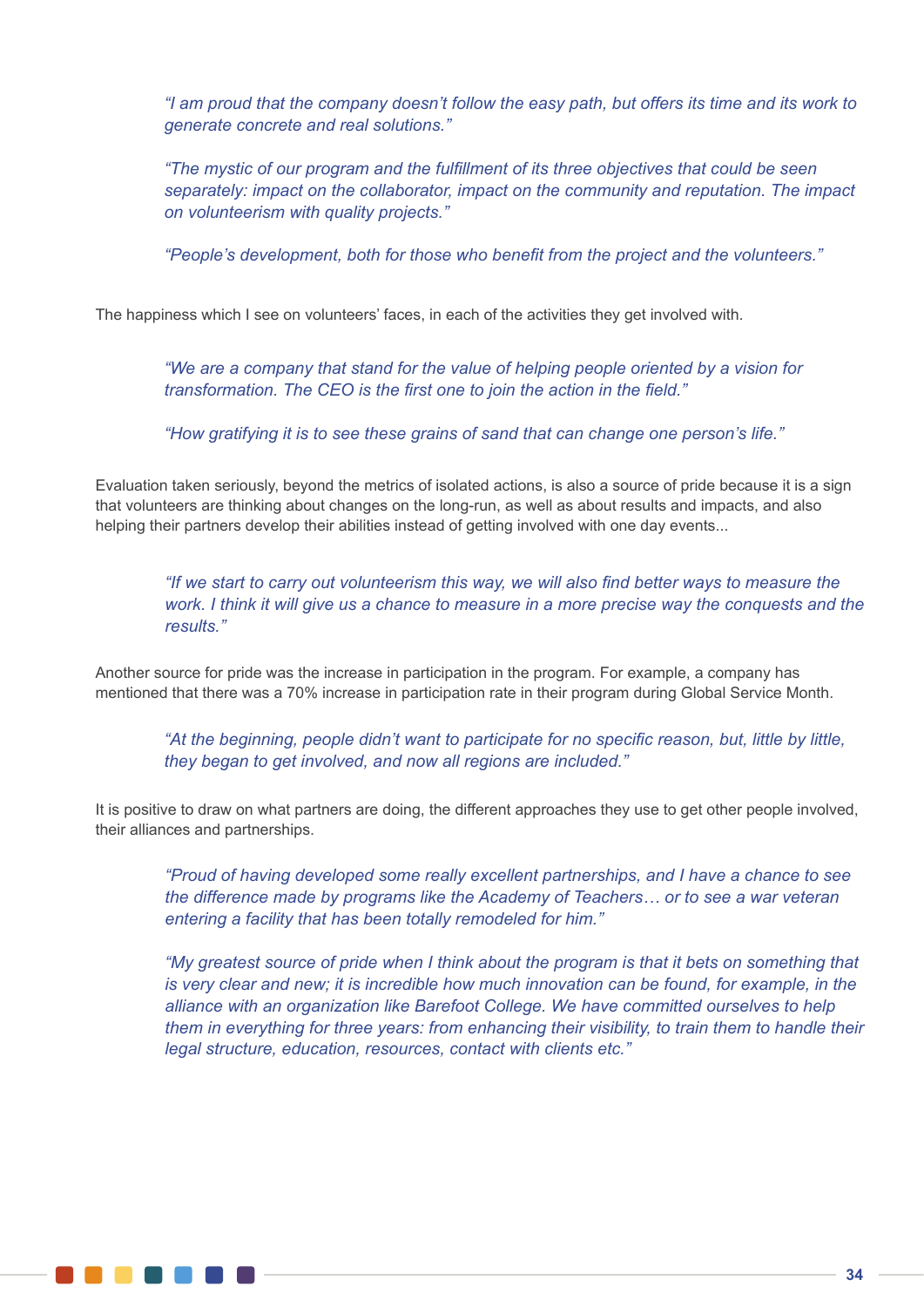The program internal evolution is also a source of pride. The way it changes from something light, attracting little interest, to something rather institutionalized within the company. **PIMCO**, for example, holds global personnel meetings twice a year and the Foundation and its community work is always mentioned, the same way it is mentioned on the letter the CEO and the President addresses the leaders at the end of the year. Let's have a look at some extracts:

*"I believe in the evolution… The way we managed the program so that it remained aligned to the strategy, and generated more impact, and this led to professional volunteerism as part of the evolution… It seems to be very important and makes us feel very proud…" "We believe that companies have really to focus on volunteerism based on abilities or knowledge transfer, taking advantage of our greatest asset. These are the work groups where we have found the value of transfer and exchange between organizations and our employees."*

*"That the program is a faithful reflection of what the company is, of its values, its identity, its culture. Culture which has not appeared today, on the contrary, it is part of its history, consistent with what Polar has always been."*

*"What makes us really proud is that it is not the kind of 'let's help' program, like a musical success, which works fine once and that's it. It is a program that aims at the community sustainable development, which is exactly the mission of* **Softtek** *Foundation… If we send*  **Softtek** *teachers, they will talk about work in a company, and tomorrow this will help the young people to find a job."*

*"Due to our professional volunteering approach, we have started to see concrete results of the support given by our executives to our different causes. Impact evaluation can be seen in a more concrete way; we provide them with training, technical support, leadership mentoring and in everything else that is part of professional volunteerism. We can see very interesting results and people are very happy."*

The **Nike** Community Ambassador Program aims at empowering its best talents to understand why physical activity is important, and to go through experiences with children that will have a real impact on the employee, the children and the business. Bill Ford is actively engaged at all levels; he is the anchor of the program. Volunteering is institutionalized at all levels of **FORD** and protected by company culture.

# **4.8. Inspiring Actions**

Although the answer to the question about "the most inspiring activities of each program" is based almost exclusively on the interviewer's opinion, they also illustrate some tendencies as, for example, about the importance of the volunteer inside the program itself: the transformation starts with the individual and then spreads out to the collective. The transformation begins with the individual and then shifts into the collective transformation. These inspiring actions were reported in several areas: disasters and environment, health, child labor, nutrition, management, company clients' participation in voluntary action, communication, professionalism, gamification, education and even country transformation.

The most important reports are below.

At **EDP Portugal**, in order to face fire devastation, 133 volunteers were sent to the area to help organizations and local communities answer to the challenges of the most urgent phase…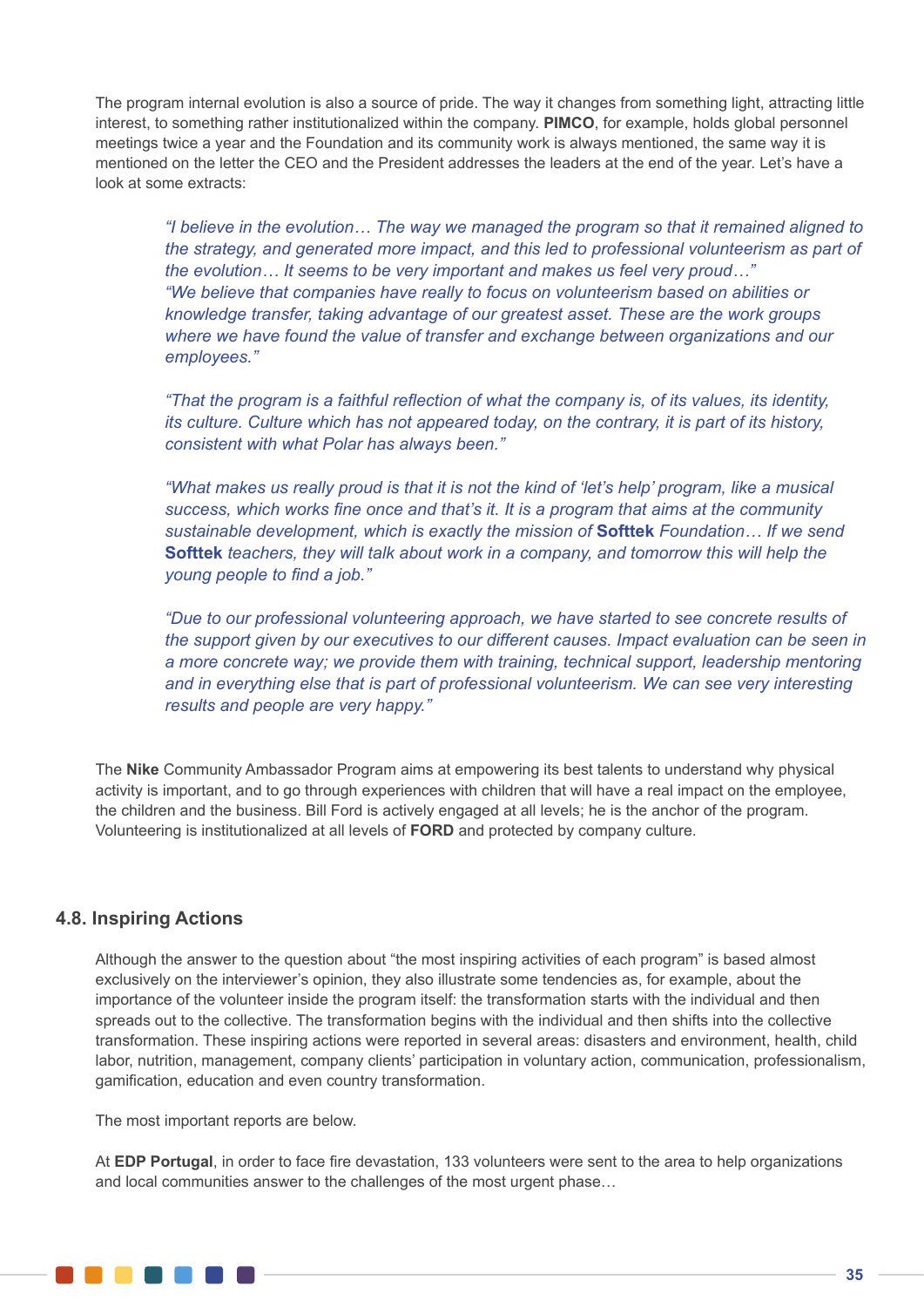*"talking to people and helping them reconstruct and identify houses which needed reconstruction, families that needed food or material goods."*

On the second stage, with their technicians and volunteers, they got involved in house reconstruction projects. There were architects and engineers involved. There will be a third phase in which EDP volunteers will participate mainly in the reconstruction of the agriculture dimension.

*"It was inspiring to see the way people answered the call for help and went to the field, organized themselves and the way the company stood out because they organized a structured answer, listened to people about what they needed, and worked hard with local city administration. The comments from the local people and from the volunteers were also inspiring."*

**DIRECTV** invited partner companies to act together in the earthquake area.

*"We invited other partner companies, Latin America made a donation of 60 airline tickets for volunteers from the USA to Argentina and they also took volunteers to do the work together. We shot a special documentary one year after the earthquake to pay tribute to the victims in which we told the story of 10 families who rebuilt their houses with the help of 100 volunteers and it could be watched both ON DIRECTV and on airplane platforms in Latin America. In 1400 daily flights people can watch the episode about two companies that get together to become involved in a volunteer project for a cause and detect a problem. At the end of the year, we will repeat the same procedure in Peru, with flood victims who have been sleeping in tents for more than 6 months, with no solution on the horizon (…). We keep on trying to integrate and make alliances."*

If we focus on companies' health activities, there is a useful and original action with older adults in a very poor rural area, with a very large and very needy elderly population. During health campaigns, the older adult is accompanied by a volunteer from the moment he gets to the place. The volunteer stays with him throughout the day until he gets to the pharmacy to receive his medication; the volunteer explains again everything the doctor prescribed, and reminds the older patient when he should return. Programs as immersive as **GSKs** PULSE, strongly supported by the leaders and well considered externally, and some transnational programs carried out in collaboration with many health companies it also stands out in the narrative.

**Manpower** Argentina reports:

*"One of our business interests is agriculture. During harvesting season, parents would take their younger children along with them; we cannot endorse this practice. We decided to work in the rural schools, with a health specialist, to make mothers conscious of the dangers of Chagas disease. We made sure that children didn't quit school and we managed to train these mothers in basic health care and balanced nutrition and other economic questions. It was a unique experience that separated what had happened before to what happened after volunteerism was embraced by the company."*

Brazil's **Telefonica Vivo** believes that decentralized management model is inspiring. Its aim is to nurture the solidarity spirit in different people and help them become social leaders with the desire to contribute:

*"We've got to listen to the volunteers, after all, we are interested in their own experiences. We want people to learn how to connect with different realities and to be bold enough to propose, to execute, to live and to evaluate."*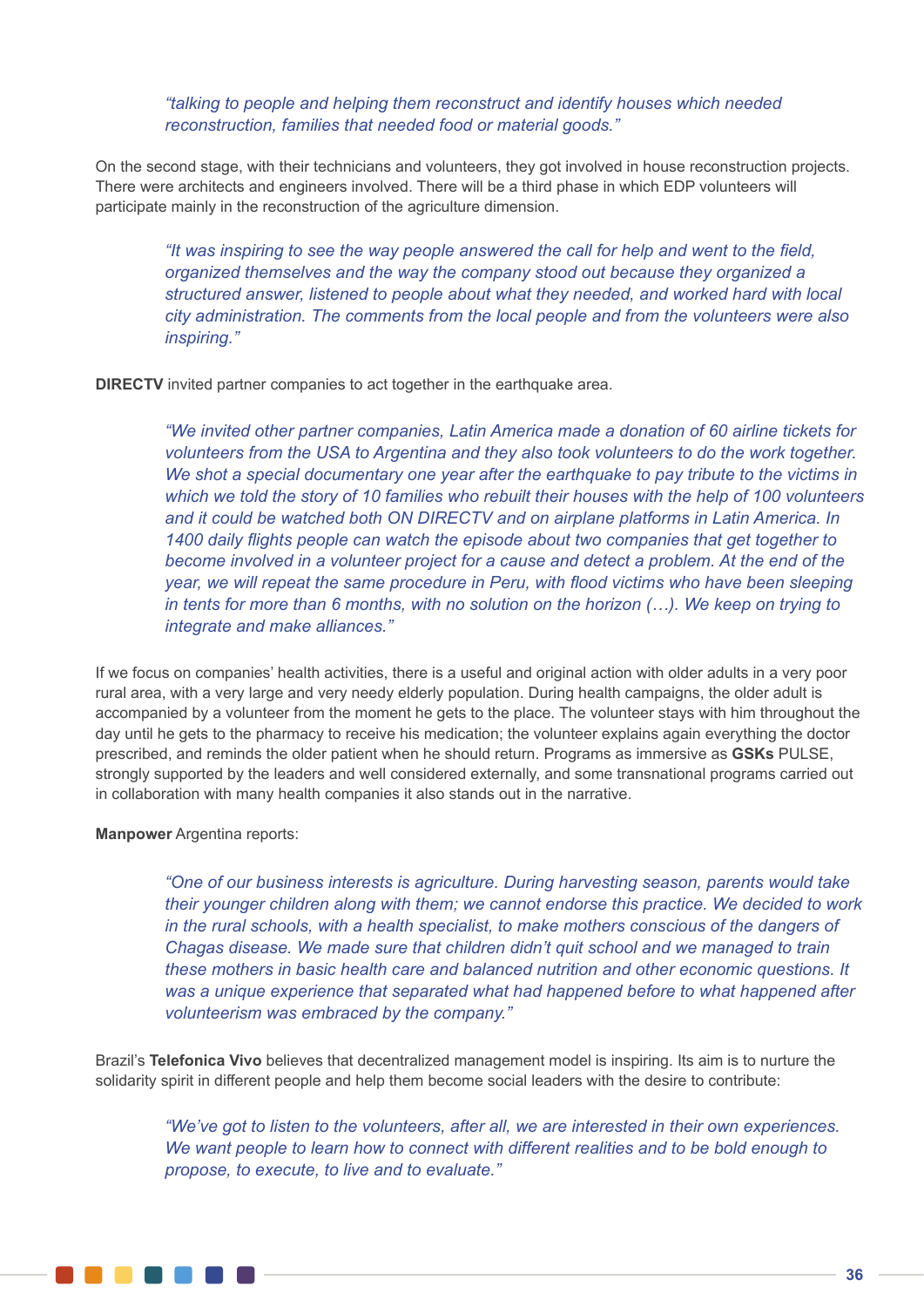*"We have to be innovate because volunteerism is inspiring. Starting with management, we try to innovate and facilitate innovation, make life easier for volunteers so that they have all the possible tools in their hands to motivate the changes they are looking for."*

For collaborators to feel committed to the different corporate volunteering programs, they need to understand the meaning of what they are doing in the company. There are programs which answer to a philanthropic strategy and there are others which answer to a business social responsibility approach, dejectedly connected with business.

*"They have to know the origin of the programs, the way they operate, so that they understand that they generate not only social value, but they are also part of the economic value and the environmental value. That's why we talk about shared value, but also about sharing the value that has been generated."*

During world celebration, the objectives must be attained by all the groups. For this celebration to be successful, they ran a three- month motivation campaign with the 300 Care Councils all over the world: between all of them, they had to plant 3,000 km of trees.

**Starbucks** considers their collaborators as local leaders and include the clients in volunteering actions, which sets them apart from many other companies. Some companies become anxious when employees and clients work side by side, but they are very open and great motivators and they don't see it as a high risk situation at all. The team of salespeople are in the front line working side by side with the clients to help identify opportunities.

*"The best idea was to invite clients to get involved in volunteer work. I think it is a 100% innovating practice… We produced one episode of the TV program Piedra, Paper y Tijera (the documentary on the field work) and advertised it 'if you want to help, connect with generaciondirectv.com'. We received over 1,000 e-mails from clients who simply said, 'I want to be a volunteer'. This fact showed us that we are not using volunteerism as market strategy, but that we are doing something genuine and that we are telling the story of the true heroes of the community who nobody knows about. And having the chance to invite journalists to join us, to travel with us and to work together with us is also inspiring. They return home different people, with a wider understanding of the situation."* 

Both professionalization and education were mentioned as sources of inspiration. The promotion of professional volunteer work, the act of putting together interdisciplinary teams to solve corporate problems, developing capacities and transferring knowledge to both parties, is part of the legacy of volunteer programs in the companies.

# *"To some volunteers, having been able to train some communities in certain specialties, like planning, time planning, expense planning, leadership... That was inspiring…"*

The transformation of the program into a game, as an incentive to volunteer activities, should serve as a source of inspiration to other companies. O Jogo do Bem, developed by the team from Fundação Telefônica Vivo in Brazil is a game, interactive and collaborative aiming at Education for the Exercise of Citizenship. There are more than 100 challenges based on ONU's Sustainable Development Goals (SDGs)<sup>5</sup>, related to education and technology, digital citizenship, urban mobility, social entrepreneurship, environment and animal protection, and it is set in a virtual city. To participate in the Game "do Bem" you should be a Grupo Telefonica collaborator, family or invited friends.

<sup>5.</sup> The Sustainable Development Goals (SDG) is a document with a list of 17 goals offered by the United Nations (UN) as an intergovernmental agreement on September 2015, and which will have to guide national political decisions and the activities as far as 2030. SDGs follow up and update the Millenium Development Goals (MDG). The targets involve themes like poverty, hunger, health, education, global warming, gender equality, water, sewerage, energy, urbanization, environment and social justice.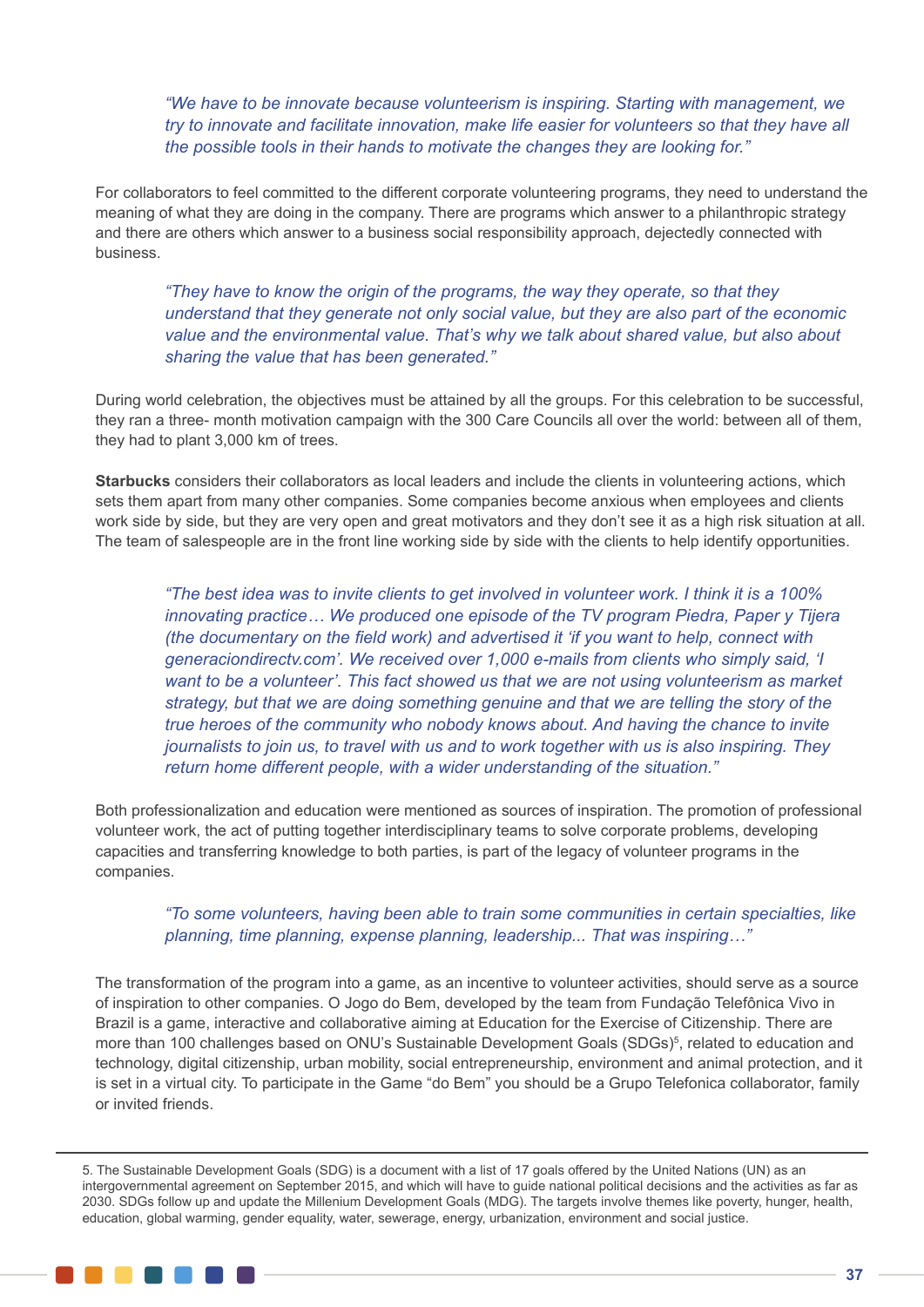Finally, the volunteering program's capacity of really transforming the country was also considered inspiring.

*"If we want the country and the people to start to change and the country to transform itself, the companies have and can build bridges to change this reality. The change of mentality at Walmart Foundation (which was philanthropic for many years, and now focuses more on development) is the reason why volunteers are attracted and committed to the program. It has to do with the ecosystem changes which affect the small producers and it means that when we change the companies, we also change the mentality of those who work in the companies… It is not the poor as a problem, but how we can contribute with the actions to reduce poverty. We have to be informed and we have to transform ourselves."* 

# **4.9. Which are the main concerns of the companies?**

The concerns conveyed by the companies were vast, of various types, each one with its history and culture, their local scenery, their regional characteristics. The tension to fit global standardization, when there is one, or remain with their own activities, is always present. As a matter of fact, one of the perceptions that emerged is that the companies are no longer being able to keep global standardization strong because they have realized that the interests and mainly the needs are specific. The interviewees report that their concerns have to do with these challenges:

- that when the number of volunteers increase, the interest remain the same and participation doesn't decrease;
- that volunteers may lose their interest in participating if they don't understand what is the strategy behind corporate volunteering;
- that the number of adult collaborators over 50 years old has increased;
- that the program fulfills the expectations of everybody involved, that what is accomplished be each time more relevant, that generates value; that connects people and be sustainable;
- that people can identify the offers that really answer to volunteers' interest and needs;
- that the eternal dilemma of corporate volunteerism has been faced: to find the balance between the responsibilities of the delegates (ambassador, leader, etc.) as employees and the ones they have as volunteers:

*"I am worried about giving these 39 delegates the possibility and the resources so that both roles can coexist within them… The 'star' of the program are our employees and, if we lose them, we lose our uniqueness, we lose our essence."* 

• that there isn't enough investment in infrastructure that will allow volunteers to be good leaders on social impact;

*"Besides… how do we 'crack the nut of the reports'? We tried many things, we kept asking ourselves if the results could be presented through reports, but they are in so many different systems..."*

- that we lose track of the alignment to the nature of what we are doing;
- fear to miss the momentum;

#### *'the month of Global Service is moving from October to another month".*

- that we are capable to identify the offers that really fulfills the interests and needs of the volunteers;
- that the issue of impact measurement doesn't advance the way we need;
- to really understand the needs of the community and establish more realistic objectives for the program;
- that the pressure business demands affect volunteer participation and the company's high turnover.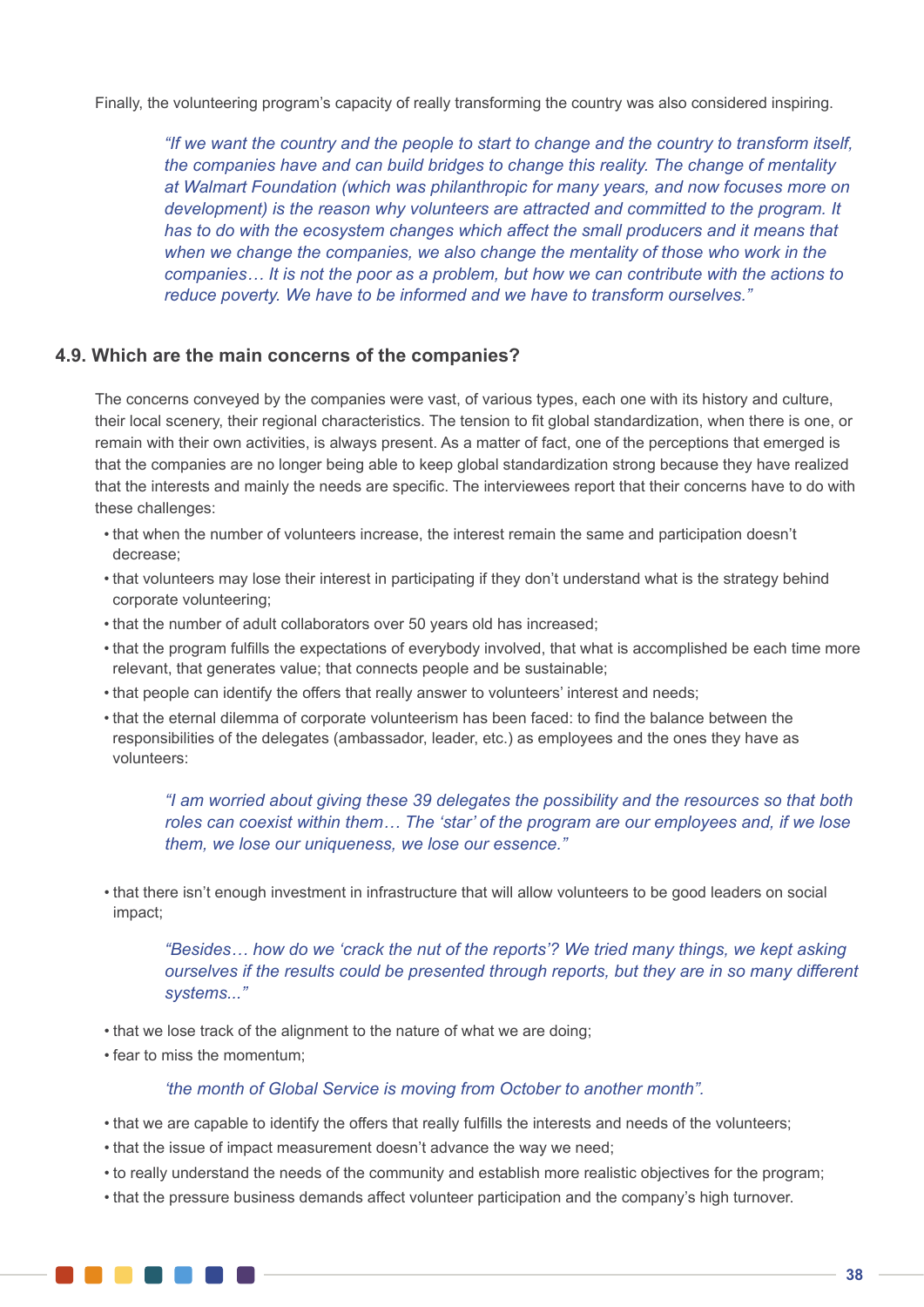Global harmonization is certainly challenging. The new focus is more strategic in order to obtain results with more impact. The companies could try to put pressure on the targets and, unfortunately affect the employees' genuine interest in their involvement. The employees may have their own agendas, and make everybody row the boat together may be a problem. At the same time, the companies have their own concurrent priorities. For instance, now **UPS** makes deliveries on Saturday, which reduces the available time for the employees to get involved in volunteerism.

Frequently, the magnitude of the necessary actions versus available resources – stretched to the limit of action capacity – push the programs to the anxiety level of having to fulfill expectations of those in charge at the company. Because the company may start to take notes, to check on the possible benefits and may transform volunteerism into one more element in business development.

### *"We have always to be careful about conflict of interest and compliance (respect of rules)."*

Human beings always want to find new and exciting programs, and may not be taking advantage of the relationship they have already established at the company and build on from there.

#### *"It can be a dangerous experience..."*

At **GSK**, no specific concern has been noticed; PULSE is well established and has excellent partners at the CSOs that usually send good project proposals. However, there is nothing worse than the situation of an employee who returns after six months and say "That was horrible". For that reason, project coordinators are very careful about apps and CSOs they work with because there is always a chance of something going wrong. Their volunteers work for six months in very different environments, so their well-being and their health and safety are their primary concern. For example, there may be some kind of civil confrontation in Kenia due to the oncoming elections.

# *"This is something that we have to take into consideration in relation to Orange Days and other community activities."*

They are **GSK** ambassadors, and, as a consequence, they have to be representative.

# *"It's a question of trust and integrity."*

**. . . . .** .

Another concern mentioned is the constant drive to keep on innovating, offering qualification and attention so that the volunteer feels stimulated and recognized. The attempts on the part of some areas or of a specific highlevel executive to use the force of volunteerism to sell products or advertise the business may create a delicate situation. Top-down approaches can be a matter of concern; any action must be supported by the community. Mid-management keep demanding results from the bottom line, but it is always worried about the capacity of a small team. The non-engagement of mid-management, the absence of paid staff responsible for the program in the global offices, the fact that volunteer work can sometimes be slow, as well as the demand to monitor the needs of the community to orient the actions, all this can sometimes lead to volunteers feeling fatigue.

*"I worry that we get so involved in reports and the issue of alignment with the Sustainable Development Objectives that we get lost, that we miss the focus of our objectives… If we base the work on what is asked from the outside, internationally, we*  will not be able to undertake any substantive work, we will end up doing brand image *marketing.; we want to carry out substantive work because we are an energy company and energy is essential to people's lives." EDP GROUP*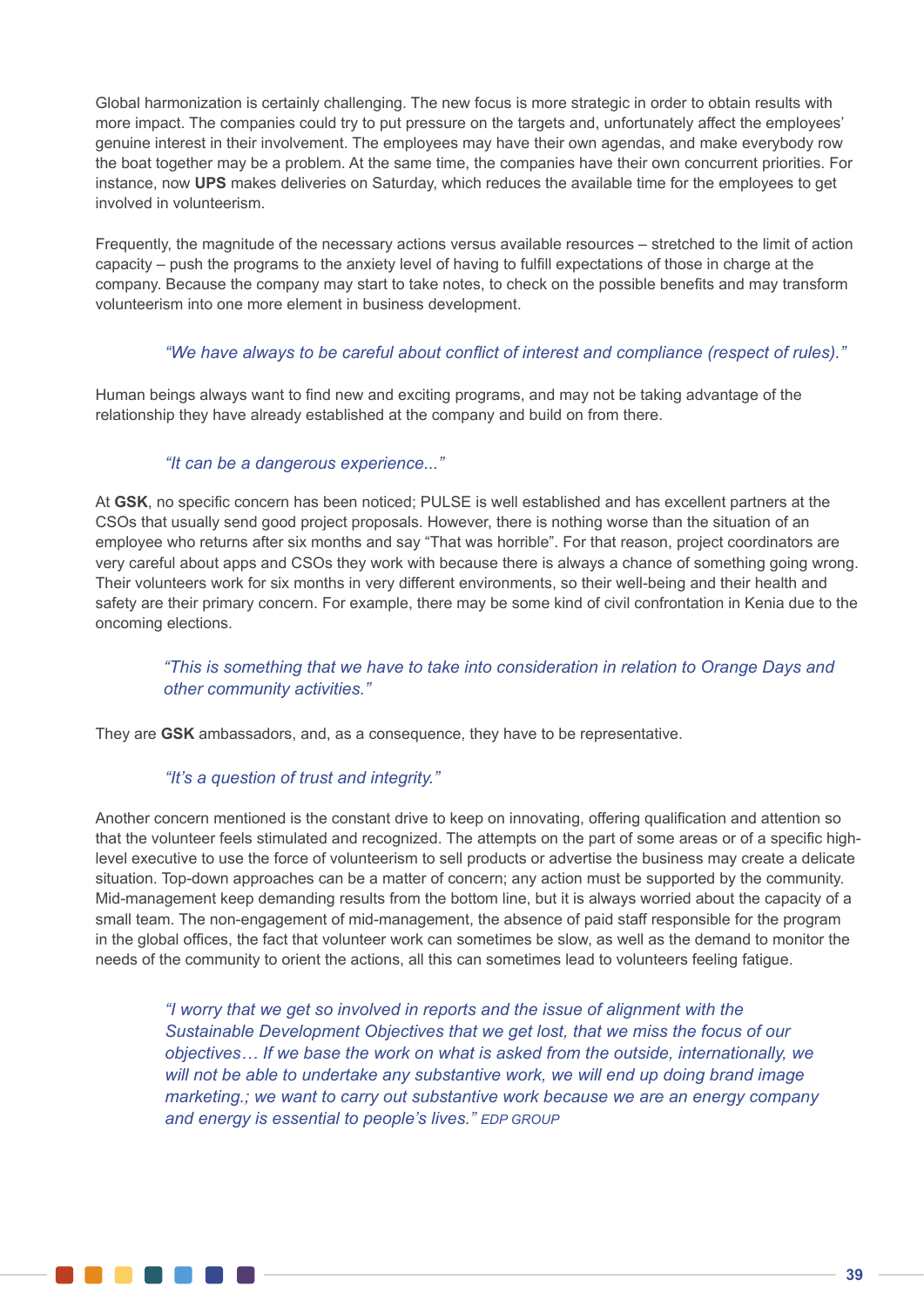*"What should we do so that it expands globally to the point when people understand that it is part of their culture?"*

*"With the growth rate the company is experiencing now, will we be able to have processes and systems that encourage commitment and keep it authentic? That's the point why the objective of 1,000 hours until 2020, although exciting, is a cause for concern."* 

*"Being able to evaluate the competence we have acquired: we know volunteerism helps in the development of leadership, but how many volunteering actions you have to attend for it to become a competence, or how many hours you need or what role you have to play in an activity organization so that people recognize you have acquired the competence just by volunteering?"*

The authenticity of what is done, the program credibility, are fundamental issues for many companies...

*"The critical point of each activity that we carry out is to keep the credibility and the respect of the people that participate in it, as well the respect of volunteers and the society that benefits from it. That the company never falls within the field where you can think that we do it for pure hypocrisy."*

The companies that manage the program through committees report that they have grown a lot with them, but it is almost impossible to manage so many groups with a small group of people, according to the respondents. And finally, some extra testimonials.

*"It is a situation of more demand and less supply; there is a whole population of people in need, and, with the model we have in our hands we will never succeed in meeting all the demand."*

*"Measuring and evaluating: we want to measure more and better. I think the program generates a lot of impact internally and we need the data to prove it. We also need standard metrics to measure success."*

*"And they really have to try and restructure what the measure of impact is for them, now that they are not directing the actions towards one specific focus area."*

*"That the platform works… We need people to internalize a little bit more the culture of volunteer participation in such a way that we don't have to go promoting and promoting endlessly…"*

*"It is hard now here in Mexico because of the problems the country is facing; culturally speaking, it is a gigantic challenge to get people to donate, to get rid of all the problems we have,,, we are facing a very serious social problem and a society that is tired or indifferent to the needs of others."*

*"when we are not sure how to change if you are involved with the action. What really worries me is how to protect the brand and the process, but, at the same time be flexible enough to make the necessary changes."*

*"What can we show in five years? We depend on people's commitment to share knowledge."*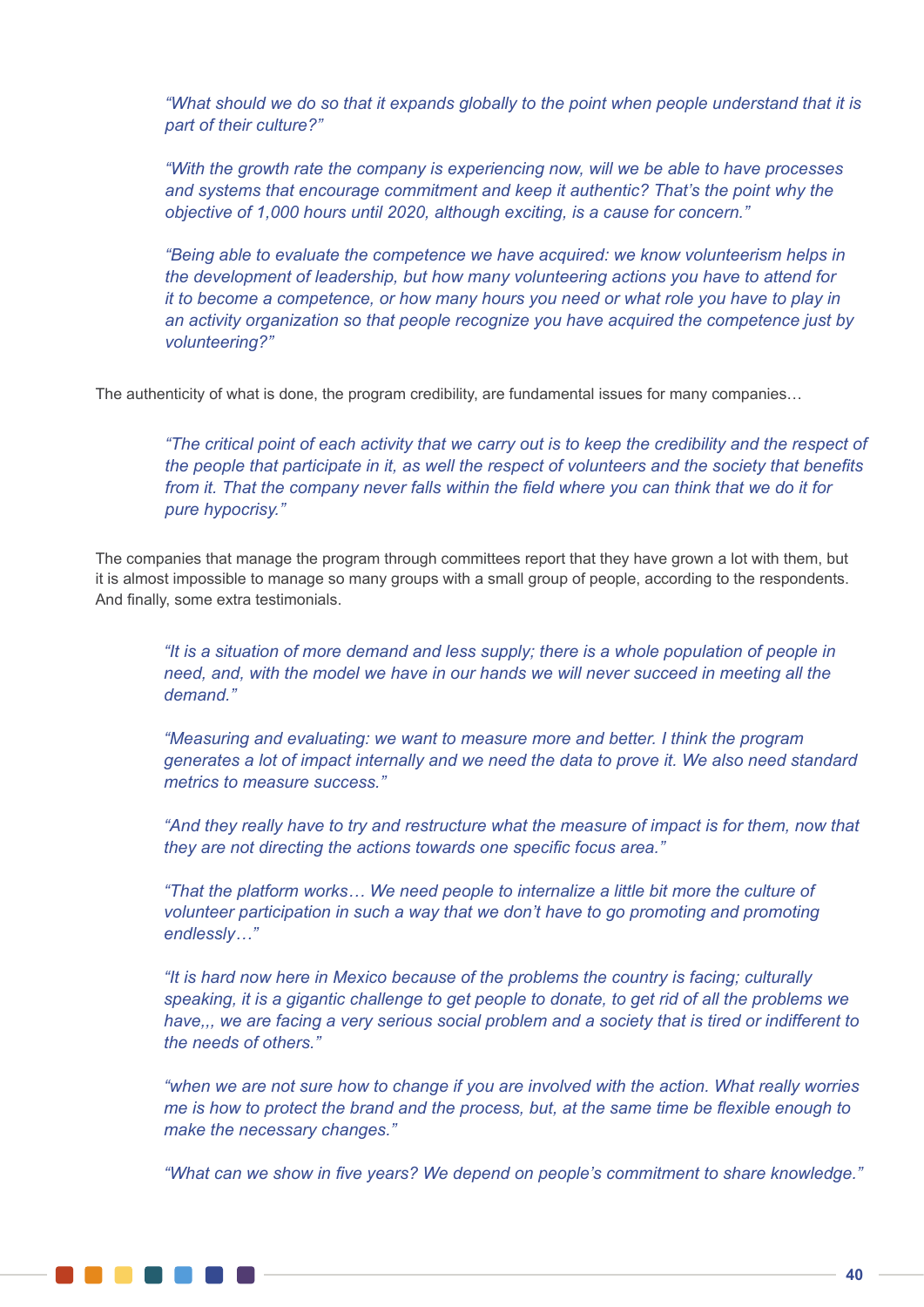*"I feel that the people who get involved are always the same, in other words, 'povo do bem', who want to help and do good deeds. I think it is really challenging to convince other people who have never done this."*

*"That, eventually, people ask for different activities. Sometimes, people who have participated in many events, similar or the same, ask us to do something different. But if we want our program to be huge, we have to present massive activities."*

*"Part of our volunteerism is knowledge transfer with organizations like Endeavour and Ventures, but it is specific for people who have specific knowledge."*

*"We can't make silly mistakes that will harm business or reputation."*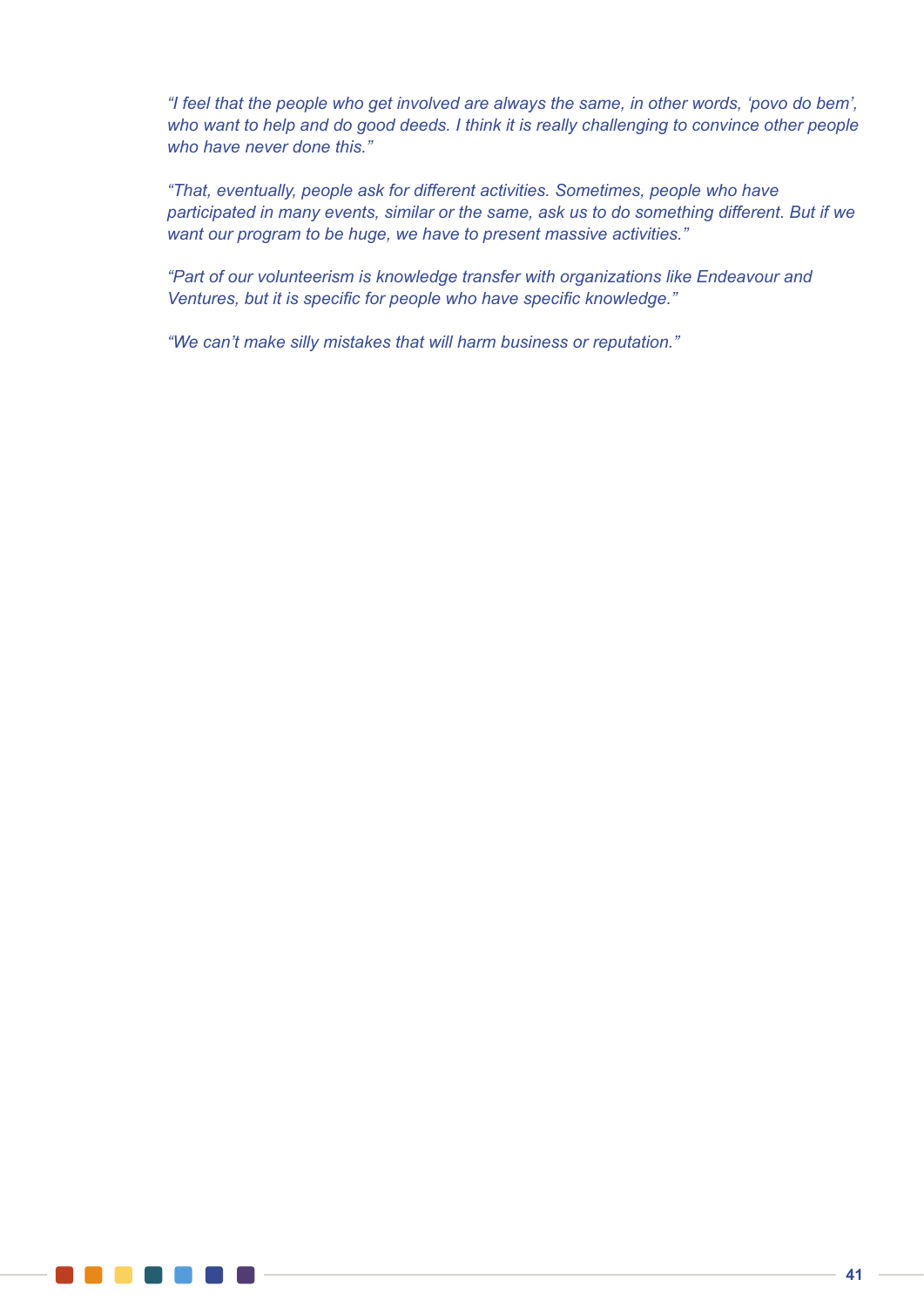# **5. Volunteering Program Management**

Some management strategies are shared by many companies: division in local committees, virtual platforms, alliance with other partners to increase impact or cut costs and, at the same time, increase repositioning and branding in the community, Volunteer Weeks, shared program governance. Innovative practices in management could be school of leaders, with focus on training and on professional qualification of volunteers who are in charge of the program, and other qualification initiatives. Company employees are encouraged to propose activities with social entities with which they have had a relationship throughout the year. This kind of strategy may result in the multiplication of the number of voluntary actions: more alternatives, more participants.

# **5.1. Who coordinates the program?**

The small size of the coordination teams was surprising; it repeats the tendency which has been on for more than 20 years. With the exception of the great global companies which lead volunteer operations programs in 100, 200 countries, the other companies, usually, have lean teams, with one coordinator, or one coordinator and two analysts, or up to 5 or 6 people. The companies which have been interviewed tend to repeat the pattern. We received some generic answers:

*"We have a general coordinator in each country, at the Sustainability Department, as well as a team responsible for Corporate Volunteering, and volunteer leaders who mobilize and motivate volunteer participation."*

*"The managers are supported by volunteer trainers, one per unit, selected each year to train the other volunteers and to lead internal mobilization."*

*"There are voluntary delegates in each region. They are professionals hired to work in the 'workshops of technical volunteerism 'which give support to the delegations on operational and management questions."*

*"There is a team that supports volunteer ambassadors/champions".*

The teams are small; in some of them there is not even one person dedicated full-time to volunteerism. In companies where there is **one person** in charge, he/she usually holds alone the responsibility for volunteer global direction, which has to be developed alongside other assignments, or a corporate social responsibility senior specialist, with 20% of his time reserved for volunteers. Other companies explain that they have a coordinator, or a person from the area of Corporate Matters, or a coordinator of the corporate social responsibility program, who is also responsible for the relationship with CSOs and the coordination of social projects.

When the number of people is expanded to **two**, we can find the following settings: one team to manage the whole **EDP** Group program; or a Sustainable Development Manager plus a coordinator; or a manager for strategic vision and an execution analyst. A National Coordination with the support of two assistants and volunteers of transversal committees in the states are usually teams of **three people**; or the only coordinator with two more people; or three people, including the Social Responsibility coordinator backed up by people from social communication. In **Manpower** Argentina, there is a manager for Diversity and Inclusion in the market place, and two more people responsible for the program Intertwined (besides other responsibilities). **Grupo Bolivar** has a Volunteer and Project Director with a team of 3 more people and 21 volunteer regional leaders.

*"Without them, nothing could be accomplished".*

. . . . . . . .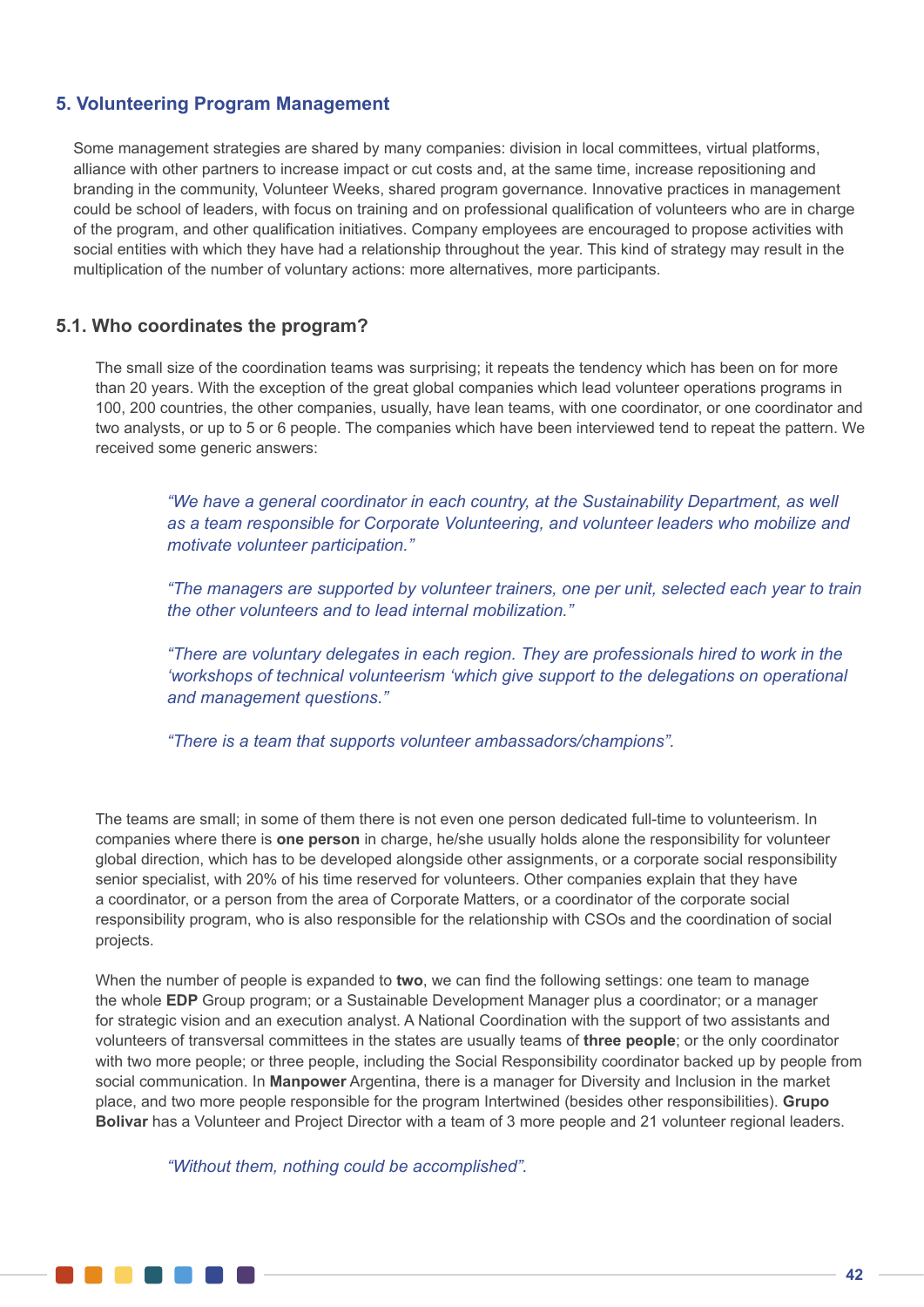At **C&A** Institute, the team of four people is formed by a director, a manager, a senior analyst and a junior analyst; and there is also the case of a manager and two analysts in Communication and Volunteer Management. Meanwhile, at Nike global headquarters, 4 people work with the manager and have different responsibilities: the first one deals with Employee Insights and Digital Engagement, the second one is manager for Community Ambassadors and the third is a manager for Nike Community Impact Fund, and the last one is a Team Coordinator.

There are also teams with **five people:** a superintendent and a director, plus two more analysts and one Social Investment Manager; or employee engagement leaders in each geographic area, North America, the EMEA region, China, Pacific-Asia and Latin America; the **PIMCO** Foundation has a team of 5 in Newport Beach and in New York. Globally there are companies which have Volunteer Councils in each of their offices, made up of 2 to 8 people, depending on the number of employees. At **Intercement**, there are Community Development Committees (CDCs), the CIVICOs and the GAIVS. The number of members will vary according to the place and those volunteers will implement the program.

When we talk of **large companies**, we notice that there are more elaborate Governance Patterns. They have a formal network of volunteer ambassadors, and one of them incorporates more than 37 countries, with more than 100 motivated employees. Another company has Volunteer Committees in each office in the United States, who get together once a month, to plan and approve events and activities. Another one has a Governance Council that gets together twice a year with a dedicated team of six full-time employees split into Great Britain and the United States, besides additional support for internships and scholarships.

One of the global programs is situated in Global Public Relations with a team made up of a Director, one person in Latin America, one in Asia-Pacific and three at the EMEA region, and "one and a half' (one full-time and one part-time) in North America. In each region, there is a top level executive committee who supervises decisionmaking. There are also country committees and, in each office of the world, there are employee committees. **Novo Nordisk** has a manager for the Take Action Program who reports to the chief of Corporate Brand and Reputation, under Communication and Corporate Relations and Sustainability. The Company works with two different networks: a large network of volunteer program representatives from all over Denmark and a network of ambassadors who organize activities in their respective countries.

Corporate Citizenship is under the umbrella of the brand **Northrup Grumman**; however, within this denomination, there are employees from Corporate Office, employees from Mission Systems and employees from Aerospace Systems; they are all assisted by a team from Business Citizenship who belongs to the corporate office. At **Amway** there are global affiliates in many countries who spend approximately 10% of their time to manage volunteerism, being responsible for recruiting and monitoring activities, either of ABOs (Amway Business Owners) or employees.

Throughout 2017 **Avnet** has been under a renewal process to become "a new Avnet", which obviously affects all aspects of their business, including corporate social responsibility and employee engagement. This fact forces the coordination, which has global responsibility over donations and employee volunteerism (Avnet Cares in Global Marketing and Communications) to depend on team leaders in most of the cities and on the committees that develop the activities. They also have ambassadors (usually from RH or Marketing and Communications).

At **Starbucks,** on the other hand, the employee (also called partner) is responsible for action development; the coordinator offers the tools so that the partners can better serve local communities. The company relies on the partners all over the world to establish a good relationship and to design activities related to the needs of their own communities, which may not be what Starbucks established as the company's main focus areas. In the United States there are 14 regional directors and the managers are the point of contact for their region in the United States: they are in charge of 14 to 120 stores each and community issues are their work priority.

Therefore, we can say that although volunteerism seems to be important – either as a supporting element to attain the business objectives, or to expand its mission, or to improve employees' development, or to develop surrounding communities – team resources still need attention.

. . . . . . .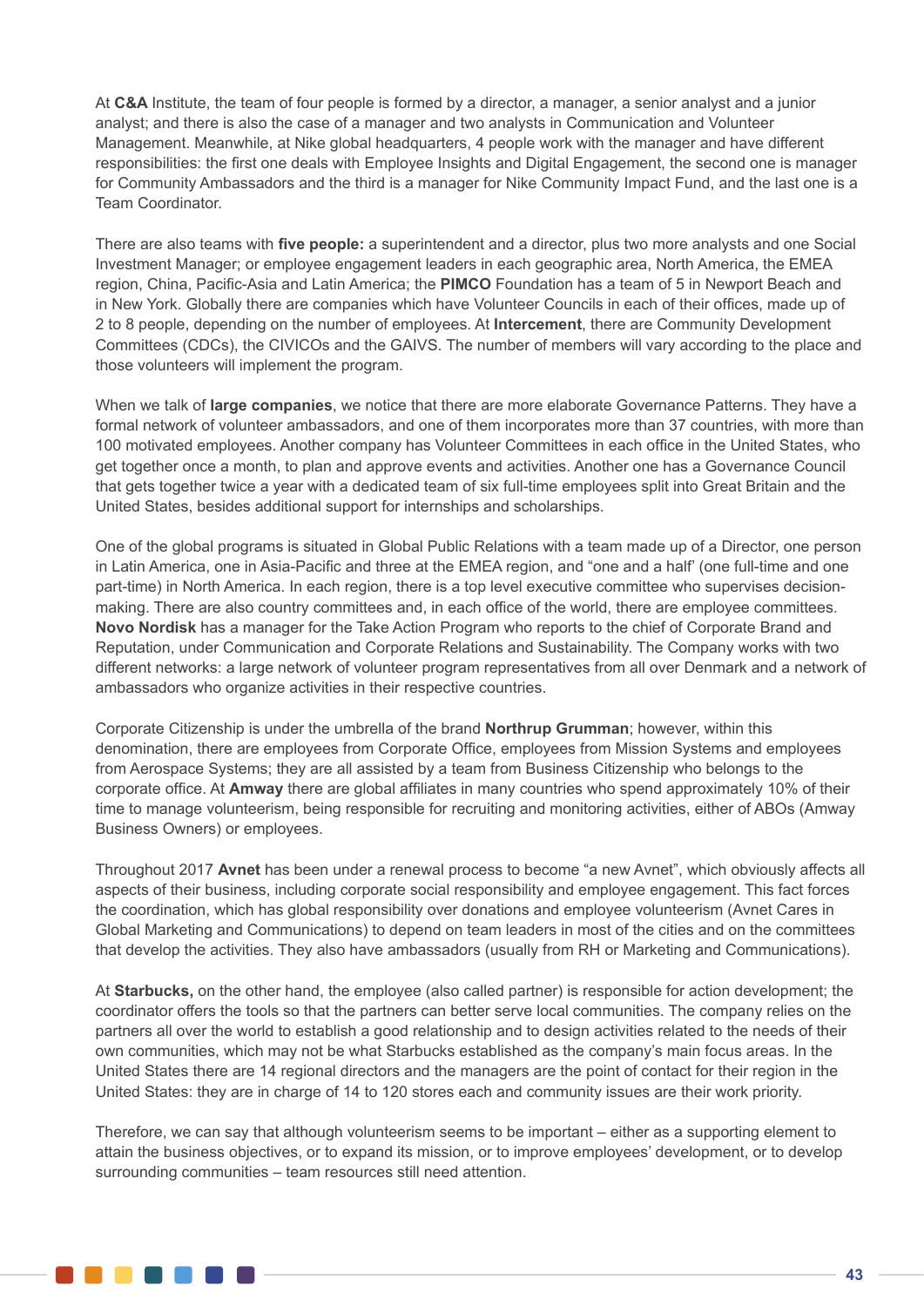# **5.2. Committees**

. . . . . . . .

It would be impossible to organize and run a volunteer program spread out into a vast national, regional and, even less, world extension if there weren't small local cells in charge of stablishing the connections with the central program and the link with the volunteers – their peers – and the local partnerships with institutions. The greatest majority, perhaps more than 85% of the companies which were interviewed, organize themselves in committees.

More than 50% of the companies declared that they operate with local committees with shared characteristics. Local committees usually work in a system of shared management and have between 6 and 10 collaborators. Usually they are grouped by region. However, the way these committees organize themselves and act may vary. There are regional committees (in which the vertical axis are countries or places) or committees organized by areas of activity, with specific leaders for each type of project, for example, environment committee, diversity, community investment, or issues internal to the company: finance, sales, human resources. We also had a chance to observe the structure of donation committees – and not of volunteer committees, but this format is less common.

However, what we call 'committees' can also be called "groups of ambassadors" or "groups of champions", or groups of local counselors, made up of regional managers (for example, store or plant managers), governance councils or executive committees, made up of representatives of different areas of the companies. In the case of multinationals, these groups set up networks that encompass many countries. The 'ambassador' networks – sometimes called by different names (community network, network administrator, etc.) - are getting more and more important both in global and even national image. Very seldom these ambassadors are paid, frequently they have other jobs, which unfortunately, has been going on for a long time. In many cases, the executives in certain regions pick and supervise these ambassadors who act like a buffer, and help with the communication between central offices and local affiliates. Volunteer leaders apply freely for the position and form or begin to organize the committee performance in some cities. Usually, they organize decentralized actions, observing what happens locally and keeping in touch with regional organization. The committees are a way to promote volunteers who wish to do more than mere activities. This gives the volunteers a certain idea of career path. The ones who actually execute the activities are the local volunteer committees: they are extraordinary, they are people that, out of conviction, out of desire, out of motivation, organize, design and carry out the activities strengthened by an extraordinary mysticism and commitment.

The way the committees organize themselves and work vary a lot, but they usually somewhat reflect what is done in the company's business structure and culture. This great diversity can be observed, for instance, in the periodicity of face-to-face meetings between volunteers, leaders or ambassadors in order to discuss strategic alignment and to get updates on specific themes: one or more than one annual meetings, or an annual meeting followed by virtual meetings, or even an annual meeting of volunteers with the governance council and consulting or regional committees that would get together two or more times a year. The annual volunteer meetings can involve representatives from many regions of a country or they may even be an international conference, in the case of multinational companies.

Distance communication usually happens by telephone or in teleconferences and its periodicity may vary, depending on the specific politics and the roles established for leaders and ambassadors and from local committees. In some companies, this type of communication happens necessarily once a week, so that everybody gets updates on topics related to the work. Other companies prefer to have monthly meetings.

Generally speaking, most of the education of the committees happens remotely, with the exception of volunteer annual meetings. In some cases, there are virtual meetings each two months, but its objective is to exchange information rather than training. When the members of the Committees from different places know each other and have a chance to get together, they consider it a satisfying experience. However, we have observed that, when they return home, under the pressure of the normal rhythm of life, they don't share the experience with their teams.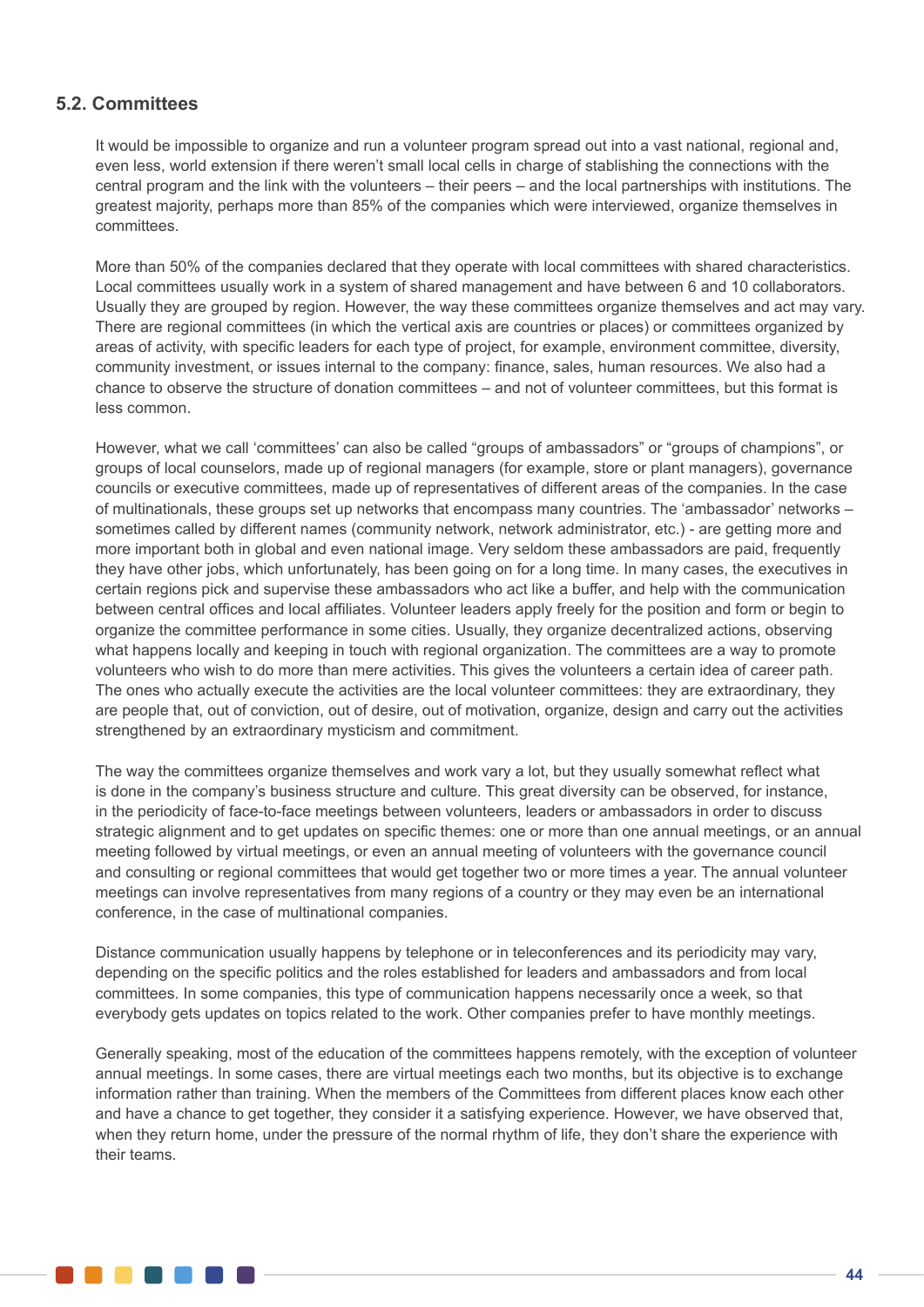# **5.3. Type of training given to volunteers**

When questioned about the type of training offered to volunteers, only 5 companies answered they did not have any kind of training sessions. 32 companies mentioned they have face-to-face qualification courses, more than 20 on the workplace, and the others in CSOs specialized on the themes and the public the volunteers will approach. The volunteer local committees are usually the ones in charge of the face-to-face training sessions. Nine companies carry out exclusively online training.

When volunteers participate in a program, they receive specific training. In the instructions before each activity, relevant information and the roles expected from each volunteer are presented. Some companies (a few) give training sessions by means of *toolkits*, based on tools, or by means of a Training Guide with information about how to coordinate a volunteer event. Generally speaking, there are previous meetings to coordinate actions, answer questions, and align information. Many companies have a news portal where people can find general information: whom they should get in contact with, the type of activities.

Periodical qualification sessions are offered in order to develop and improve abilities and competences necessary to work in social mobilization. These qualification sessions can be offered specifically to committee leaders (groomed to be the volunteer leader) or they may deal specifically with themes related to the development of the projects or they may focus on issues of internal management.

*"We don't have ad hoc training for them. What we can offer is specific pre-execution training*  for every volunteer activity. Since each one of them is carried out with a different group, there *is always a pre-training session so that they get rid of potential fears, socialize information and solve problems. It always happens immediately before the activity. We give out a lot of documents about the project, what they are going to do, and, in situ, they receive more specific training from the people responsible for the CSOs. It facilitates the process and commitment."*

*"Locally, each office works in a different way. Face-to-face training each two months with people that are here to explain everything we do: what happens with 25 hours, why I have to do it, where I can present my projects, etc. We send them to make courses online about how to manage volunteerism, for those who are interested in specific topics."*

*"For non-specialized volunteerism, there is no specific training. The general instructions about how to be a volunteer are shared in messages."*

*"Each action we want to develop or the ones that are presented to us are discussed in the three annual virtual meetings and the volunteers themselves indicate the kind of training they need."*

There is a campus for online qualification in one of the companies, with different training modules: about the Foundation and its social work, about volunteers' rights and responsibilities, about their abilities and competences. They are self-explanatory and autonomous, and they can be watched on the tablet, cell phone, computer. The next step is face-to-face training, but it depends on each region.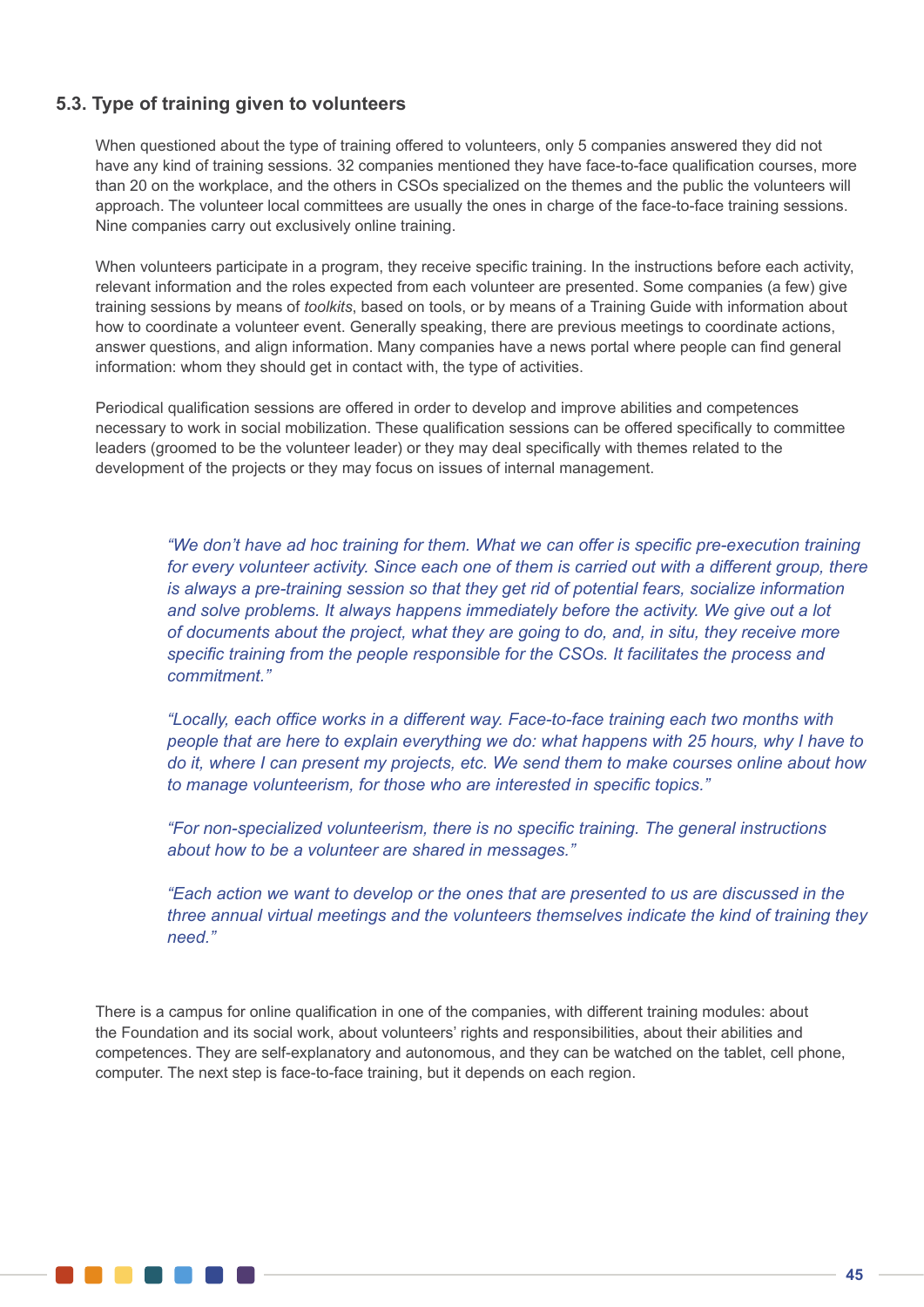*"There are training modules in e-learning at UPS Portal. Some other companies have probono, based on abilities (skill-based, etc.)."*

*"We are trying to teach employees about the meaning of impact."*

*"People from regional committees and local teams receive an introduction with all the explanations: general view of the mission, our axels, the policies, the tools, the programs, what we are looking for. If some kind of training is necessary, it is done virtually."*

*"At Manpower, management is responsible for designing training sessions for new employees and we also have a Virtual University. Through this network, we capacitate them in terms of activities and workshops, the knowledge about the population and local organizations."*

The global e-learning are changing because the system does not interact with the type of language and communication necessary today, because it is not interactive enough, with scarce dimension for games and game dynamics.

*"We have some instructive videos so that not everything has to be done face-to-face, especially specialized information. Volunteer face-to-face training sessions are considered volunteer hours, but that is not what happens with leaders' training."*

*"Many training programs about corporate social responsibility are prepared and produced for the newly-arrived every year. They integrate to CSR in operations abroad by means of many different approaches, including meetings to discuss the importance of the questions about social responsibility and future objectives."*

In the case of specialized volunteerism, like mentoring, training is carried out by allied social organizations and consulting groups with experience on the subject: both distance training and live training, usually, for one or two days. The training is always practical and focus on workshops and participation in projects.

*"In the case of specific projects, like, for instance, house construction and tree planting, volunteers are offered on-site training."*

*"Corporate social responsibility work groups are given annual training sessions."*

*"There is no official training program. However, after the newly-inaugurated 'DENSO Pro Bono Program', we sent two people from the company to a training program offered by an external institution (NGO) which promotes pro-bono."* 

The **BAC** projects, for example, present a high-level training component, especially those with technical content, and some require special training: to work in the Zero Poverty Project **(Programa Pobreza Cero)** volunteers participate in a 16 hour training session, with one full training day to be able to understand what poverty is and how it is measured; they also spends a whole day on a field trip to the local government organization that works with these themes, plus half day to learn about the tool used on the research in order to understand the needs of the families. This is a specific program, very technical, that demands much capacitation. On the other hand, the program *Woman Step Up* **(Mulher Acelera)**, which aims at empowering small businesses led by women, offers a morning training session of about 4 hours, focusing on counseling and coaching principles and measurement instruments, with a baseline of indicators and performance measurement.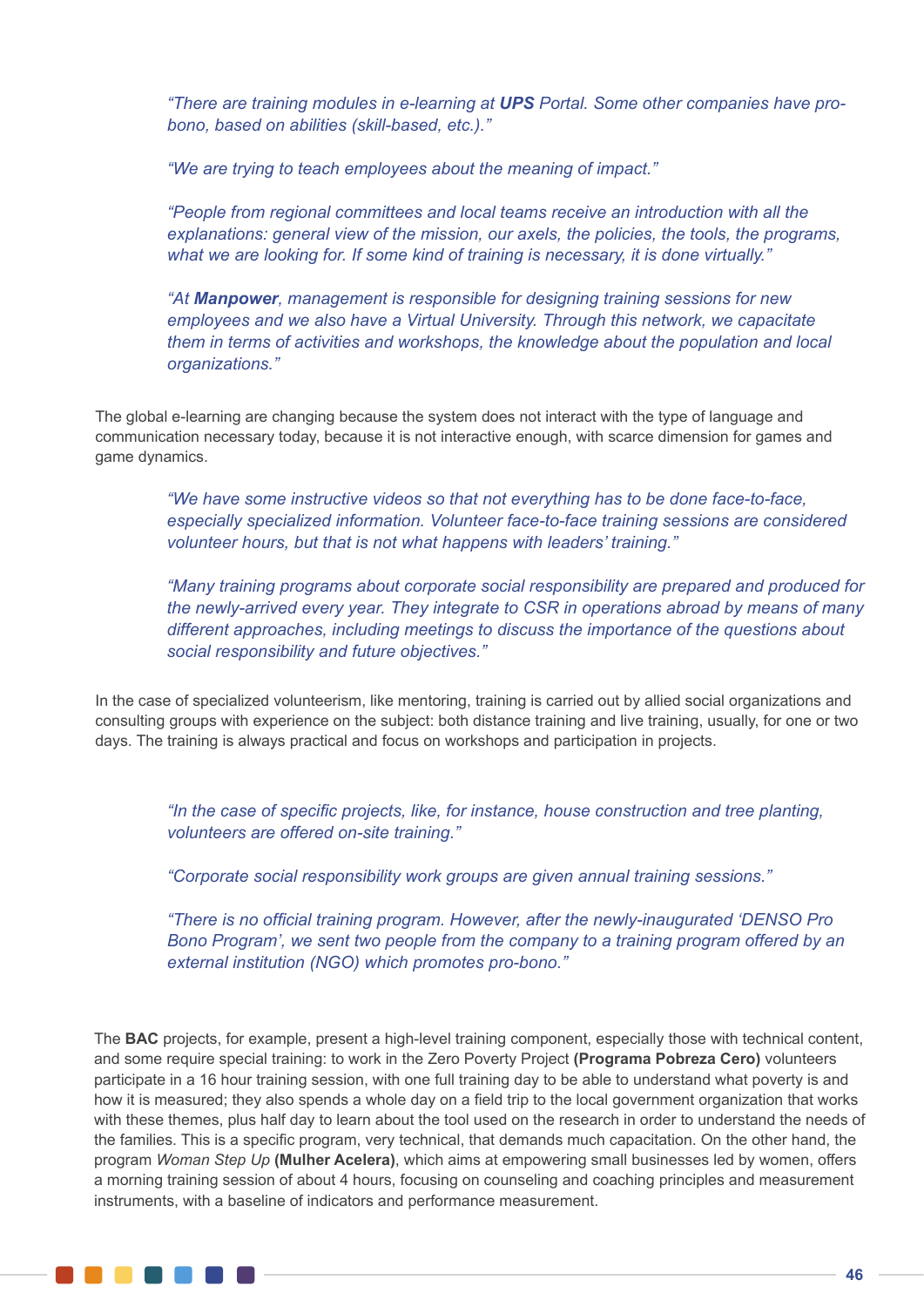The volunteers at **GSK's** PULSE go through a program of formal training after being approved in the tough application process, and having received clearance from their manager. The training is also offered in the country of the PULSE program by the local CSO with which they will be working.

**The themes presented in the training sessions may vary: evaluation, leadership, values, group work, empowerment, coaching… and some other specific themes for each task: evaluation training to understand results, leadership training, forum/conference directed to champions in order to discuss social issues, etc.**

*"The volunteer leaders participate in two general capacitation meetings a year (a full day): teamwork, communication, trust building (…), we have also given courses on leadership, coaching, value recognition and we establish the link with the activities we carry out in order to inspire, to influence other people. This year we will focus on empowerment and teamwork."*

*"In a more generic form of training, we talk about the Foundation context, about volunteerism, about the Financial Education Program, about the project itself; afterwards we give technical training on content, methodology, logistics and facilitation ability development. We also discuss road safety and mentoring in relation to the program <i>Empreende País*, *and when we work with disability issues. We have carried out training sessions on group management abilities."*

# **5.4. Community Needs and Project Planning**

The great majority of the companies ask the volunteers to identify, detect and inform the needs of the community. The team leader or the committee goes to the community to check the needs with the leaders of the area, with the neighbors or with clients. The mapping out can even be made with the help of studies conducted by local universities. After that, they submit the results to the volunteer program coordinator.

*"The projects come to us, we go through them and decide which ones we will support. For*  example, there were initiatives to help animals (dogs) on the roads surrounding our plant; *then we came up with an awareness-raising program that became an education program on responsible pet care."*

*"In the case of production plants, we carried out a diagnostic survey of nearby communities which served as a guide for the corporate social responsibility and volunteer strategy. We learned that in Guayaquil, the main problem is the propensity for the use of drugs, and in Quito, the main issue is the elderly population lack of opportunity on how to occupy their time."*

*"Each two years, we carry out research with our employees to find out about organizations and projects with which they would like to work. The actions must be correlated with their preferences for them to feel committed to the project."*

Many companies concentrate their actions on the volunteers, on what they are interested in, on how they wish to contribute and participate, and allow them to make their choice. Then they connect the employees' decision with the company's interests so that this type of volunteerism will contribute to the employee's personal and professional development. In other cases, the company decides about the type of collaboration that can be established, and on how much determinant the work of the volunteers will be in the attainment of objectives. These are the companies which stand out in the professional formulation of their objectives. Each local team is responsible for sorting out the proposals that come to the company: the idea is to listen to all of them, check them out and choose the ones which can receive volunteers, where employee volunteers will be offered good work conditions and will have a chance to express themselves.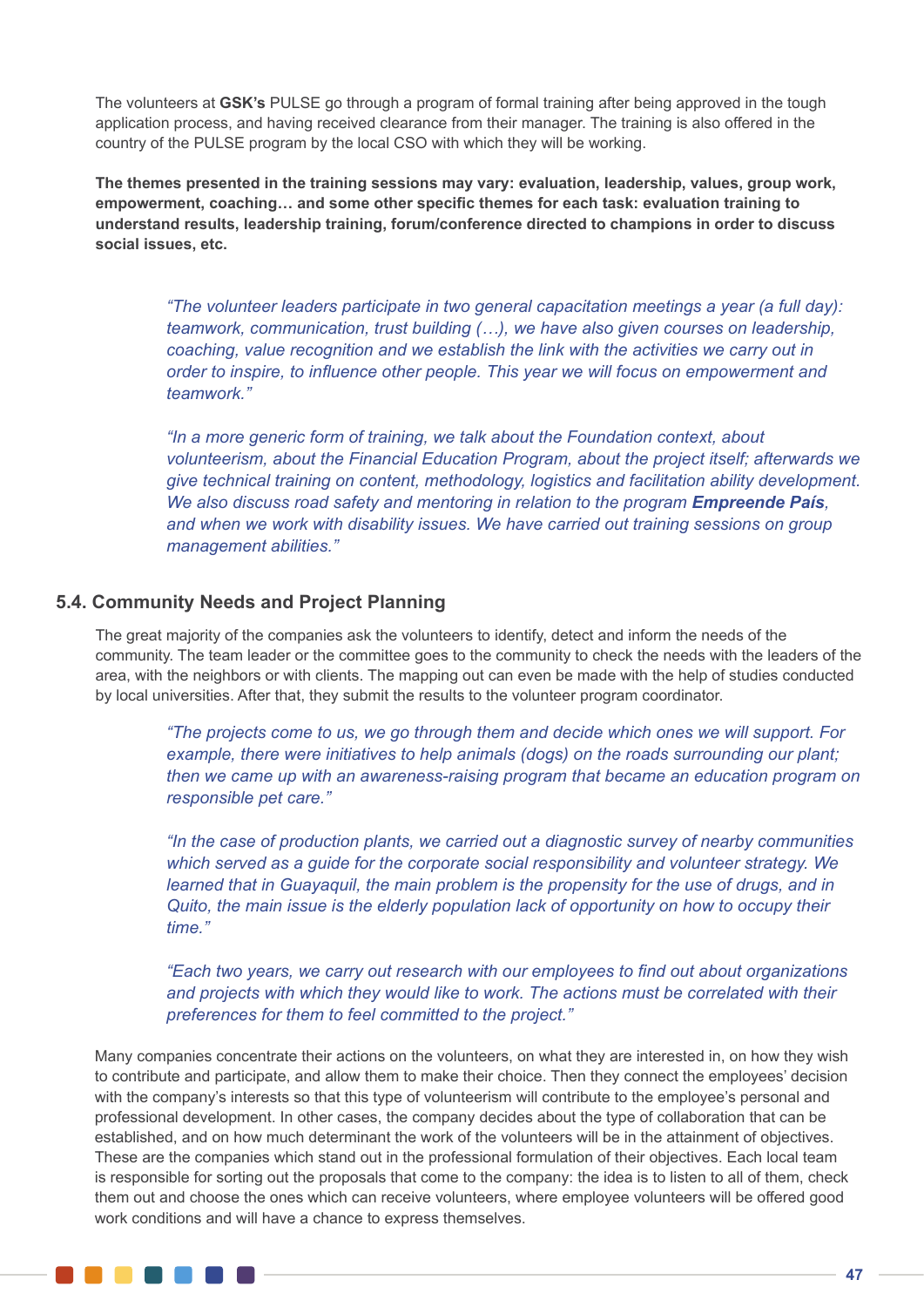*"Then, we check it out: here, can 50 volunteers actually work for three days, is there enough space and are the conditions acceptable? And we set up the project."*

*"If there is no risk, we decide where we are going to act as a good neighbor and reach out to them. We try to design a strategy that will help improve the surrounding neighborhood and prevent it from turning against the company."*

*"The program should actively involve our collaborators and budget, as long as we can cover the expenses."*

*"In Europe they don't want to do anything because they say they already pay taxes and, for that reason, other people should take care of the problem. The Asian countries had a long experience either with communist culture or with a centralized one; for that reason they haven't developed a sense of culture of solidarity. In North America, culture of solidarity is intrinsically linked to churches. Our challenge is how to concentrate ourselves on the most relevant questions and raise resources from the company and from the employees, identify an action and carry it out. Volunteerism depends a lot on the company. It is up to the company to organize and mobilize people to make the activities happen."*

Many companies prepare their volunteers to have a critical eye, to make professional evaluations based on not only on how serious the problem is, but also on the real capability of the group of volunteers to act positively.

*"We developed committees with the necessary competence to map out projects and the necessary autonomy to define a plan of action, execution and strategy."*

*"We expect, on the one hand, that they are focused on the questions we want to work with. On the other hand, we expect them to cause a real impact on the beneficiary and, as to the internal impact, on our own volunteers, we expect that there is enrichment, and knowledge transfer. We offer professional and traditional volunteer opportunities. Our employees' talents and abilities are offered to CSOs and to the community, so that knowledge is shared and organizations are empowered as competences are mutually developed."*

*"We have a program to help identify local demands, qualify volunteers, offer support to action accomplishments, and offer counterparts like, for instance, training space."*

# **5.5. Partnership with companies and Civil Society Organizations (CSOs)**

The art of partnership: more and more companies are relying on local partnerships, initiated and fostered by local offices, which end up by being much more important than the great international or national partnerships – though this is not really that obvious. Those alliances can be established with other companies (for example, supplying means of transportation and money and the other offering the work of volunteers. They can also be established with Civil Society Organizations (CSOs) that already operate in the area. The team leaders establish a dialogue with the communities, visit institutions, talk to the local government and to the CSOs which operate in the area, and may be invited to work as partners: the CSOs know better than anyone the kind of problems that everybody will face.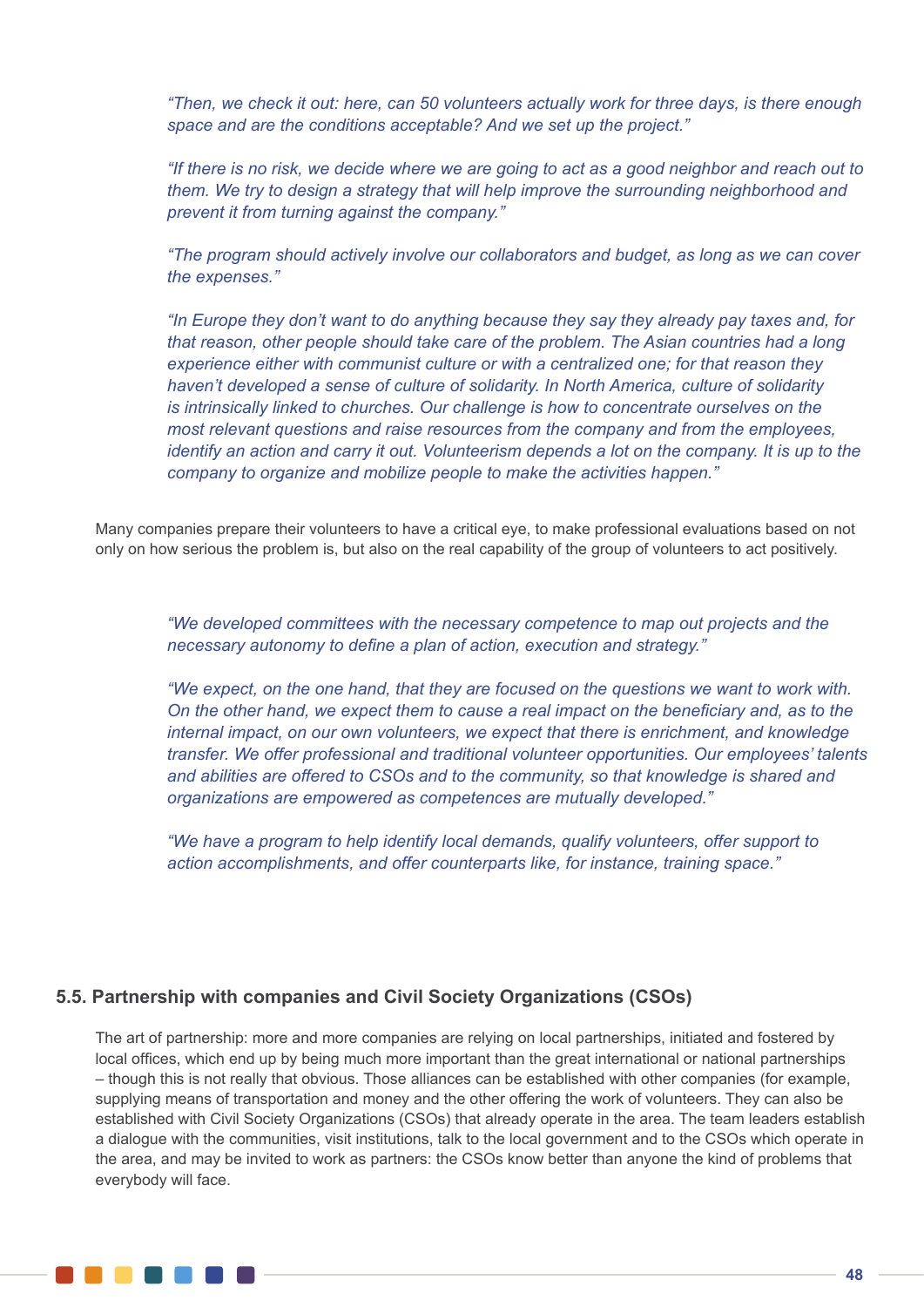*"About 95% of our volunteer activities are carried out alongside social organizations: the volunteer activity is part of a social organization project. We need this kind of relationship."*

*"We are financial and insurance companies. Since the beginning we have been looking for partners from the social sector. We have never been to a community alone. We always wanted to establish long-term relationships and work together with an experienced social specialist, with a specific population, in long-term projects, in which we can enter, but from which we can also leave."*

*"We value working together. The CSOs have already established a relationship with the community and it is much better to enter and bring something new where an organization has already made an impact than to carry out an isolated activity, In a situation like this, alliances work fine, we build the activity together and the impact is much bigger."*

*"We have already a route mapped out by pro bono clients: we know many CSOs or social companies and they work fine because we more or less know their projects and try to join forces with them."*

*"We search for partnerships with organizations that are well-known and their impact is great."*

*"We can't do anything if we are not associated with other groups. We need social partners, or companies or government offices to transmit the message in favor of alcoholic drink moderate consumption."*

In answer to catastrophes, the majority of companies work in partnership with the Red Cross, the Salvation Army or any other organization like these. But if we think of programs on a day-to-day basis, then local connections are much more important. Here we have to stress two distinct views: alliances with CSOs which embrace the work of volunteers and/or those that give than training, and alliances with national or global institutions that also involve financial resources donation on the part of the company. The institutions often mentioned were Junior Achievement, CARE, and Red Cross. Less mentioned: Ashoka, Youth Service America, for example.

*"We are partners of WPF (World Food Program that deliver food using drones in war zones or difficult-to-access areas), with CARE, with the Red Cross and Red Crescent."*

However, the contact with the CSOs can be delicate, depending on how these organizations position themselves – for example, charging for the work offered for free by people.

*"There is no doubt about it, working with CSOs is an essential part of our volunteerism. However, they see it from a business point of view: 'I invite you to participate, but you have to pay for this and for that'… and we don't donate, we offer free legal services."*

*"All of a sudden, you work with some organizations which charge us to be volunteers. That's a limitation to our choices. We can mention the example of a foundation with which we worked in Argentina (even its founder work as a volunteer) so that when you have to choose places and partners, you can pick this type of foundation, not to give money to a well-known foundation which will charge you for the period the volunteer works there."*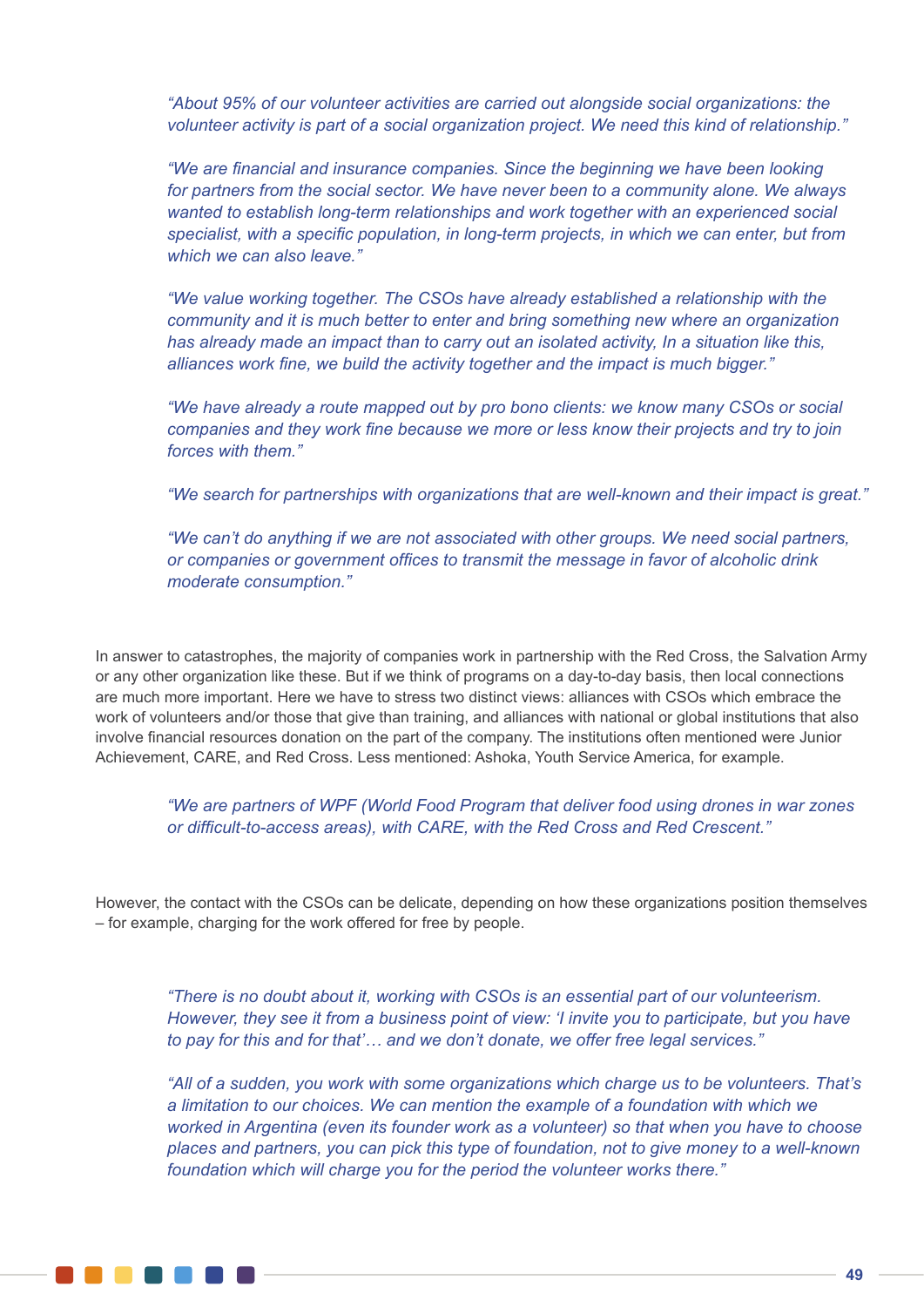# **5.6. Management technologies and social network**

The majority of the companies interviewed doesn't make use of any specific system for managing volunteer programs: most of them reported that they use simple spreadsheets (Microsoft Office Package or GoogleForms Online spreadsheets), both for registering activities as well as analyzing the results. The majority of coordinators and volunteers interact by e-mail, telephone and WhatsApp. Many use pages in common social networks (Facebook, Twitter, LinkedIn) to spread information about the actions, which can only be commented by volunteers.

*"It would be interesting. For now, we use e-mail."*

*"We don't use it in Latin America. Yes, we would like to have something simple for the administration and for the people who use it so that it could be done frequently. We have never found anything that seemed appropriate and practical."*

*"We use an Excel file in which we manage everything. We state the indicators we are measuring and are related to corporate volunteerism. The global instrument is quite complete. Sometimes we are required to give more information than we are able to, because it is new (we started implementation this year) and we are adapting ourselves to everything we have to report and do."*

*"We collect information manually and then fill in the virtual form (in Google Forms). We would*  like to have a platform articulated with our volunteer programs, offering the chronogram of *activities and the number of volunteers needed for each one of them. This would allow us to analyse participation, generate reports, process and quantify information."*

However, there are companies which have already started to professionalize the system of registering information and of analyzing results: 19 companies use their own systems, created internally or by an external supplier, or use online platforms. Five companies use or have used the system of social mobilization V2V (http:// www.v2v.net): four of them based in Brazil and one in Argentina. Other companies are considering adopting the V2V or they use other systems found in the market (not all of them are geared exclusively to management of volunteer programs):

- Volunteer Match
- Your Cause
- Hang Out
- Salesforce: Volunteer Management
- Benevity
- Workplace
- Volunteers Rewards
- CyberGrant
- Yammer
- Catchafire
- Make a Difference
- Gifts, Optimy, Give to Asia, Resource Foundation and MicroEdge (to receive and manage donations)

The systems can be used for administration or for relationship: depending on their functionality, people will be able to register activities (type and workload and number of beneficiaries), communicate with other volunteers (just like they do in any social network), communicate with coordinators, share photos, implement motivational campaigns, even give training sessions (by means of webinars) and coordinate events. They can also serve to register donations (of products or money). One function repeatedly mentioned is the publication of opportunities for volunteer actions, which give the volunteers a chance to sign in automatically. Result reports can be generated individually or in groups. The systems may interact with the area of human resources of the company, pre-filling information about the employee.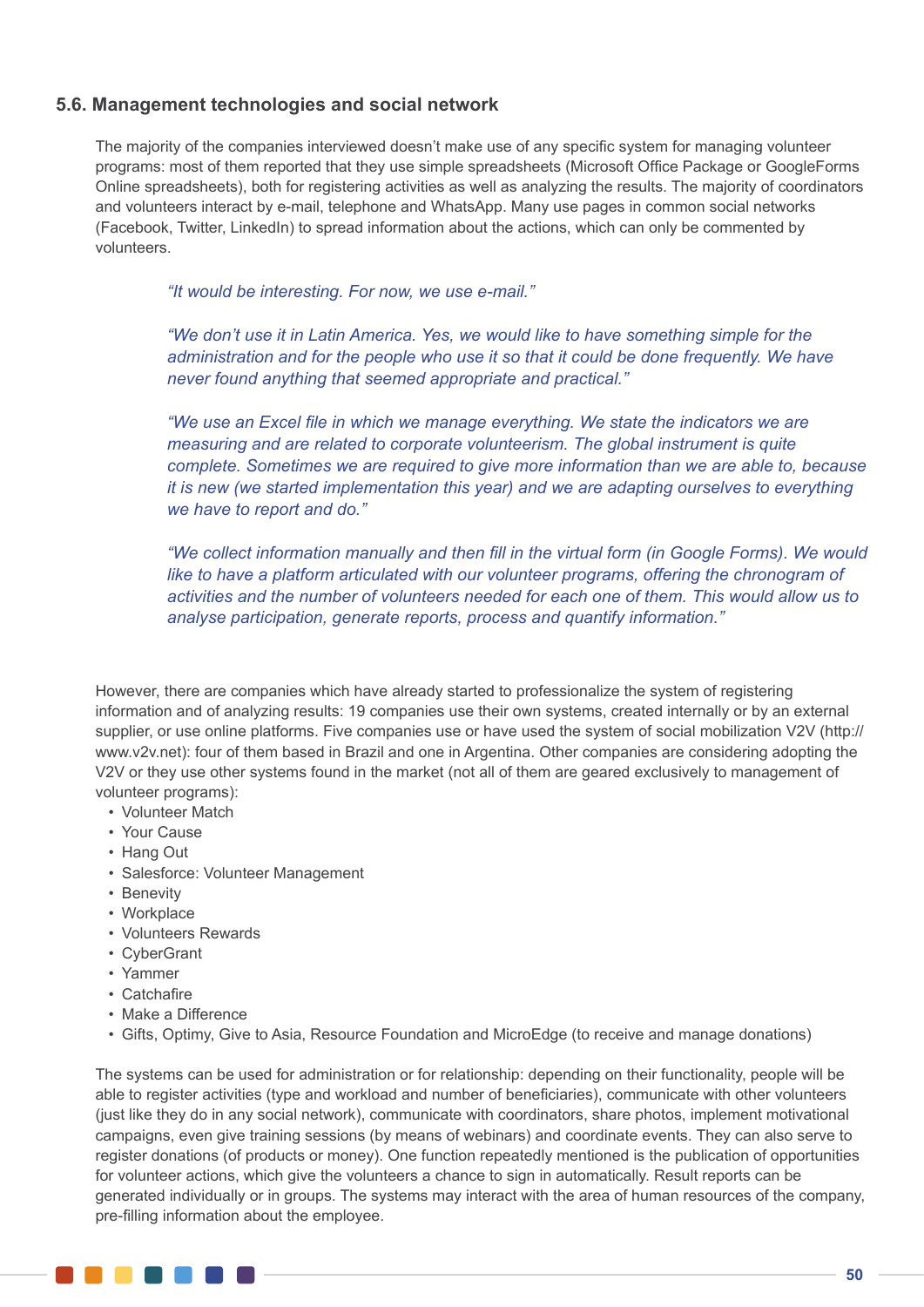*"The virtual platform is our most innovating practice. It is a social network of volunteers which enable people to communicate, receive feedback, share results. This will help us build longterm relationships and register the story of each volunteer."*

*"It has not become a social network, but for each activity there is a gallery of photos. We are very happy with the system because it was designed according to our requests and we haven't had any problems. We told the experts in informational systems what we wanted and we built it together. We make together all the alterations we want to implement. It is done 'a la carte'."*

These "volunteers' social networks" are successful: they are exclusive apps for volunteers to sign in activities, to communicate with central office, or if they are going to show up with a friend… The app notifies when there is an activity in the area that might interest us, invites people to upload photos and to communicate with the rest of the volunteers.

*"Not many companies have invested on a tool that allows their volunteers to have access to all information, making his life as a volunteer much easier. It is a tool that allows him to manage his life as a volunteer directly from his pocket."*

**Geolocation information** can also be used, in these systems, to include the market of the communities close to the stores on the decisions about what the neighborhood area needs the company to do. It connects the client to the store, and the store with the client to the community.

*"The volunteer main role in these productivity programs is the link with the market to facilitate the approach and the connection with the store and to guarantee that the product reaches the shelves and is sold."*

More than 30 companies have declared that they don't have a platform with a social network option, so that the volunteers could communicate directly with other colleagues, in a decentralized way, without the interference of managers or committees. Other companies say they use internal Facebook profiles, and some of them say they use Your Cause or Volunteer Match, which are good for management actions, but would never allow this kind of interaction. No doubt, this is the most serious technological challenge: free communication between employees by means of a specific platform oriented to volunteerism. The politics are usually very restricted in terms of social media. Some companies have intranet and some other internal means of communication, but they acknowledge that they need to do a better work on internal and external promotion. Some organizations value this functionality and wish or are considering migrate to system that will allow volunteers to communicate with each other – which may even represent a way to listen to their ideas.

## *"There is no interaction… we have communities of practice, but not in real time. The tool we have in real time is WhatsApp, the telephone…"*

However, most of the companies complain about the systems they use for not answering to their needs, for being outdate, for not being intuitive or for not being able (in the case of multinationals) to have a global system. One of the things that cause frustration is the amount of money spent on the maintenance of specialized systems, which led some companies to order customized systems for projects, or even control the activities by means of commercial software already available (but not specialized) like, for instance, the Office package. The high cost also hinders the migration to systems that will allow the use of cell phones.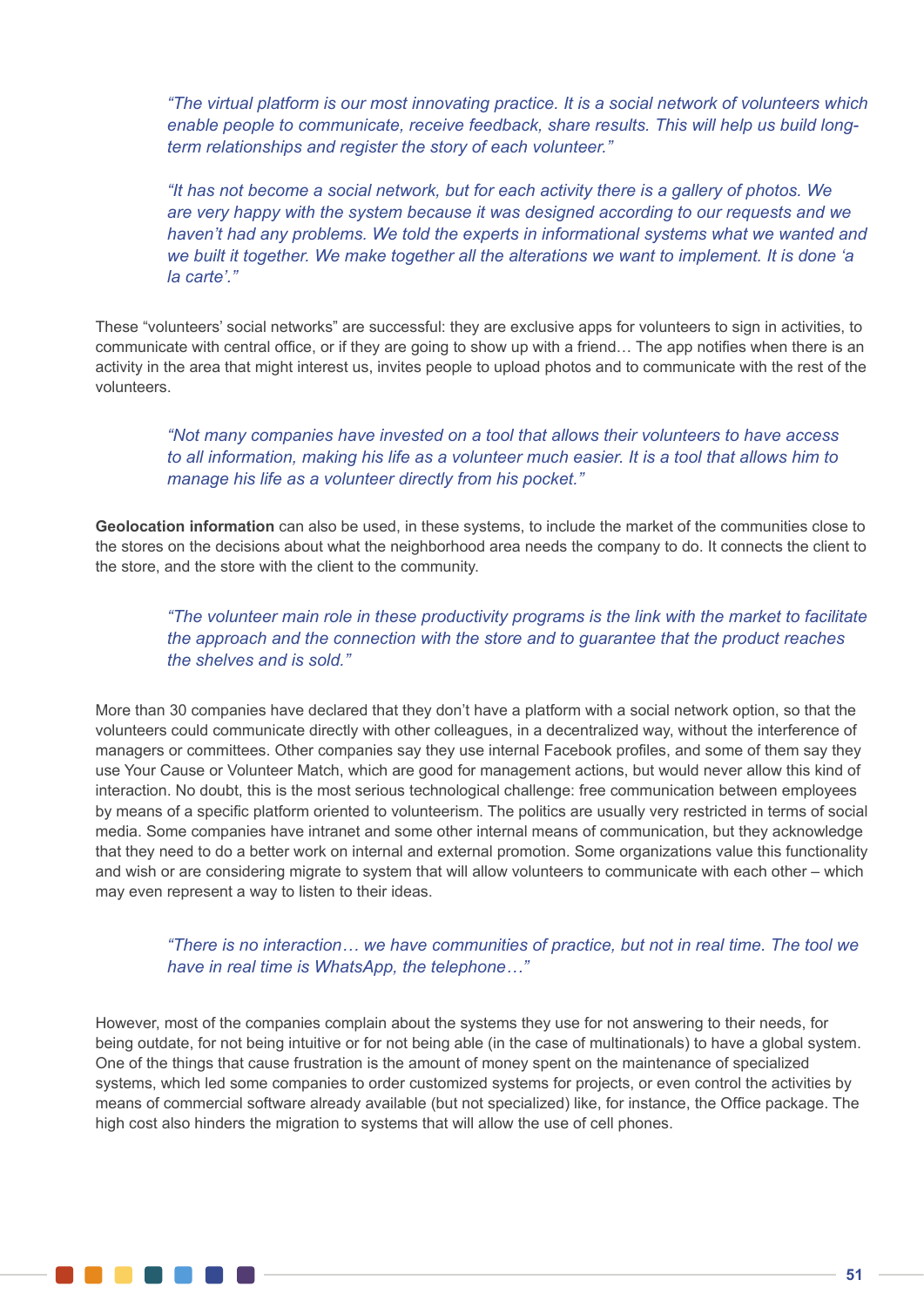The fact that volunteers don't register the activities (either because they don't know the functionalities, or because they don't have access to the internet) make management data incomplete, because the insertion of data has to be done manually by the managers (especially to generate correspondence between hours and donations). Data safety is also a matter of concern for companies. Because of that, they are updating the system with this objective, including corporate intranet hosting – internal safety politics many times prevent functionality implementation.

*"Technology is particularly challenging to us: in some areas, electricity goes down or the Wi-Fi signal is irregular. We depend on the team's connections, which is not reliable. During the process of project application, the CSOs send projects through a platform and the employees have to register through another system, and the two of them need to connect at a certain point. They are trying to improve it."*

*"Based on our 25 hour pro-bono policy, we designed a tool on the global internet page, called Time Keeping Tool, where we can check the number of hours which have already been covered and the ones which still remain. We designed this tool by ourselves, and people can register their donations, (We don't use the tool in the United States and in London because their donation culture is bigger)."*

*"I would like to know a little bit more about the impact of volunteer work, which is not very clear. The program cannot measure the effectiveness and impact, but, at the moment, I would like to have a program that would, at least, give the systematized data."*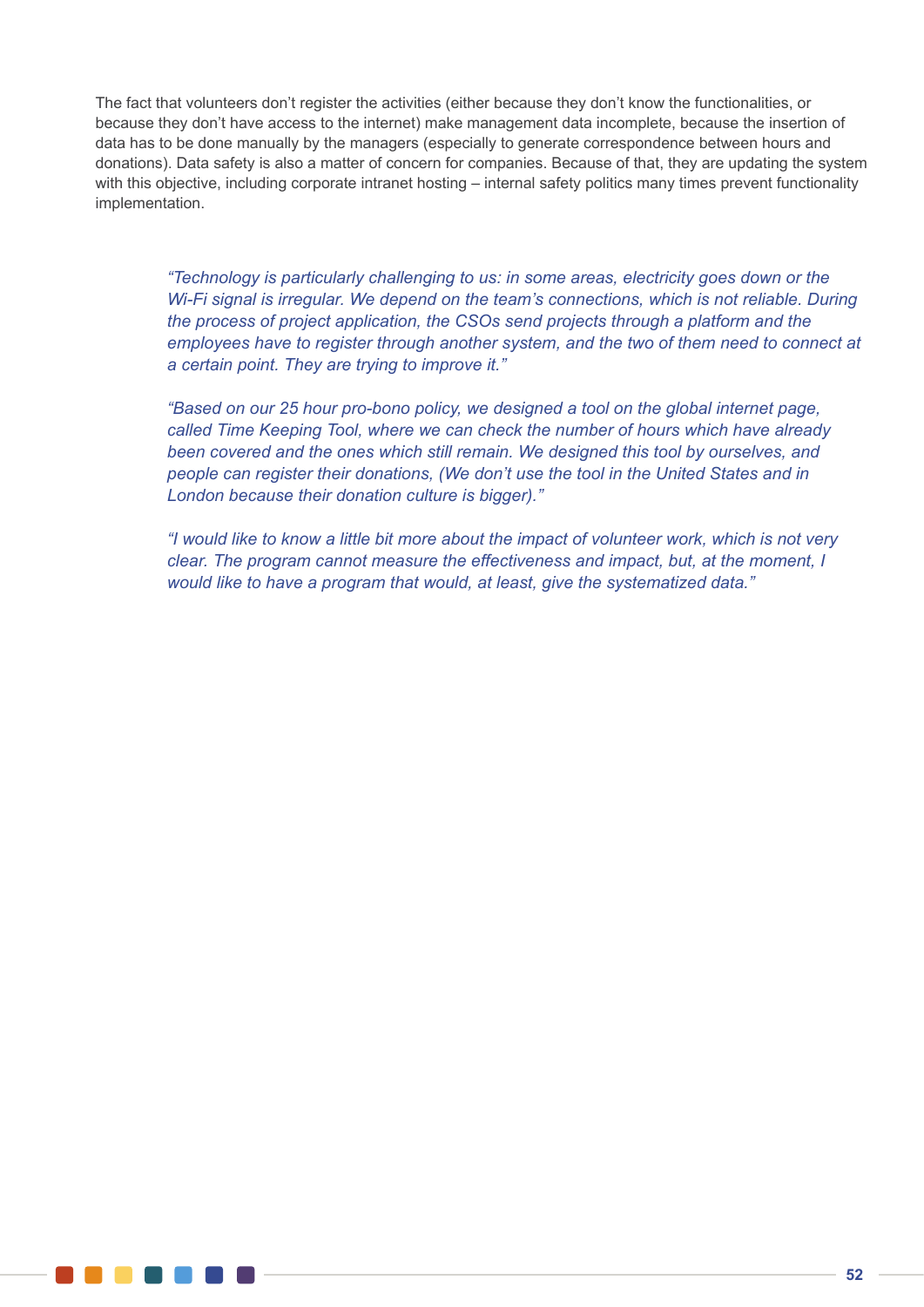### **6. What does program evaluation mean in your company?**

*"Without data, you are nothing more than a person with opinion. However, good data by itself does not guarantee good decisions; only good analysis and correct interpretation add value to the strategic process of decision making."*

Evaluation is challenging, even after more than 40 years of corporate programs. Input and results are pervasive and evaluation of impact keep presenting the same difficulties as always.

Companies with specific ability transfer transnational programs involve a few employees who use their time intensively and could demonstrate some impact due to this volunteering effort. But for the other activities of the programs, they still count the number of volunteers, of projects, of people who participated in an important day of service, of activities like workshops, meetings, training sessions, classes, and of people who participated in them. Once again, we have in our hands the results of the activities, but not the evidence of changes that those results may have had in the lives of people affected by them.

It seems that there is more interest in helping consolidate institutionally the CSOs, although it is a slowly growing trend. It may not be possible to measure the impact of some programs – unless we take into consideration anecdotally the impact on the hearts and minds of employees involved in the programs. People still favor projects which present some kind of quality that can be measured, even if it means only counting things.

The volunteer program itself is usually evaluated each two or three years, by an external group, in a tiny proportion, from 5% to 8% (two companies). But the results of the actions are evaluated by the majority (more than 80%).

*"We measure participation, specifically hours and activities."*

*"We have indicators, but they represent efficiency and performance, not necessarily impact." "We base the indicators not so much on the number of volunteers or hours of volunteerism, but on how many more people could be affected by the action."*

*"Data survey, interviews, testimonials, in order to measure the logistics as well as the volunteers' satisfaction."*

*"If we detect a problem with the employment of young people or with high school abandonment, we press for changes and we expect that the indicators go up on the long-run (three to five years, minimum period of time for changes to happen)."*

*"We have started measuring if people acknowledge having developed abilities after participating in the activities and if there is transfer of capacity within the organizations."*

*"We carry out an annual research with the employees to 'feel the pulse': where do they stand as to their support of the activities?"*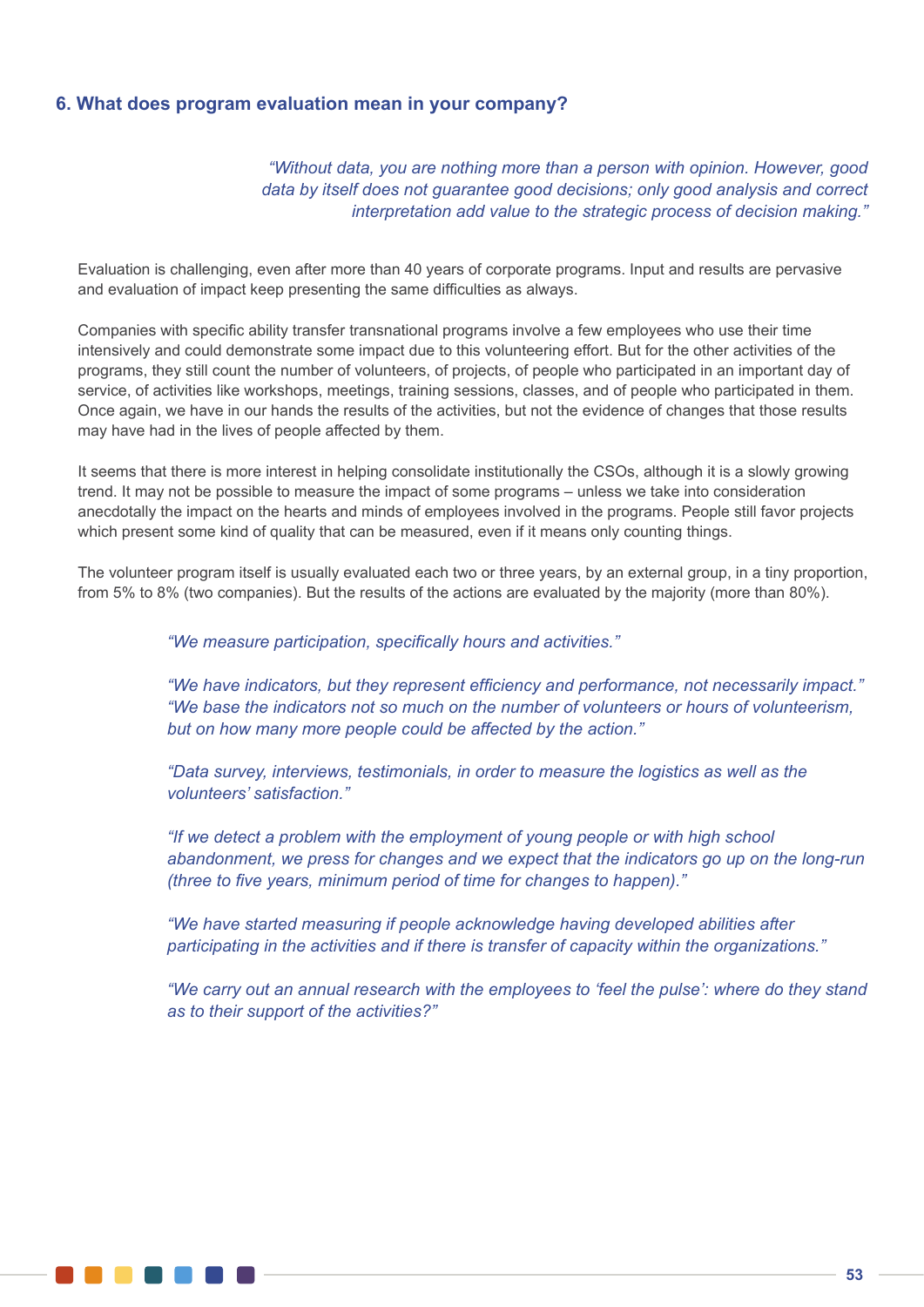However, if we analyze the concepts carefully, we will see that the interviewees use the word evaluate meaning "to count the number…" what was "registered", "what happened". With a few exceptions, the great majority doesn't mention the basic concept of evaluation: interpret evidences, draw conclusions, make value judgements, compare evidences, articulate values and examine presuppositions, see contradictions and inconsistencies. Or, at least, they carry out empirically some of these analysis, but I haven't seen in the written material that has been published any critical interpretation. The problem is that evaluation means identifying the nexus between results, strategies and objectives, which produces a high level of exposure and that demands maturity, the maturity we need to expose ourselves in front of the public and the other companies with our successes and mistakes.

Many groups declare they evaluate impact, but they refer actually to action results. Less than 10 companies said they worry about changes – by the way, this word appears in just a few of the narratives – mainly in the acquisition or strengthening of volunteers' abilities, or in the changes in the CSO after or in relation to the activities of volunteerism. In more than 35 companies in this study, evaluation is usually quantitative, related to numbers: and about 20 companies carry out a more qualitative type of evaluation (many mentioned both types).

But why isn't evaluation carried out correctly? Maybe because people don't know what they want to reach? Why didn't anybody establish aims? Why weren't the expected results declared in advance? Why weren't people interested in designing consistent objectives?

It is important to remind that an 'objective' is a clear statement of the purpose behind attaining a certain end, and it should always express an intention of change. "Impact" is the change that the results obtained by the actions produce on the subject/cause /public who are the beneficiaries of the action.

However, the narrative is beginning to change. From five to seven years ago, only a few people would knowingly mention the word "impact", meaning changes. Many mentioned impact, but referred only to result indicators, quantities, percentages, etc. Today the concept is more appropriate, more solid, and more companies understand its scope. We believe that the pressure of society on the last years for the 'resignification' of these concepts may have helped in its understanding and acceptance.

When we ask about data collection instruments and the indicators use to reach to the conclusions, we receive two types of answers: a) metrics or b) qualitative indexes as detailed below:

#### **Metrics:**

. . . .

- Rate of participation of employee volunteers (absolute and relative)
- Horas spent (sometimes they separate into planning and actual implementation of activities, especially those who work in committees)
- Number of CSOs which benefitted from the program
- Number of people (public served/affected/reached
- Number of projects accomplished
- Type of themes chosen (by the company and/or by volunteers)
- Number and amount of material collected
- Two companies mentioned media coverage
- One company mentioned economic valuation of the hours spent
- One company mentioned 'cost versus impact"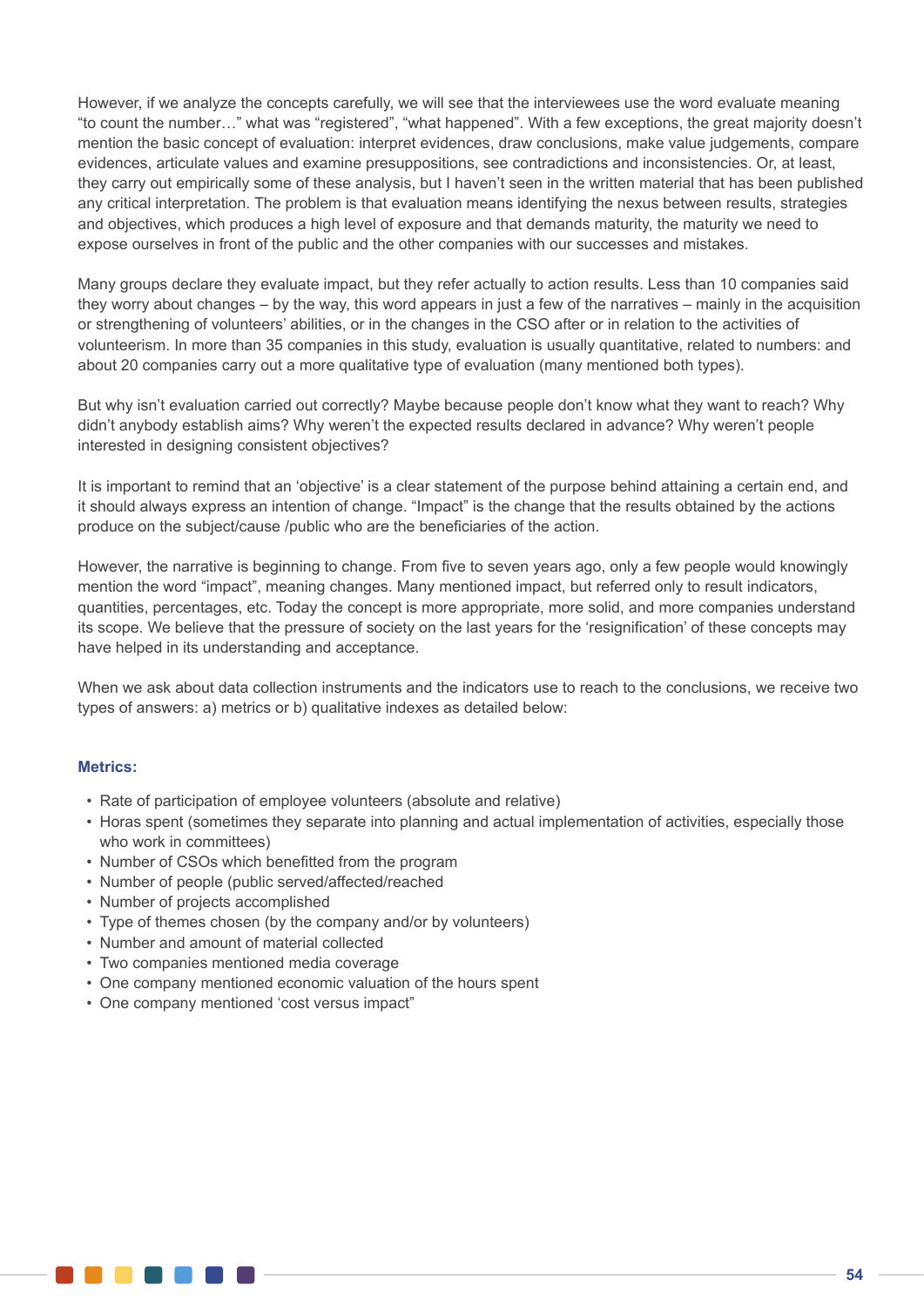#### **Qualitative Indexes:**

- Perceived changes in volunteers: more than 20 companies
- Volunteers' satisfaction: more than 15
- Beneficiaries' satisfaction: more than 10
- Perceived changes in/by CSOs or public affected
- Development of competences and abilities: more than 8
- Meaning for the Company: 2
- Shared value: 1
- Logistics and action organization: 2
- Indicators of efficiency and performance: 1

When we analyze those findings, we can see that the impact on the community is measured only by means of indicators of result. "What has happened?", "How many people were affected? and "what happened to the result of the actions?" But nobody asks the question: "What kind of impact did the result of this volunteer work cause – what kind of change –on people/situations? Obviously this type of question demands more time for the public affected to experience changes (this question cannot be asked at the end of the action, in the heat of our enthusiasm). Then, we highly recommend that at least 6 or 12 months later a research is carried out and these questions asked.

#### **Data collection method**

The greatest part of data collection was carried out during research mainly by volunteers. (this fact was mentioned by more than 20 companies, of which about 15 do it before and after the action). A few companies carry out research with the CSOs before the actions and from 8 to 10 do it after the actions, and one of them do 6 months after the work was finished. A few companies declared that they listen to the public affected after the action, but sporadically.

The method that was most frequently used was the research questionnaire, on paper or online, sometimes before but more often at the end of the activities. 40% (16 companies over 40) use only counting, compilation of numbers, while 60% (24 companies over 40) declare that they evaluate or analyze other aspects.

#### **External methodologies used**

. . . . . . . .

- Two companies declared that they use the tool True Impact to measure ROI and SROI (Return on Investment and Social Return on Investment); one of them also uses the tool from the CCC Group (Center for Corporate Citizenship of the University of Boston) and the University itself.
- Three other companies declared that they use one of these two tools: Energize World Volunteering Service, Voice Indicators and Endeavor.
- In Japan, one of the companies use SROI analysis (dividing the social value or total benefit that an initiative produces by the cost of implementing it). This company is a pioneer in the region in the use of this methodology in the area of biodiversity conservation.
- Another company uses LBG methodology (London Benchmarking Group)
- One company declared they fill in the CEMEFI evaluation form (Centro Mexicano para a Filantropia)

When we analyze the answers, we realize that now there is a strong tendency to evaluate levels of satisfaction (of volunteers and of the public), as well as levels of employee competence development, and levels of satisfaction of the community with the transfer of knowledge. Then we can understand much better why numbers only are not real "indicators". They tell us about the 'size' of the results, which doesn't mean much without some kind of analysis.

We haven't advanced much in the evaluation of the impact of the actions inside the institutions or on the public, because changes of behavior are expected, as well as knowledge level, acquisition of new habits, proactive and positive attitudes in relation to health issues, dimensions which don't have social technology installed in the companies, and, many times, not even in the groups with which we work. Besides that, in the formulation of projects, we don't start from objectives concretely verifiable in terms of change.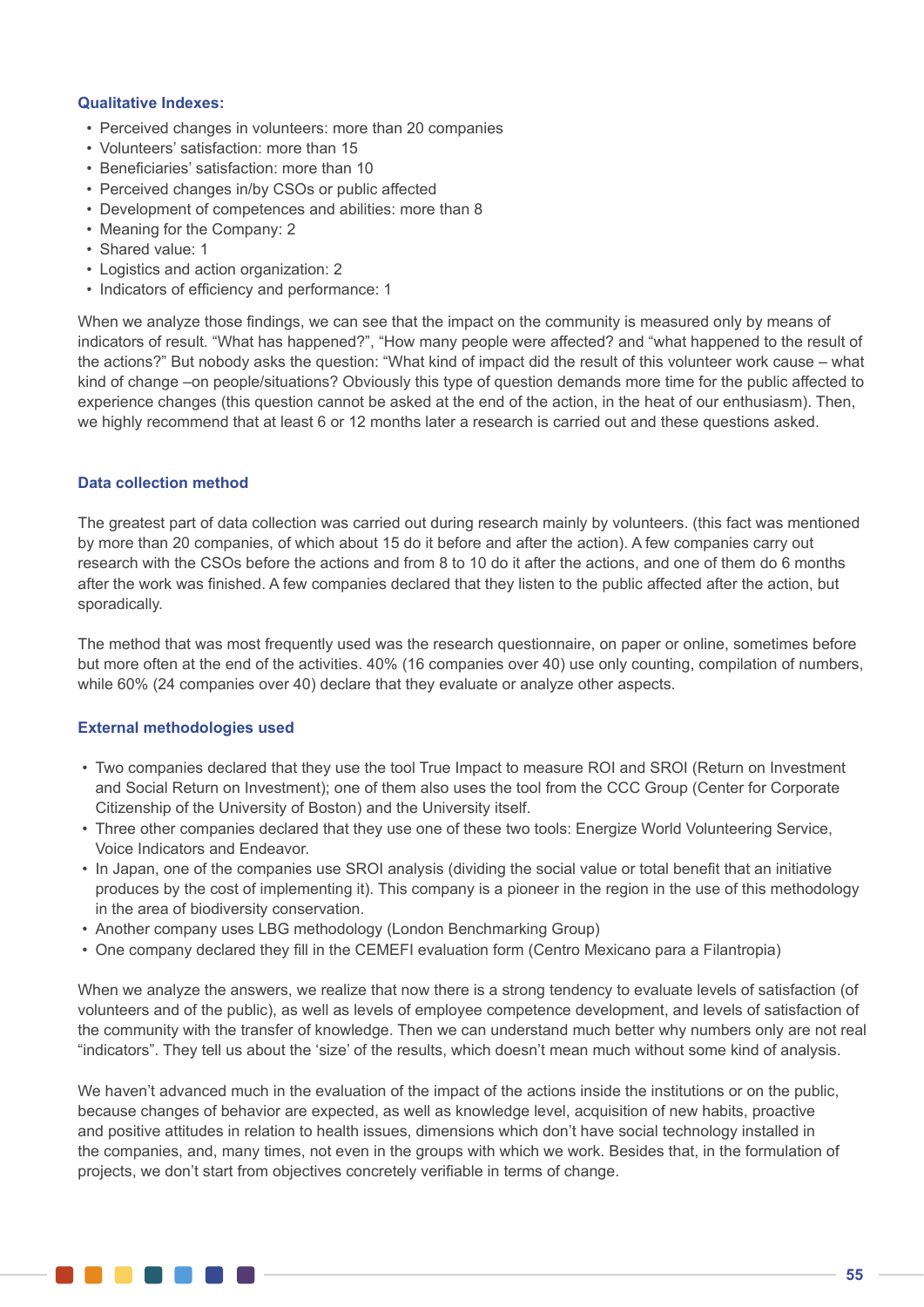Three points can serve as main targets for those who coordinate volunteer programs at the moment of evaluation:

- **Strategic corporate positioning:** chosen cause, productive partnerships, integration with corporate citizenship or sustainability.
- **Culture of engagement:** system (technological) to facilitate collaborators' involvement, strategies to encourage and promote collaborators' enthusiasm, systematic approximation to supervisors and intermediate managers and how to participate: information easily available to all collaborators.
- **Various metrics:** significant, appropriate, which contain what we want to know, besides the beneficiaries' statements (always and when we analyze the relevance of these metrics for the business engagement and positioning).

Conclusion: evaluation is always good … but we have to be careful not to make the following mistakes:

- Measuring many indicators without establishing priority and hierarchy
- Measuring in order to control (goal control instead of focus on improvement)
- Measuring to cut costs, instead of improving performance and quality
- Measuring only what was laid down in relation to what was accomplished (deadline control, production schedule)
- Measuring to discover errors (with the goal of punishing)
- Measuring without focus on people's satisfaction (with the main focus on the product or on the process)
- Measuring without considering progress or improvement in a systematic and integrated way
- Measuring incorrect data and/or ignoring fundamental data

Next we will mention some different topics that the companies reported to us:

- There is a diagnosis of **shared value** that encompasses all the activities of the Institute; we measure how volunteerism impacts on the generation of shared value and on the social license to operate.
- The volunteer program goals are **linked to senior leadership performance plans**. There are regional differences in the way evaluation is carried out.
- **Economic valuation:** we have a differential element: we quantify only volunteerism in terms work schedule which is approximately 30% of total hours; we are migrating to a format that we will allow us to measure the contribution of volunteerism to **competence development** of volunteers.
- **The program undergoes external evaluation** since 2008, in intervals of 2 to 3 years. The projects and actions of volunteers are not evaluated and they have no indicators.

Now we will present extracts of the interviewees' statements about quantitative evaluation. The indicators which were used vary a lot: number of volunteers, number of hours, number of direct and indirect beneficiaries, number of participant countries, number of participant cities, number of partners; donations (how many and to whom); level of satisfaction of employees, productive indicators, income increase. And, in some cases, external media coverage.

The percentage of participation is very important in order to know how many people were involved. Since some business objectives are related to people, the focus is on the level of commitment of the employees. In one of the companies, the rate of participation in all countries where they are located was measured. On the last five years, a network of 'reporters' was built, by means of persuasion and reward; literally, there are hundreds of these reporters all over the regions and in all the departments and probably they have more than 80% of all information.

> *"The main indicator is the number of hours and the causes in which we work. We base all our reports on the causes, the hours and on staff participation…"*

> *"The quantitative indicators are: number of volunteers, hours and activities, number of beneficiaries. We measure by listening to the delegations and discussing challenges with them…"*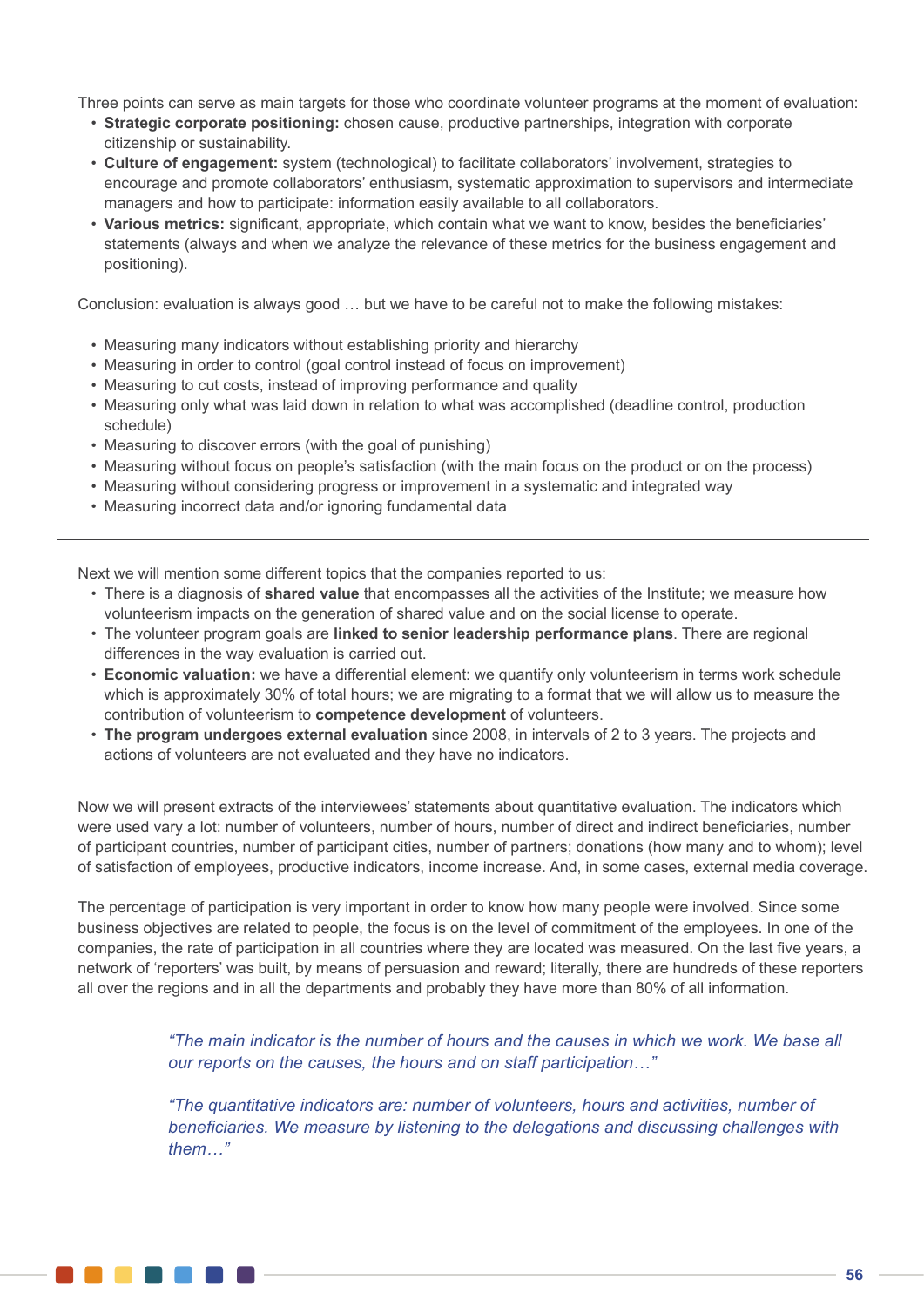*"C&A assesses the results in metrics: number of volunteers from the company and from the community, beneficiaries, hours of activities, hours of planning, economic estimation of trade-offs and partnerships, photographic record, testimonials."*

Questionnaires are usually applied to those who participate in the activities. They are asked if they are satisfied with the content of the program, especially the impression they had, contents that should be improved, etc. which will become the basis for the next implementation.

Research is also carried out before and after with people and CSOs. With this material they create stories of success, and, in certain situations, stories of clients. All partnerships and programs which receive donations and investments over a certain limit have to establish their level of results/impact.

**GSK's** PULSE program is very closely evaluated: many research forms are filled in by volunteers, before, during and after they enter an assignment PULSE. CSOs are also investigated after the action and then six months later.

> *"We don't have an impact evaluation. Only results. This evaluation is basically numerical and about the satisfaction of volunteers and beneficiaries. The program is never evaluated as a unit and neither are the actions, with their indicators."*

> *"The largest part of what we have is quantitative, then we know how many hours, how many employees are involved in projects, how many social institutions. But, obviously, this doesn't say anything about quality. Then we listen to what the intermediaries tell us, to what social institutions tell us and how the employees feel."*

> *"We don't measure impact. We have a voluntary research instrument which is applied at the*  end of the year and in which the level of satisfaction of volunteers with the development of *the program is evaluated. We haven't yet deciphered how the measure of impact is done, we only have result indicators; … the change in school environment is clear. We know that to measure this impact demands a great effort in time and money to generate indicators that will show the change."*

#### **And what about qualitative evaluation…**

When we talk about qualitative evaluation, the word 'impact' immediately comes to mind, which has become the 'mantra' of the last 10 years. However, we have noticed that the word has been used without much theoretical accuracy because many interviewees still say, "let's measure impact: the numbers of…"

# *• If we focus on impact, the fact that 5 or 100 schools were painted doesn't mean much. Actually, what we want to know is if this activity was mobilizing enough to generate employee commitment.*

On the virtual platform, the committees fill in some qualitative evaluation forms about the action: **what has been learned**, what they would do differently, the challenges and solutions that were found. Specialists in monitoring and evaluation work together with the *champions* to create evaluative tools, helping them to attend to the needs and expectations of the projects.

> *• At the end of the year we make a comparison between what was spent on social responsibility and the amount of impact (on how many people). With this in mind, we get a cost per impact that we present every year in order to protect our budget.*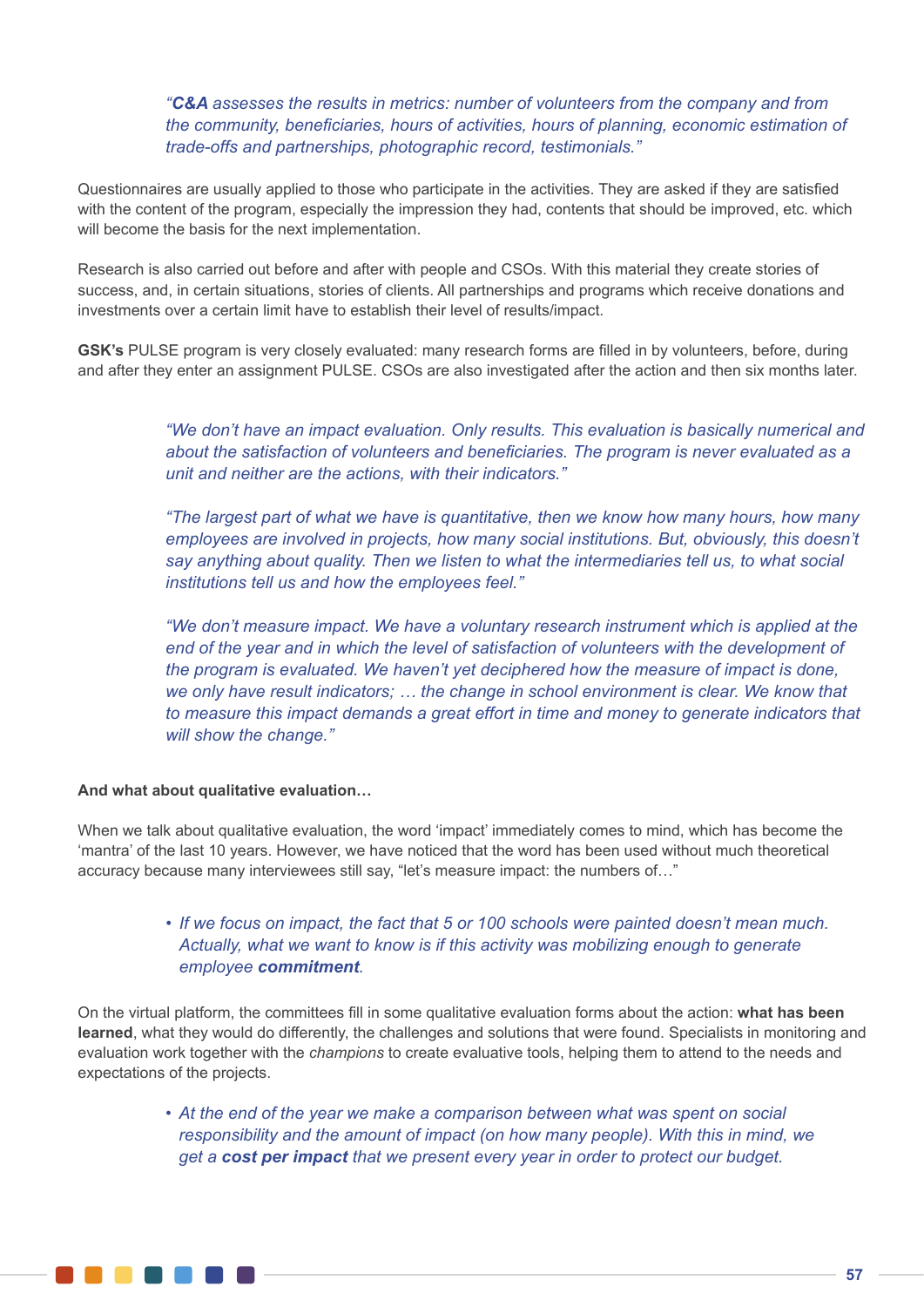Internally, people are already asking for impact measures: less focus on activities, on coverage, workshops, personnel … and more about the **changes** that should be happening to people.

- *• In financial education, instead of offering workshops open to the whole community, we focus on the population who want to buy a house, then we will have some indicators, like percentage of desertion after they were oriented and accompanied by volunteers. To the volunteers it's a blessing to know about the conquest of these families when they complete their house purchase process.*
- *• We measure if our employees felt their level of relationship with the company has increased, if they report that their abilities and trust have increased because they have participated in volunteer activities or if due to their commitment or their contact with the communities they understood better concepts such as, equality, human rights.*

Corporate **reputation** surveys indicate that the community appreciates very much what volunteering does. We don't look for many indicators that, at the end, don't add value to information; it's more important to search for the best indicator to know if the set of activities meant something to the company. **Generating value** should be the focus of the campaign and, as a consequence, unnecessary data should be disregarded.

The hours are no longer the Holy Grail. The **number of projects** led by the employees are much more important than the number of hours; they are creating impact, showing their commitment to the community and high level of engagement with the company.

> *• We try to base our indicators not on the number of volunteers or hours spent on volunteerism, but on how many people can be affected by what we are doing, how many people I can reach. If we restore or build a multifunctional classroom for autist children, the CSO will be able to help 30 new children. We also measure the impact of these TV programs: the rate, the impressions, everything is measured…Piedra papel tijera is always top 10.*

One of the companies stated that they are especially focused on quality volunteerism. They prefer employees helping a child three times a week than hundreds of employees doing something only once a year.

> *• We do surveys. We measure the logistics and the satisfaction of employees. We monitor the execution by means of the tool Voice Indicators.*

If employee satisfaction is low, the coordination team doesn't receive a bonus.

• In the case of long-term programs, like SUMA, measurement of the *impact* on children is *done with the same company that designs the methodology. In the bank, we want to build stories that inspire, and tell the stories the best way we know so that the press considers them attractive and publish them.*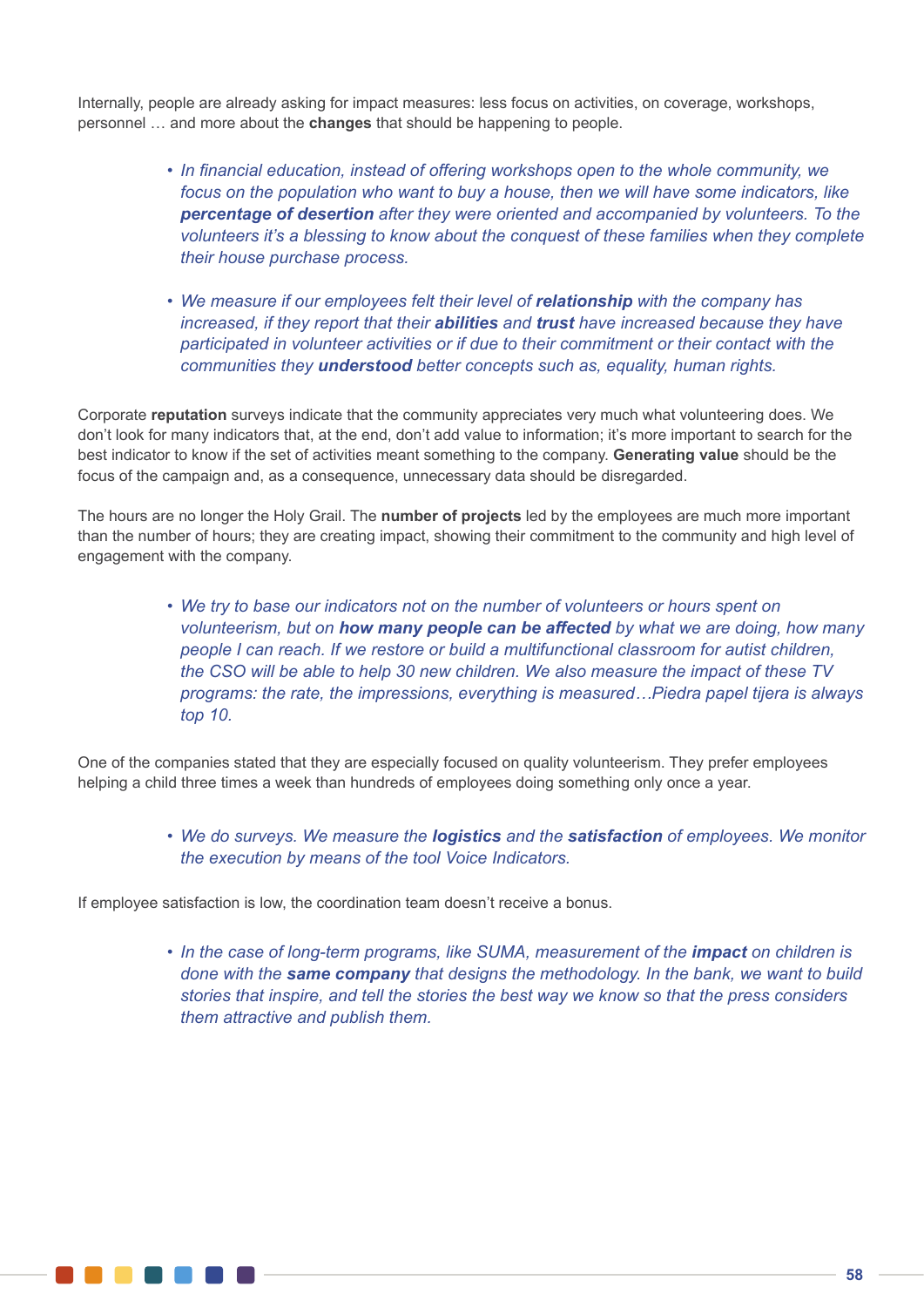The indicators of impact are related to the previous analysis done at the community: for example, we detect a problem with youth employment or with high school dropout rates. We search for changes that will help these indicators move up in the long run.

- We have just started to measure if people acknowledge that they have developed *abilities after participating in the activities and in the organizations, that is, if there is <i>transfer of capacity and signs of change in what we are doing.*
- *• Together with human resources, we designed a program of team building for the development of abilities in the work groups… The work is done before and after the action: the actions in each project are adapted to the needs of the teams…. Beforehand, with the help of the team leader, we detect the abilities that should be developed; then we plan the volunteer action that will help develop this capacity and, after the activity, we get feedback from those who participated and from the team supervisor in order to check out what has been accomplished.*

However, some coordinators already have a narrative closer to the concepts used today and on the path to understanding.

- *• The impact of the programs is a little bit difficult to assess because you cannot define an object (like benefit 7000 youngsters by helping them prepare for a job) if don't have the people that will implement it. I am going to commit myself to something which may not be feasible. Then I measure what I have in my hands without concrete objectives, which makes the impact to be scattered and, as consequence, cannot be measured properly.*
- *• Our indicators are, above all, of efficiency and performance, and not impact. We evaluate the changes brought by the training, for instance, if there is an increase in the number of people hired, or an increase in sales or if there was an increase in profit, and how much of this depend on us and the support we have given and which percentage depends on them and on other factors.*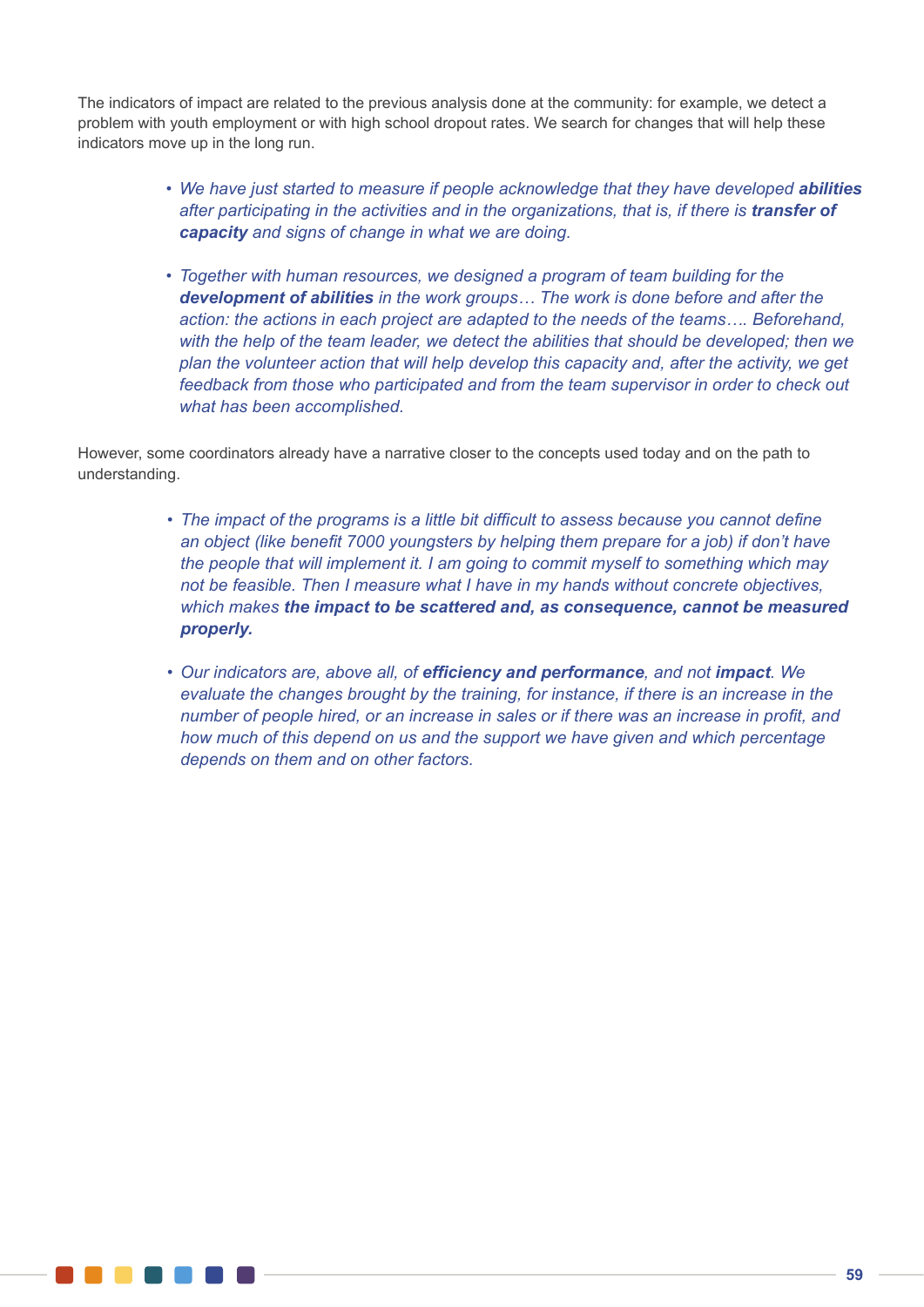# **7. What is the story that the world is told about your program?**

The companies take out of the programs what they consider to be the best elements, and, for example, talk about the use of methodologies, of innovation, like in the "Game do Bem"; of the employees who are proud to work in a company that gets involved with its community and by means of volunteerism end up producing better citizens, socially conscious.

### *"We have a story for almost all the activities, because we have very different lines of action. But the story that connects us is the following: together we do more."*

# *"Changes! More strategies, keeping a model open to the personal passion of employees. They are even thinking of designing a new story."*

Many companies say that their volunteers can share their knowledge with the community, while they help the community, they develop themselves as people and as professionals. At **Audi**, the involvement of employees is highly valued, even when it is a private effort, in their own free time. With the new refugee project, they publish stories about the involvement of a specific person each two weeks.

We have noticed that at **Amway** employees are encouraged and inspired to be volunteers in their communities by means of #AmwayVolunteers, both their own individual employees, and the ABOs, sharing their own stories. And the company goes beyond that, looking at the situation from a business perspective; it is good for the company that those ABOs feel included and, as a consequence, for the communities where **Amway** people are doing business all over the world.

There are older programs sponsored by the companies which have been reached: 8, 10 year programs or even more. **Intercement** volunteer program has been on for a long time in the history of the company, since 2009, with a strong action called Day of Doing Good (Dia do Bem-Fazer) that happens uninterruptedly until today. In some cases, there are volunteers who have been participating since the beginning, or who used to participate, then left the company, and eventually returned to participate again, showing real and genuine commitment.

A good number of the companies don't do marketing with their program, they don't expect a substantial investment return, nor do they expect to be praised or known because of that. In some cases, there is a commitment:

### *" People who are part of our culture, committed employees and potential clients. Everything is done organically. This is the narrative we are working internally and externally."*

Advertising is improving little by little, but in some environments people believe that the volunteer program is *"the best kept secret"*. It is obvious that we cannot advertise things that haven't happened or that can't be controllable. The moment the results appear, then the stories can be built.

People are encouraged not to overestimate communication. Some type of balance should be kept.

*" We are focused on documenting the experience: we went through a stage in which we weren't very successful, so, now, we are closing a stage of documentation with the help of our team at the Foundation that will allow us to have the history of volunteerism and what we learned about it."*

More than half of the people interviewed confirm that the programs look for quality projects which gives the volunteer a chance to transform himself as he participates in the actions.

N A A A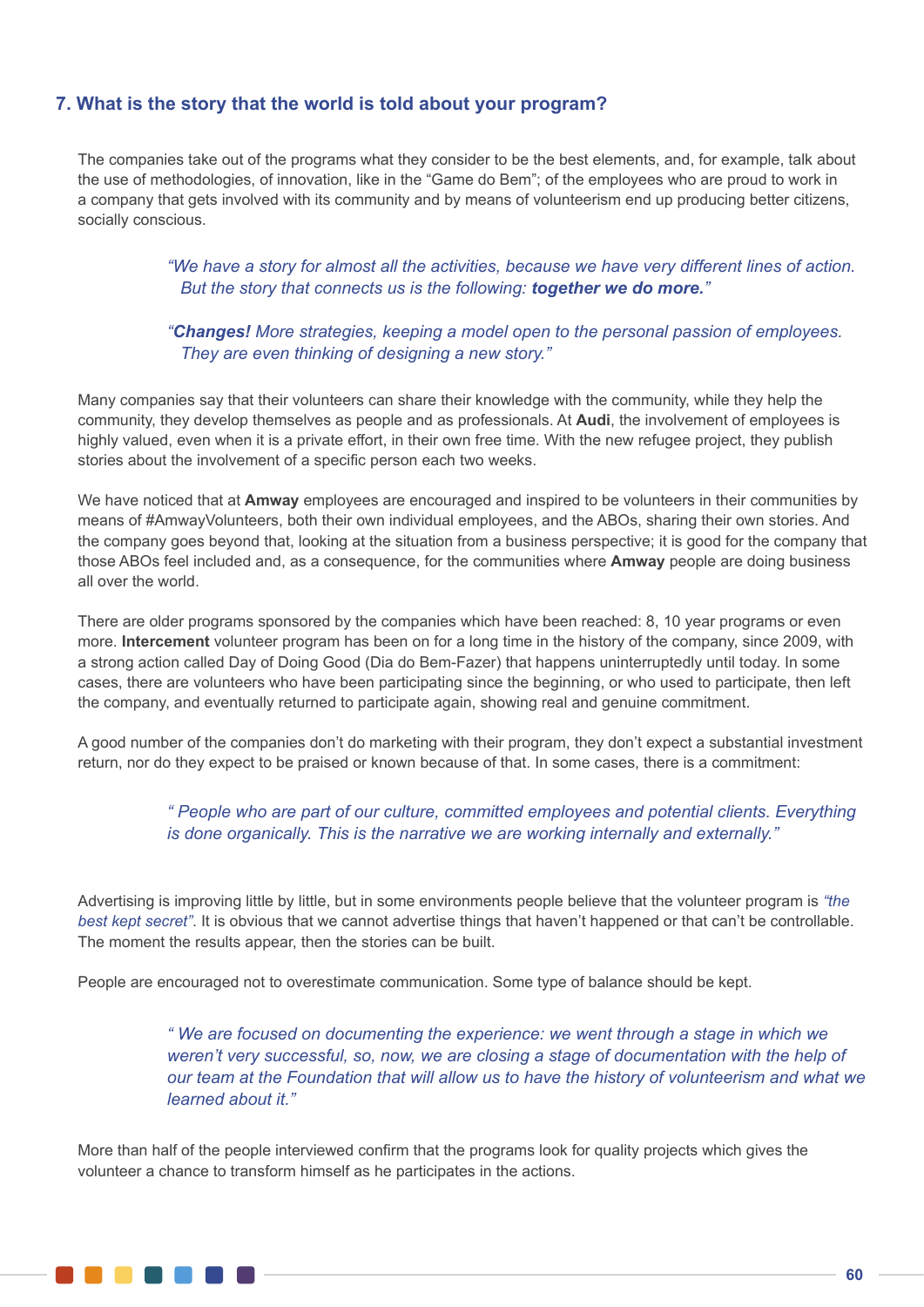*" We need real engagement from everybody to be able to lead 2,000 volunteers all over the country with a staff of three people. To be able to find a formula that works, without a big team, is quite an accomplishment."*

To many people, the corporate dream is to unite people to build a better world. The volunteers are being assigned to activities associated with some of their brands. For instance, when the company about children and young people, they emphasize that this brand is carrying out a certain activity with company volunteers and civil society. *"This is the story line."*

Let's have a look at other stories told by the companies:

*"Quite recently, there were numerical reports of the actions: what was done, how many volunteers, for how long, how many people participated. The greatest effort was getting the volunteers to participate, for instance, with encouragement messages and invitations to participate… Now they want to share the relevance of what they do: how they were able to change people's lives, the opinion of those who have participated in a project. Now it's time to tell the stories from the perspective of different actors…"*

*"It is more than gratifying to see volunteers during their working hours get involved with actions that may help society. Incorporating somebody from the courses into professional life gives them a sense of fulfillment. The volunteer adds value internally for being able to know, mingle, and intertwine different roles with the spirit. It's the heart of our program."*

The mission of the Spanish company Caixa, as a foundation and as a bank is the following:

*"To transform society for the better. We facilitate the work with tools, resources and knowledge so that more people can be volunteers and transform society together with us. The ones who are on the front line are our employees who know our culture, our values and carry on the chest the 'star' [Caixa's visual symbol]; they are the ambassadors of our star…"*

*"We are members of CLAVE (Latin American Corporate Volunteer Council) in which we also try to give visibility to actions, but, above all, we promote volunteer impact trough innovation… The objective is to make the business grow in a sustainable way and build the reputation of the brand by means of responsible marketing practices: the empowerment of our communities, the development of our talents, everything is under the scope of the same strategy."*

**EDP** is an energy company born in Portugal. Its well-articulated story deserves to be read with attention:

*"Our energy is in fact transforming the world. Be it person to person, community to community, we are making the difference. Based on this premise, the great global campaign called Parte de Nós becomes more and more part of our energy; more and more volunteerism is connected and aligned to what we do, each time is closer to the communities, each time more aligned to our competences, to our businesses, continually challenging the employees to share their energy, the things they know how to do and the things they do well. We tell these stories internally to mobilize other employees by means of the internet and our corporate television. More and more volunteers are telling their experiences, producing internal blogs; in the interviews, you can see on their faces and*  expression how moved they are to share what they have experienced. We are putting a lot of *effort on this dimension of testimonials and stories of transformation."*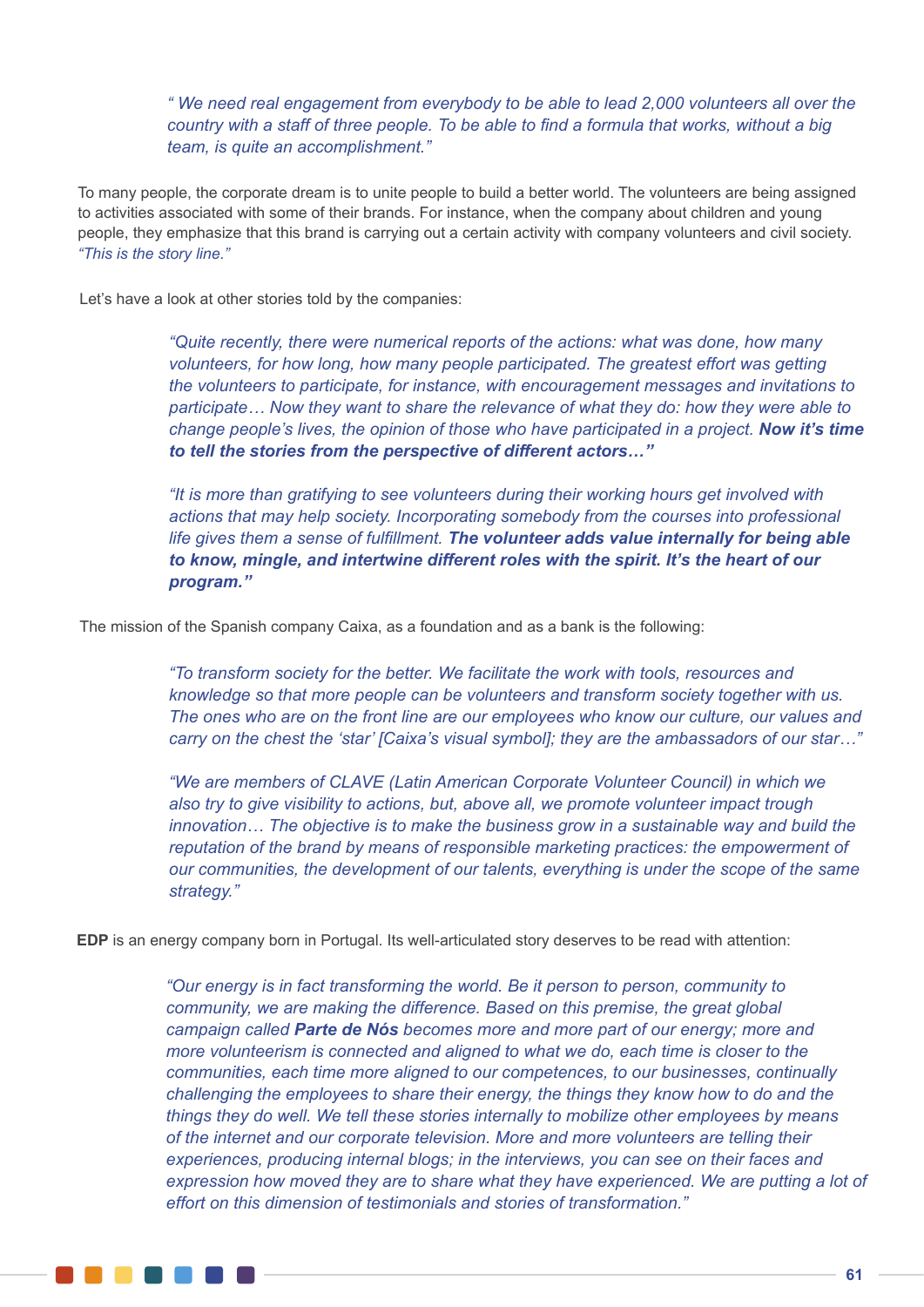As to communication, we have an interesting example from CAIXA:

*"A communication team shares every month the impact on the press and online. In the digital area, they help us with Facebook and Twitter and reach hundreds of millions of people, not only volunteers. Each month, we can see on the media from 150 to 200 examples of volunteer impact. Each month we choose 8 to 10 different stories which are related to an activity, or to a specific volunteer, and we offer the news to the media. We work basically locally because it is too expensive to post something on national media and it may get lost in the midst of too much information; a local newspaper is not that expensive, we prepare the release together with them and the visibility is much greater".*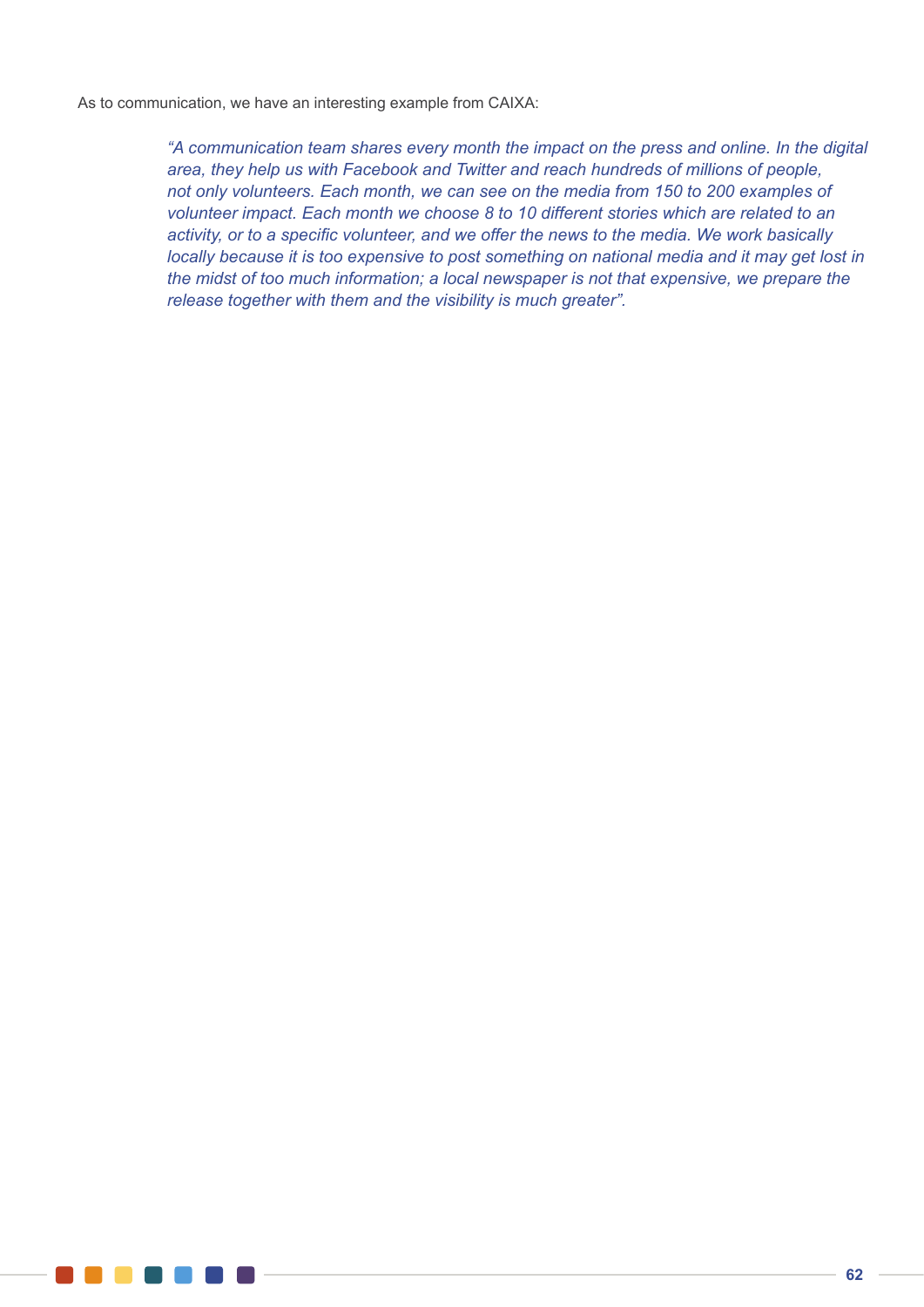# **8. Interviewers' observations**

. . . . . . .

We have had the opportunity to conduct an interview with the interviewers who worked in this research in order to get their impressions about the process of data collection itself. We now present a synthesis of their observations.

### **Which was the positive impact that you noticed in the process of data collection?**

- The companies which have embrassed the development of the communities and, in some cases, even adjusted the way they talk about the mission of the company in order to include the commitment with the needs of the communities:
	- **• Ford:** "Building better communities'
	- **• Grainger:** "The community is our client"
	- **• Dell:** "Doing good for people and the planet"
	- **• BD:** "Our mission is about social investment in the communities"
	- **• RBC (Royal Bank of Canada):** "We want our employees to be better citizens"
	- **• Yamato:** "Direct relationship between the community and clients is part of the daily work of our employees"
- The majority of the companies are interested in working with volunteerism based on abilities. Many have realized that the best thing they can offer is their experience and contact network, and they are trying to build programs with this type of perspective. It can be an interesting precedent for volunteer actions that promote sustainability.
- The interviewees' generosity in sharing information and in being available to answer the questions.
- The involvement of senior management, which was very positive in some aspects and much evident in some cases. The senior leadership at **UPS** (United Parcel Services) holds an annual retreat in which the Volunteer Program is discussed and the participants get involved in a volunteer project as part of the meeting. The company leaders at **Grainger, SAP** and **Dell** send messages regularly to all members of the company about the program.
- The way they take advantage of all their resources, expanding pro-bono work at various levels; donating services and products to expand their operation and the involvement of employees.
- The involvement of employees of supply chain companies, from the companies that make automotive parts to **Ford** dealers that sell the cars. The work with "Transformational Opportunities in Volunteering" and the special leadership objectives for millennials to keep employees working at **Ford**.
- The construction of corporate citizens: the employees are very much involved throughout **RBS** (Royal Bank of Canada). They are now redesigning the whole program: they are working hard to remain "relevant" to the interests of employees.
- Long-term commitment: the employees at **Yamato** were very much engaged as volunteers after the earthquake of March 2011 in Japan and remain committed to the region. In addition, the employees are involved with the communities through their daily work: the company is committed to reducing its carbon footprint, with smaller cars, and to working with the communities served, visiting and talking to elderly people.

There was almost no feeling of disappointment on the part of the staff: only the lack of communication channels that prevents a global program to effectively know what is happening everywhere, scarce training for volunteers, and the "fragility" of research tools. According to the interviewers:

> *"There are just a few global companies which really have a structure that allows them to know what is happening in all branches around the world. Definitely there is a lot of work to be done about structuring in a more general level and a great need to establish channels so that communication becomes centralized, but, at the same time, fluid, and that it understands the specificities of each context."*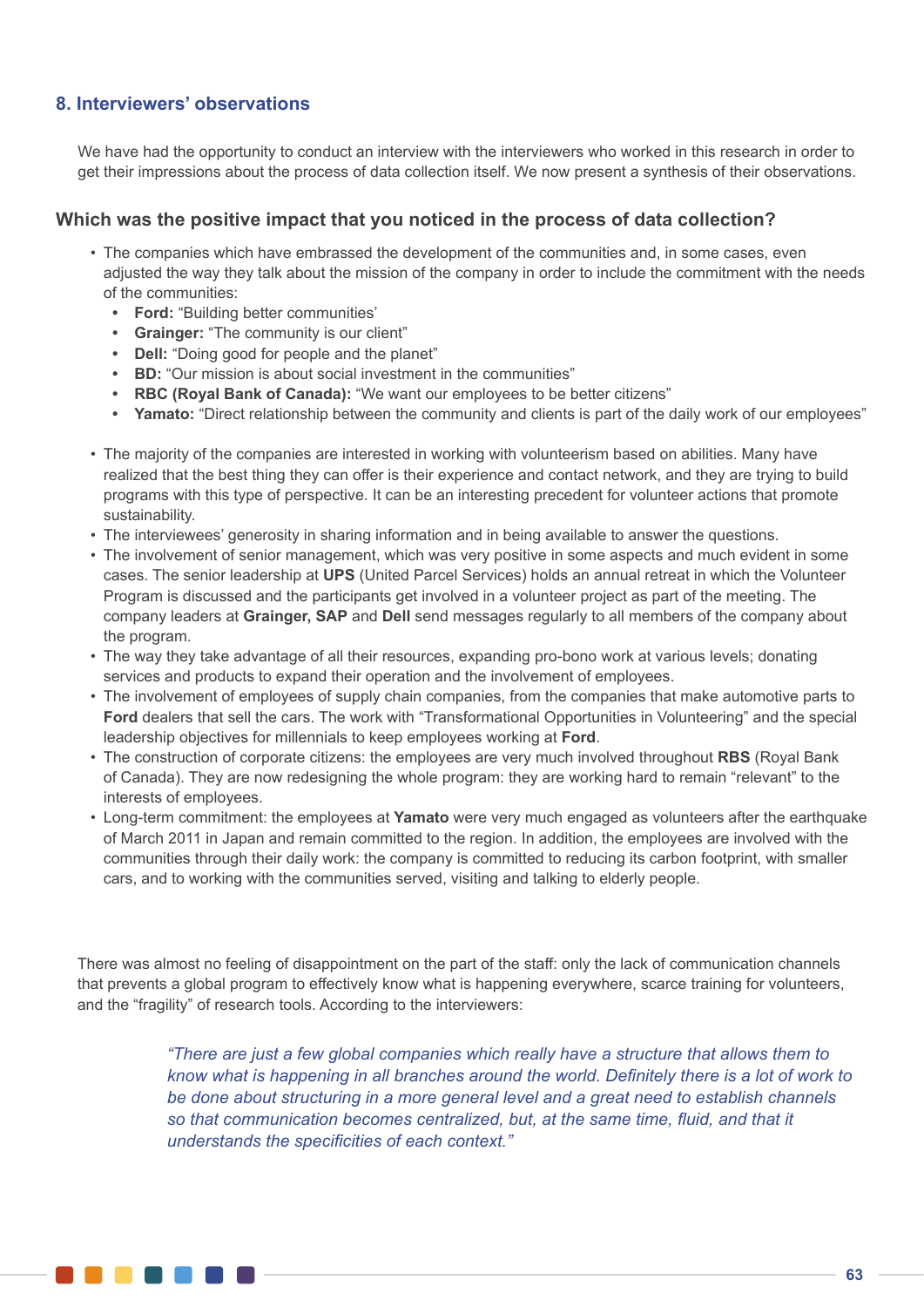*"There is very little training for volunteers at companies; there are basically tool kits or manuals. Some companies use external organizations to train their employees in specific aspects, and, usually, they are CSO partners in the action or experts in the subject. While volunteers usually don't receive any extensive training, many companies offer training to their ambassadors and regional leaders."*

*"The majority of the companies use research done with their employees to test the efficacy of their Programs. This is the limit of their evaluation."* 

### **Companies that impressed the interviewers most:**

**TAN DE LA PERSONA DE LA PERSONA DE LA PERSONA DE LA PERSONA DE LA PERSONA DE LA PERSONA DE LA PERSONA DE LA P** 

The culture of **UPS** promotes volunteering, beginning at the top, with the CEO, who is the president of the volunteer council. They also offer the CSOs collaboration with the logistics of events, their expertise. Employees participate in the volunteeri actions on their days off. But now they have less days off because Saturday has been included as a working day. Then they have less time to try to attain their objectives until 2020.

**Softtek** (Mexico) impresses people positively because they do an excellent job: it combines what they know how to do with what they can do. Their efforts, originated in Latin America, are now spreading out into the world. Their global practices are very interesting.

**BAC** Credomatic, a Costa Rican bank, calls our attention because of the vision of their programs and their objectives as well as their acute professionalism and experience as a leader, which can be easily noticed; their presence by the general managers in each country is inspiring and acknowledged by volunteers.

**SAP** is satisfied with the impact of their transnational program on the communities and on the employees, but they soon realized that it wasn't scalable. Then they decided to build their cross border program locally and their first pilot test was in Philadelphia in 2016. The employees were dismissed for as long as it took to work in community needs "close to their homes". SAP soon discovered that the impact both on the employee as well as on the community corresponded to that of their transnational program, but at much lesser cost.

**Walmart** (Mexico) has made great impression because of their efforts in search of programs that would make a real impact on the fight against poverty: volunteers who trained producers and agricultural manufacturers, by means of tutorial sessions, on how to improve their production practices, so that they do business and sell their products in such a way that they get to the final stage of exhibition and sale in supermarkets, or get exported.

In most of the companies, the ambassadors, members of the affinity groups, or members of the community involvement committees are extremely committed employees who organize opportunities of quality volunteerism. **Energia de Portugal** e **Polar** (Venezuela) are flexible enough to put in the hands of groups or committees, in each region or country, according to their resources and local needs, the power to define and decide about the activities that would be carried out. This model has been applied by many companies.

The company **La Caixa** (Spain) is adjusting their priorities: they aim at the type of volunteerism that will cause more impact, but they don't want to put aside philanthropic initiatives. The proportion of activities and budget varies: 80% is given to transformational volunteerism and 20% is used to attend to the specific needs identified by the leaders of each community.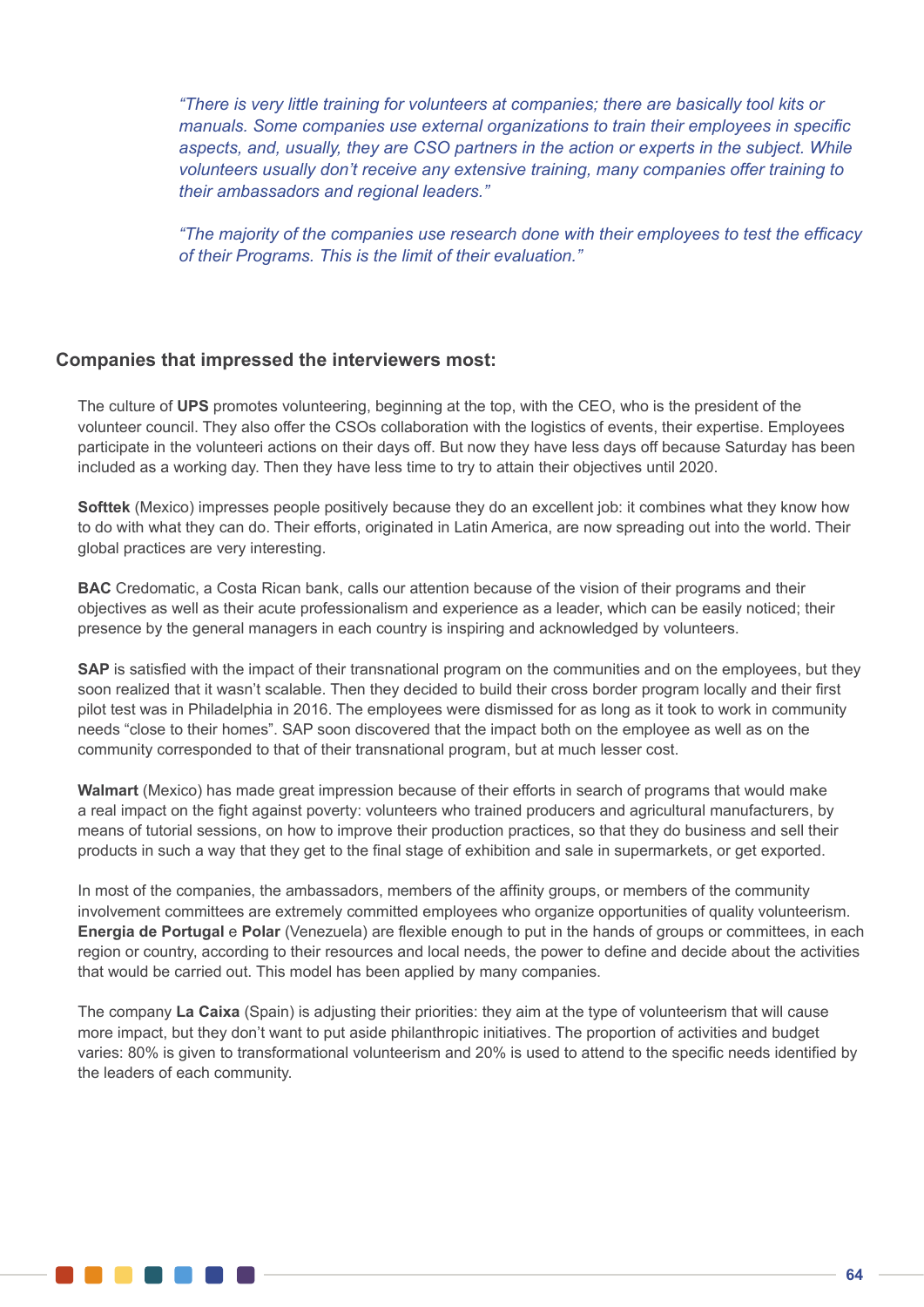**Johnson & Johnson** believes that their community programs shouldn't be 'aligned' to business, but 'related' to it, which is a more realistic approach that can be adopted by other companies.

At **GSK,** the levels of partnership are well designed, interesting and useful in the construction of different types of collaboration.

So far we have seen many examples of companies, programs, strategies, actions; they are all convinced that their employee volunteer support programs are worthwhile, useful, enriching for many actors.

We sincerely hope that, more and more, the commitment and concern for others of those volunteers spread out all over the world and help us overcome difficult times, and make the planet a fairer place.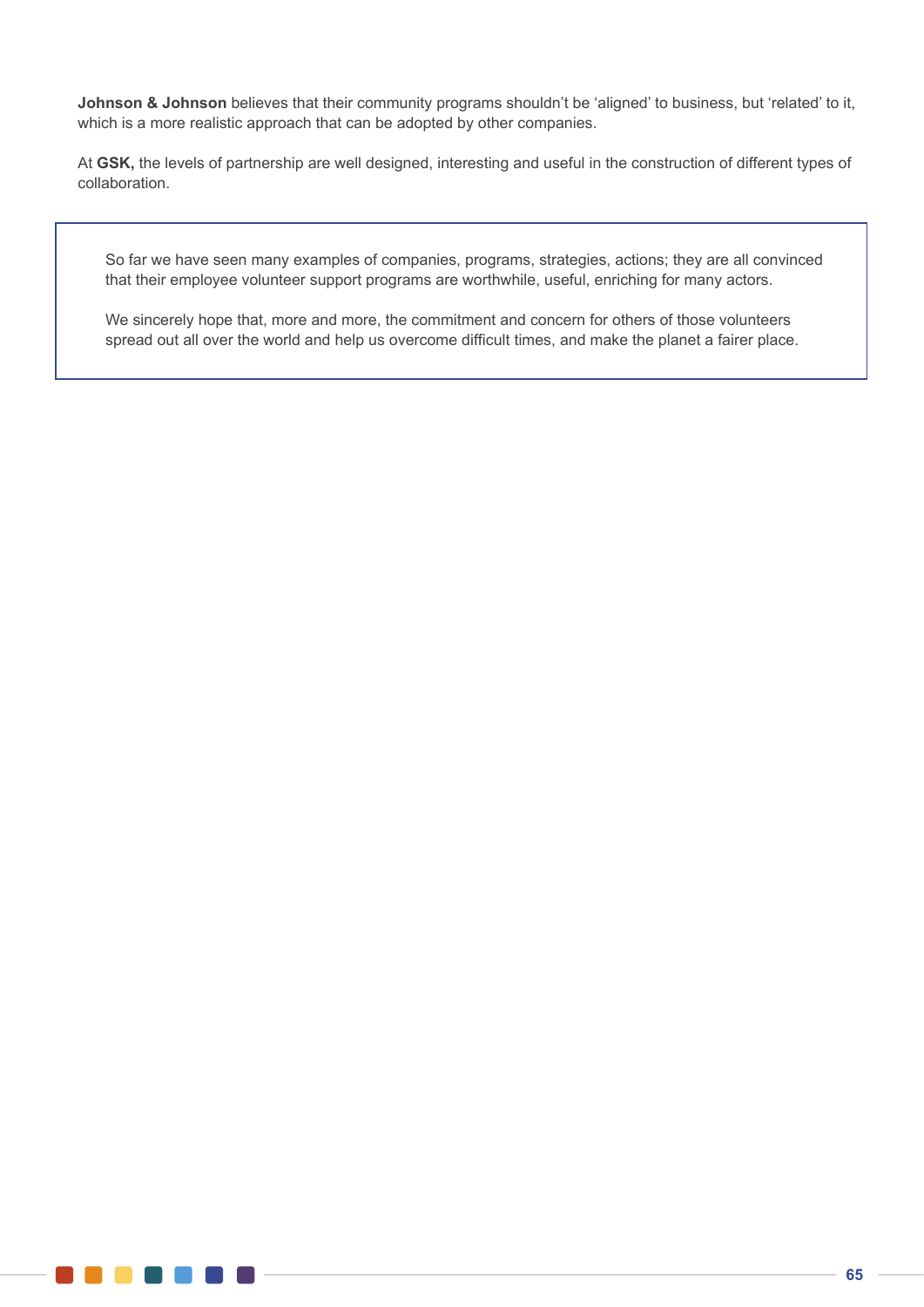# **9. Glossary**

- **1. Articulation:** it results from the effect of finding points of convergence between organizations in order to carry out joint actions of social responsibility, from the identification of social actors who share the field of organizational influence and the dynamics that encourages them.
- **2. Value** chain: process by which a product or service reaches the stage of being consumed. It has to do with the relationship between suppliers, channels and consumers.
- **3. Social causes:** causes which deal with defense of rights, of awareness, assistance (non-profit) to promote common good, by means of individual or community well-being. Social causes may include economic development, environment, education, disaster response, hunger, gender issues, diversity, inclusion and others.
- **4. Intersection collaboration:** the practice of a company that works with non-business institutions (government organizations, non-profit organizations, media, schools) in their community or volunteer participation programs or others.
- **5. Community:** concept that refers to human groups who live together and share space and common codes. These spaces can be physical or virtual, and codes refer to a common language and several cultural aspects.
- **6. Contributions in kind:** goods, products, services or equipment which are donated to an organization or cause, but which shouldn't be considered as financial contribution. For example, the donation of computers which are not being used by a company or the purchase of food for a community event.
- **7. Core business:** the company's main activity. It's the heart or soul of the company. Social responsibility actions must, necessarily, be articulated in such a way that it will converge with core business, so that organization contribution will be consistent with what the company wants to do.
- **8. Organizational culture:** concept that involves everything that a company does as well as how it does it. This includes practices and knowledge, the uses and customs of those who belong to it, as well as style and procedures, formal and informal, among many other factors.
- **9. Sustainable development:** it is the kind of development which can be sustainable over time.
- **10.Beneficiaries:** they are the targets of community action or volunteerism.
- **11.Employee (also called collaborator, associate, and partner):** a person on the payroll of a company, as a full-time or part-time employee. It includes temporary and seasonal employees, as well as those who are on medical leave, maternity/paternity leave and others, and those who are on paid vacation. The data excludes the owners, freelance employees, unpaid family workers, farmworkers and domestic workers. People who are in a notice period, on unpaid leave, and on strike, aren't counted as employees.
- **12.Civic engagement:** the common thread of participation and community building. It means improving life quality, making a difference, and developing a combination of knowledge, abilities, values, trust and motivation among people... Elements of civic involvement include community service, group participation, as well as being connected to information and current events, and to individuals and organizations and to political involvement.
- **13.Philanthropy:** when a company makes a financial, or in-kind contribution to a cause, organization or individual.
- **14.Management:** It is the action and effect of administrating. They are the mechanisms or techniques used in planning, organizing, directing and controlling resources to obtain the greatest possible economic or social profit.
- **15.Impact or business results:** significant changes in the performance of a certain business function, such as (but not limited to) changes in employees' engagement, sales, brand repositioning.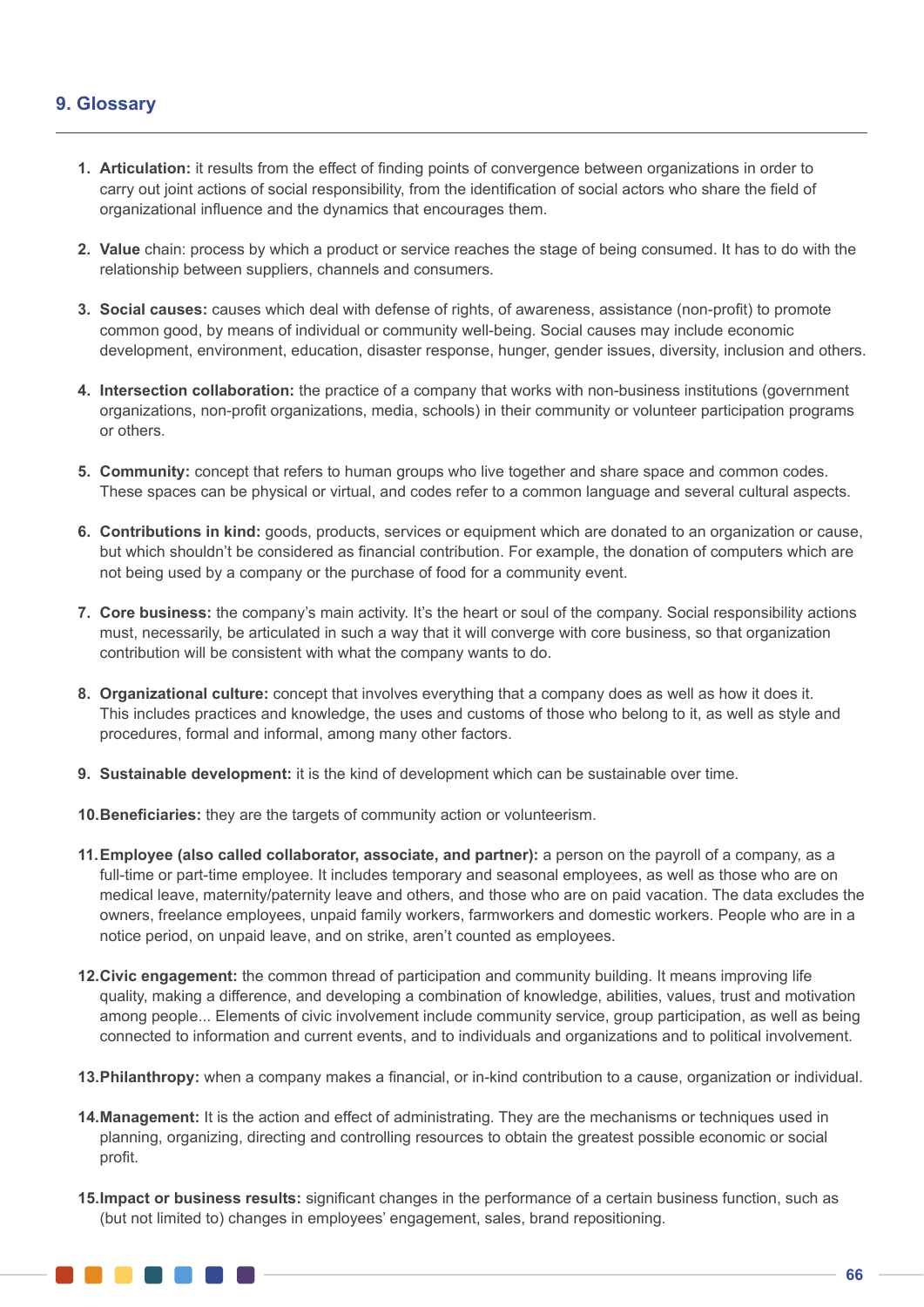- **16.Impact:** intentional or non-intentional changes, positive or negative, linked to the level of achievement of program goals, but which can be beyond one's grasp.
- **17.Indicator**: management tool that facilitates quantification, in a precise manner, the achievement of strategic goals. It also helps people visualize results, expected or not, in order to take corrective measures.
- **18.Input:** measures of the investment in money or non-monetary done to a program, including budget, staff work hours, hours of volunteerism.
- **19.Private social investment (PSI):** responsible, proactive and strategic use of private resources. Its expected return is the well-being of the community and its long-term development.
- **20.Public leadership:** when a company takes a leadership position over a special social cause, promoting public awareness or change of behavior (for example, by means of public service announcements, TV appearances, presence on radio, on social networks), supporting political changes, at a world, national or local level.
- **21.Cause marketing:** marketing effort which also aims at increasing the level of awareness, and at raising money and/or consumer involvement in an issue or social cause, also known as cause-related marketing.
- **22.Civil society organization (CSO):** social organizations with different levels of formalization with the objective of promoting human rights, focusing specifically on social needs, complementing the state and the market.
- **23.Community partners:** organizations with which a company signs a specific agreement to share time, talent, financial or in-kind contribution.
- **24.Interested parties:** interest groups linked to the organization activity. Depending on the company own activity, it may include shareholders and employees, the community, the consumers, the chain value, among others.
- **25.Strategic planning:** process to develop and keep a strategic direction that align the organization aims and resources to the context opportunities, from plan development and implementation to attain specific objectives.
- **26.Communication plan**: it is a set of communication actions determined on the basic objectives and strategies established beforehand, depending on the public to be reached and on the channels or media that will be used.
- **27.Corporate volunteer plan (CVP):** a corporate volunteer program is defined as a plan which aims at motivating and qualify the employees to serve the needs of the community effectively with the help of the company. The programs also called volunteer programs at the workplace, volunteer programs supported by the company, or employee volunteer program, are one of the components of the company social responsibility program, of the community participation program or of another program which deals with corporate social cause involvement.
- **28.Community issues:** social challenges that prevent the 'well-being' of those who live and work in a specific geographical or demographical area. Examples of community issues may include, besides others, housing shortage, infrastructure, unemployment, access to education and to health.
- **29.Achievement or results**: measures of the work which indicate progress in relation to results/social impact or business without showing the significate change that impacts or results represent. Examples of achievement include volunteer hours, individuals attended and tutorial sessions executed, for instance. This evaluation term is also known as products or outcomes.
- **30.Business social responsibility (BSR)/ Corporate Social Responsibility (CSR):** at the beginning of XX century, the expansion of the influence of the big companies in the process of sustainable growth generated criticism and resistance in different segments of public opinion that demanded equal conditions. In answer to this demand, the companies began developing social responsibility actions based on a diagnosis of their own organization that detected negative impacts of their actions on the community and called the interested parties to talk, and mapped out expectations in order to give answers.

. . . . . . . .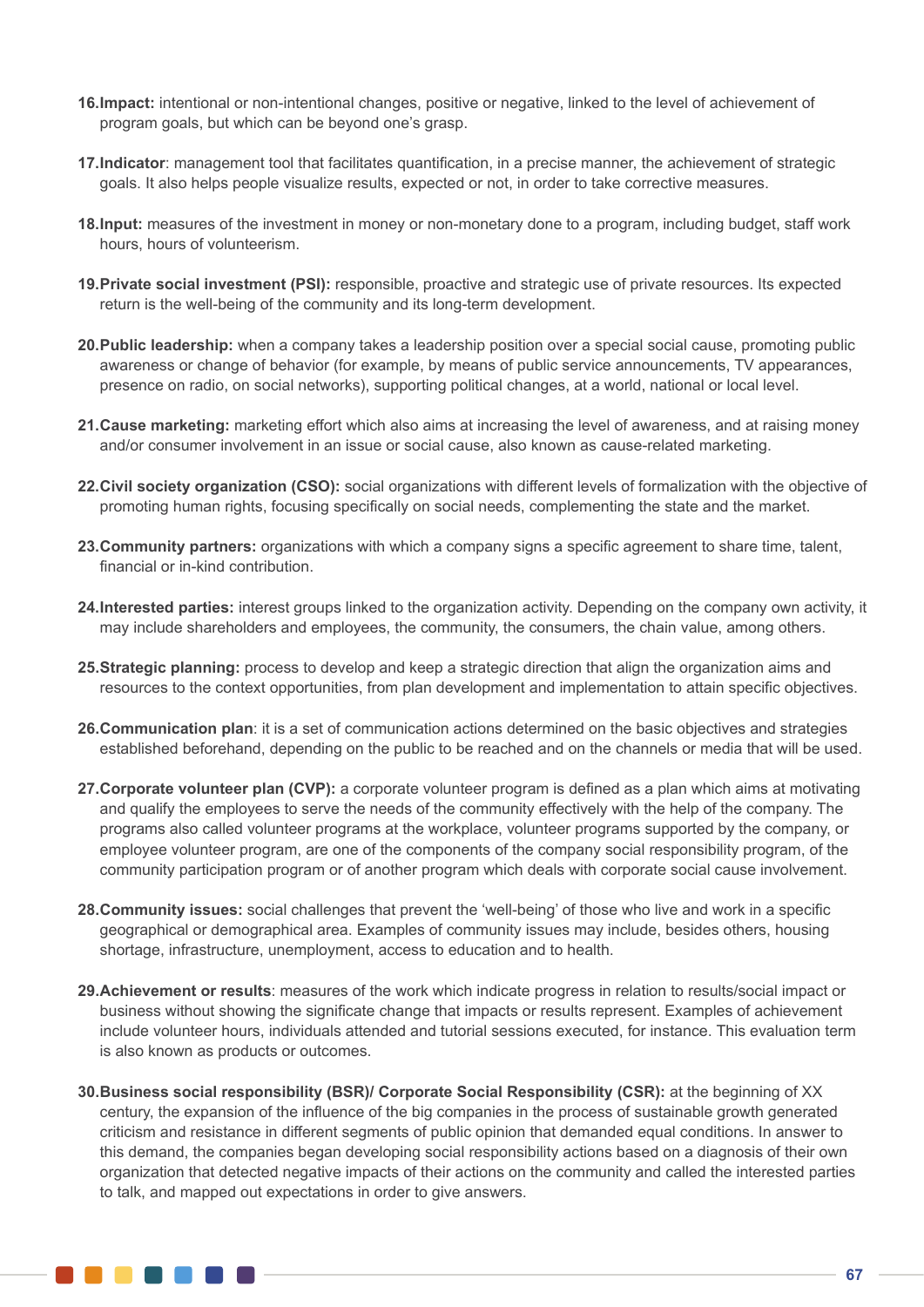- **31.Social results/impacts:** significant changes on the well-being of individuals or communities, such as improvement in the level of education, food safety or financial literacy, among other types of change, some immediately measurable, other intangible at the moment, but which could be measured in the future with an adequate plan of evaluation.
- **32.Civil society:** also known as third sector, it is the organized part of society outside commercial and governmental structures: It is made up of "non-profit organizations" or "non-governmental organizations". It includes a great diversity of manifestations which reflect the multiple social interests articulated in it.
- **33.Volunteerism:** attention to social needs, mainly from low-income sectors, based on coordinated action of different groups of volunteers. Volunteerism starts with an individual decision to participate in a program, however, it is expressed by means of diverse organizations that make it possible.
- **34.Volunteerism based on abilities:** Volunteer activities using volunteers' abilities, knowledge and talent to help institutions and provide services to the community.
- **35.Volunteerism of employees:** programs and policies of a company which encourage and mobilize their employees to get involved directly in a cause or in a non-profit organization.
- **36.Volunteerism supported by the company:** volunteer activities in which the company invests resources, allowing their employees to use part of their workhours to participate or supporting their spontaneous initiatives; sometimes it even hires facilitators or non-profit organizations to set up the activities. The company provides other types of support, such as, financial, of materials, knowledge transfer, etc.
- **37.Pro-bono volunteerism:** a type of employee involvement which can be considered as service based on abilities, pro-bono service use the basic abilities of an employee to provide knowledge to organizations that serve the public good. It may include but it is not restricted to providing service in information technology (IT), marketing, graphic design, human resources consulting, legal support and others. Pro-bono service is characterized by three criteria: it is a formal commitment, an employee carries out a professional function; the beneficiary of the action is formally acknowledgeable. The action has an assistance objective and never distributes profit. In most of the cases, pro-bono will benefit directly the non-profit organization, for instance, extending internal operations and qualification, and not their final beneficiaries. This statement is consistent with the requisite that pro-bono work should be a direct application of the basic work description of volunteer employees or it is a type of free service given by the company.

. . . .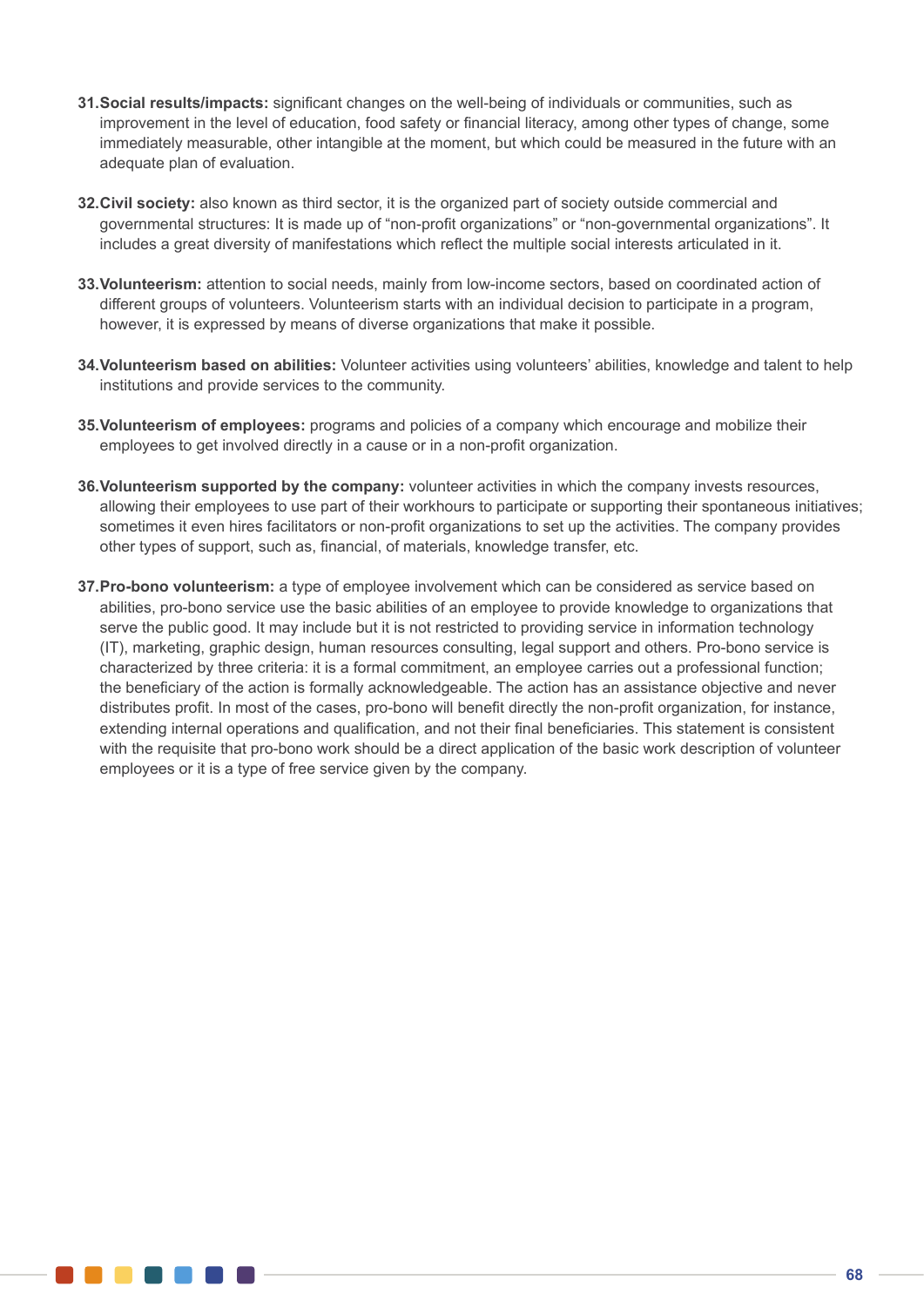### **10. Bibliography**

- 1. *2016 Cone Communications Employee Engagement Study.*
- 2. Allen, K. *The social case for corporate volunteering.* Australian Journal on volunteering, 2003.
- 3. Allen, K. *The Big Tent: Corporate Volunteering in the Global Age.* Madrid, Spain: Ariel e Fundación Telefónica, 2012.
- 4. Allen, K.; Galiano, M.; Hayes, Sarah. *Global Companies Volunteering Globally.* IAVE, 2011.
- 5. America's Charities *Snapshot 2017 What U.S. Employees Think About Workplace Giving, Volunteering, and CSR.*
- 6. Basu, K.; Palazzo, G. 'Corporate social responsibility: a process model of sense-making', Academy of Management Review, 2008.
- 7. BISC Comunitas Destaque 2017. Uma retrospectiva da atuação social corporativa nos últimos dez anos, São Paulo.
- 8. BLG Associates. *Can Corporate volunteering support the bottom line? The Challenge. The Opportunity. The Case for Investment.* Londres, 2005.
- 9. Brown, W. Corporate Employee Volunteer Programs: Considering the Interests of Multiple Stakeholders. The International Journal of Volunteer Administration, 2005.
- 10.CECP, Giving Around the Globe: 2016 Edition.
- 11.Charlton, K. *Seeking the Holy Grail of Return on Investment,* Communique, 2005.
- 12.Clary, E. G.; Snyder, M. *The motivations to volunteer: theoretical and practical considerations -* Current Directions in Psychological Science, 1999.
- 13.Corporate Citizenship. *Making a Difference, Corporate Community Investment: A Whole Programme Approach to Measuring Results,* Corporate Citizenship.
- 14.*Corporate Volunteer programmes: Benefits to Business*, New York.
- 15.Deloitte, Volunteer IMPACT Surveys: 2005 to 2016.
- 16.Deloitte, The Deloitte Millennial Survey 2017 Apprehensive millennials: seeking stability and opportunities in an uncertain world. USA, 2017.
- 17.Deloitte. Deloitte Impact Survey: Building Leadership Skills through Volunteerism.
- 18.Fujiwara, D.; Leach, M.; Trotter, L.; Vine, J. *Measuring the Social Impact of Community Investment: A Guide to Using the Wellbeing Valuation Approach.* London, 2014.
- 19.GDFE (Grupo de Fundações e Empresas). *Guía del Voluntariado Corporativo*. Buenos Aires, 2017.
- 20.Gentile, G. C.; Wehner, T. *How, why, and to what end? Corporate volunteering as corporate social performance.* International Journal of Business Environment. Zurich, January 2011.
- 21.Grant, A. *Giving Time, Time After Time: Work Design and Sustained Employee Participation in Corporate Volunteering.* Academy of Management Review, 2012.
- 22.Haldane, A. *In Giving, How Much Do We Receive? The Social Value of Volunteering.* Bank of England, 2014.
- 23.Hirst, A. *Links between volunteering and employability.* Research Brief: Department for Education and Skills, 2001.
- 24.Independent Sector, *Measuring the Social Impact of your Employee Volunteer Program,* CSC Learning Lab Brief, Points of Light, 2015.
- 25.Innovation Network, Inc., *Evaluation Plan Workbook.* www.innonet.org.
- 26.Institute of Project Management (IPM). *The Economic, Social and Cultural Value of Volunteering to Tasmania,*  2014.
- 27.International Labour Organization (ILO). *Manual on the Measurement of Volunteer Work.* Geneva, 2011.
- 28.Kotler, P. e Lee, N. *Corporate Social Responsibility: Doing the most good for your company and your cause.* John Wiley and Sons, Hoboken, 2005.
- 29.LBG Associates. *Measuring Corporate Volunteerism,* 2004.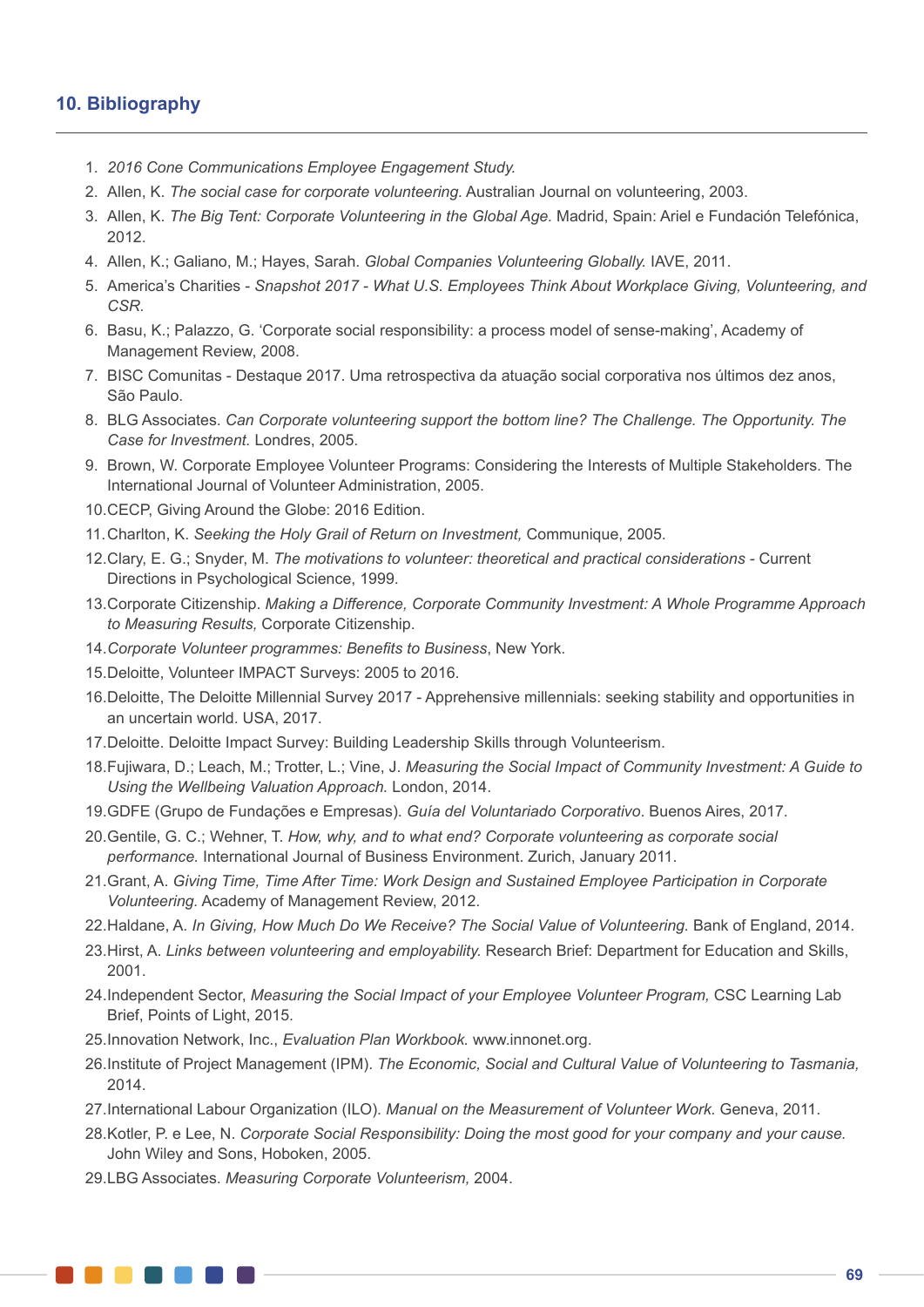- 30.Mook, L, Richmond, B., Quarter, J. *Calculating the Value of Volunteer Contributions for Financial Statements.*  The Philanthropist, 2009.
- 31.MORI (2003) Corporate Social Responsibility study in Volunteering.
- 32.Muthuri, J., Moon, J. and Matten, D. *Employee volunteering and the creation of social capital.* International Centre for Corporate Social Responsability, Nottingham, 2006.
- 33.Peterson, D., *Benefits of participation in corporate volunteer programs: employees' perceptions,* 2004.
- 34.Pidgeon, W. *The Universal Benefits of Volunteering,* John Wiley & Sons, New York, 1998.
- 35.Point of Light Institute. *Skill-Based Volunteering Holds for Employee Skills and Nonprofit Partner Effectiveness: A Review of Current Knowledge,* 2007.
- 36.Points of Light, *Maximizing the Effectiveness of Corporate Volunteer Programs, CEB webinar presentation,* 2014.
- 37.Silicon Valley Community Foundation. *Global Employee Engagement Report: A Corporate Responsibility Practitioner's Guide,* 2015.
- 38.Snyder, M. *Say, Stay, Strive -* http://personality-testing.info/tests/SMS
- 39.The 2016 Civic 50: Turning Good Intentions into Sound Business Practices, Points of Light, 2016.
- 40.The Corporate Volunteer Program as a Strategic Resource: The Link Grows Stronger, The Points of Light Foundation, Washington.
- 41.The Morgan Inquiry www.morganinquiry.org.uk
- 42.Tuffrey, M. *Good Companies, Better Employees: How Community Involvement and Good Corporate Citizenship Can Enhance Morale, Motivation, Commitment and Performance,* The Corporate Citizenship Company, London, 2003.
- 43.United Nations General Assembly. *Resolution on Recommendations on Support for Volunteering.* Session 56. New York: United Nations, 2001.
- 44.Weiser, J.; Zadek, S. *Conversations with Disbelievers: Persuading Companies to Address Social Challenges,*  The Ford Foundation, 2000.
- 45.*What Makes Your Employees Tick? Understanding Your Workforce and Engaging Employees in Service*, CSC Learning Lab Brief, Points of Light, 2015.
- 46.*What's Working: Effective Employee Volunteering in Asia,* POL, 2017.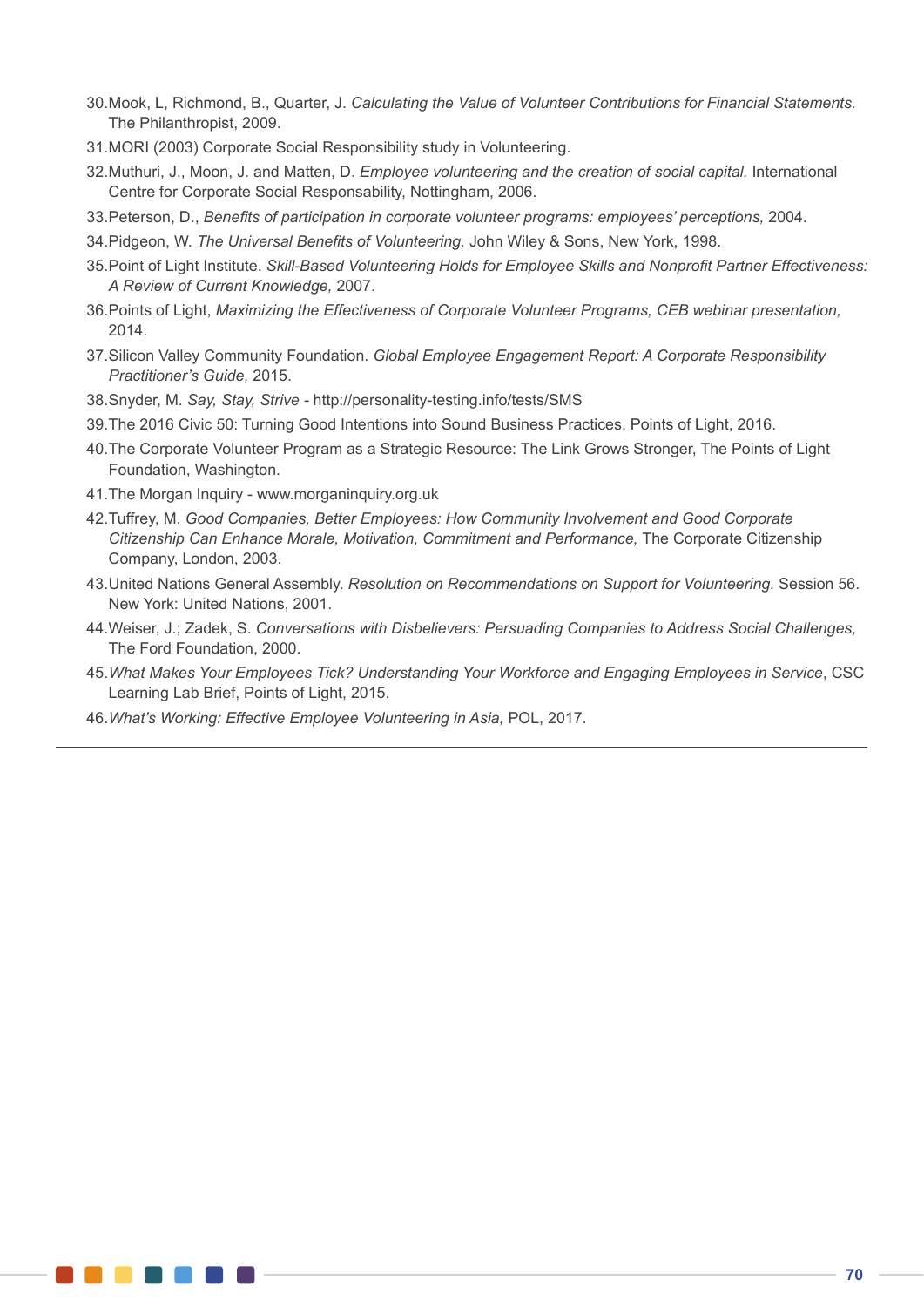# **Acknowledgment**

Itaú Social is grateful to all company representatives who dedicated their time to describing their volunteer programs for this report. Here we list the names of those who agreed to identify themselves.

Alejandra Alonso Alexandra Infante Perales Alexandra van der Ploeg Anna Cunningham Belén Urbaneja Bryleigh Loughlin Carleen Beste Concepción Navarro Cynthia Jones Daniela Vidal Pavan Denyse Winn Elizabeth Descailleaux Emmanuel Casanova Arteaga Enzo Dotto Erika Trespalacios Pérez Flávio Carlos Seixas Gisela Noble y Jimena Rodríguez Hannah van Basshuysen Ireri Herrera Sandoval Jamila Cowan Jan Lawson Janet Woods Jennifer Farrington Jerald Barnes Juan Carlos Cuzcano Juan Javier Hernández Katrine Bernt Winther Katy Rodríguez Kennichi Takai Lila Alejandra Gasca Enríquez Marcela Toguti Marcella Lembert Marta Gil Michael Bzdak Oscar Willian Horta Patrice Thramer Patricia Souza Focchi Paula Cuellar Mayuoral Ramon Sosa Rita Monteiro Roxana Viquez Salazar Ruth Lewin Sarah Middleton Simon Pestano Tanya Bell

. . . . . . .